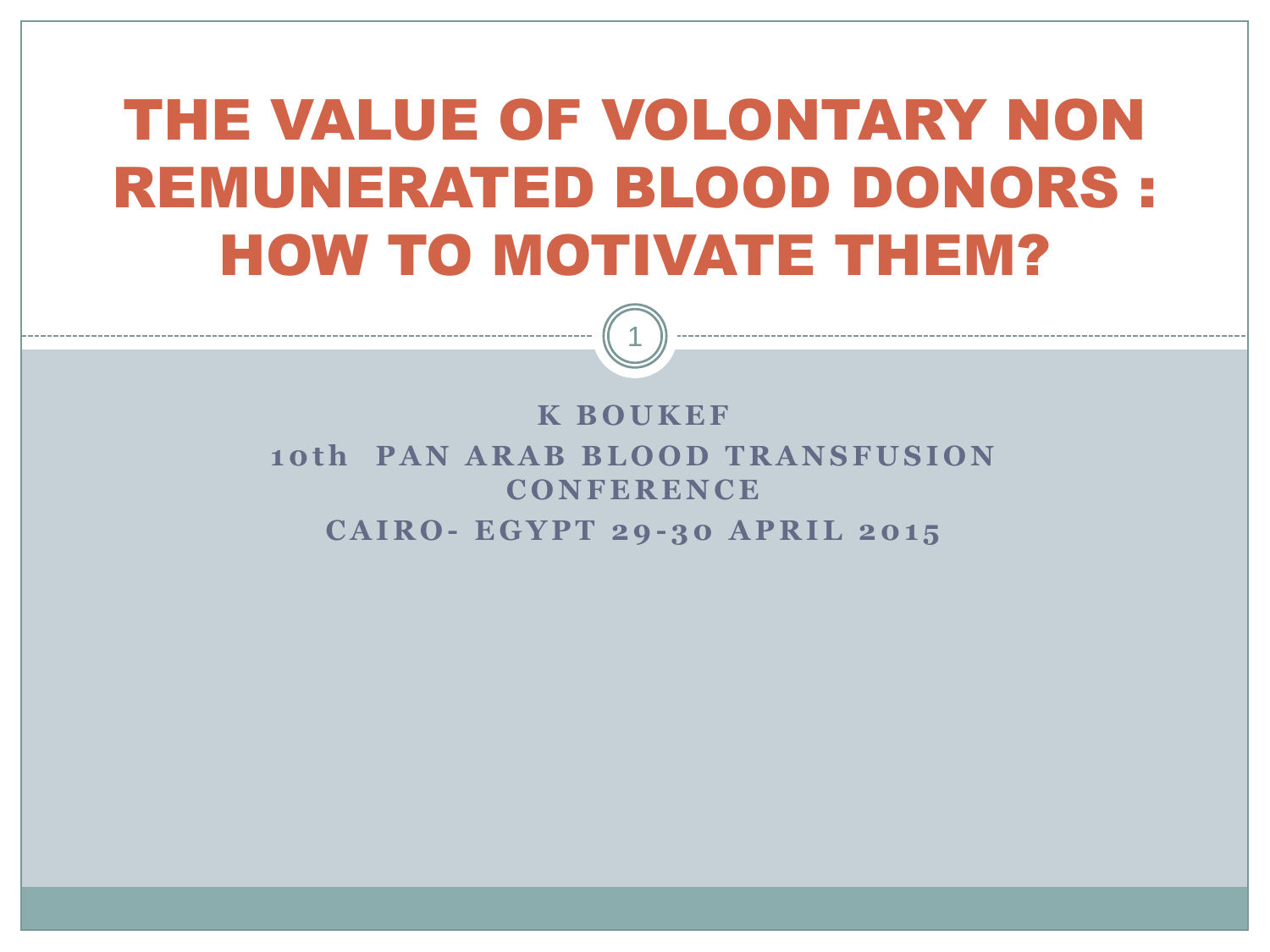# BLOOD TRANSFUSION

2

- An essential component of health systems
- **Each country is** permanently confronted with problems to collect enough blood from donors to meet national needs
- Blood donors have made an outstanding contribution to the health and survival of others.

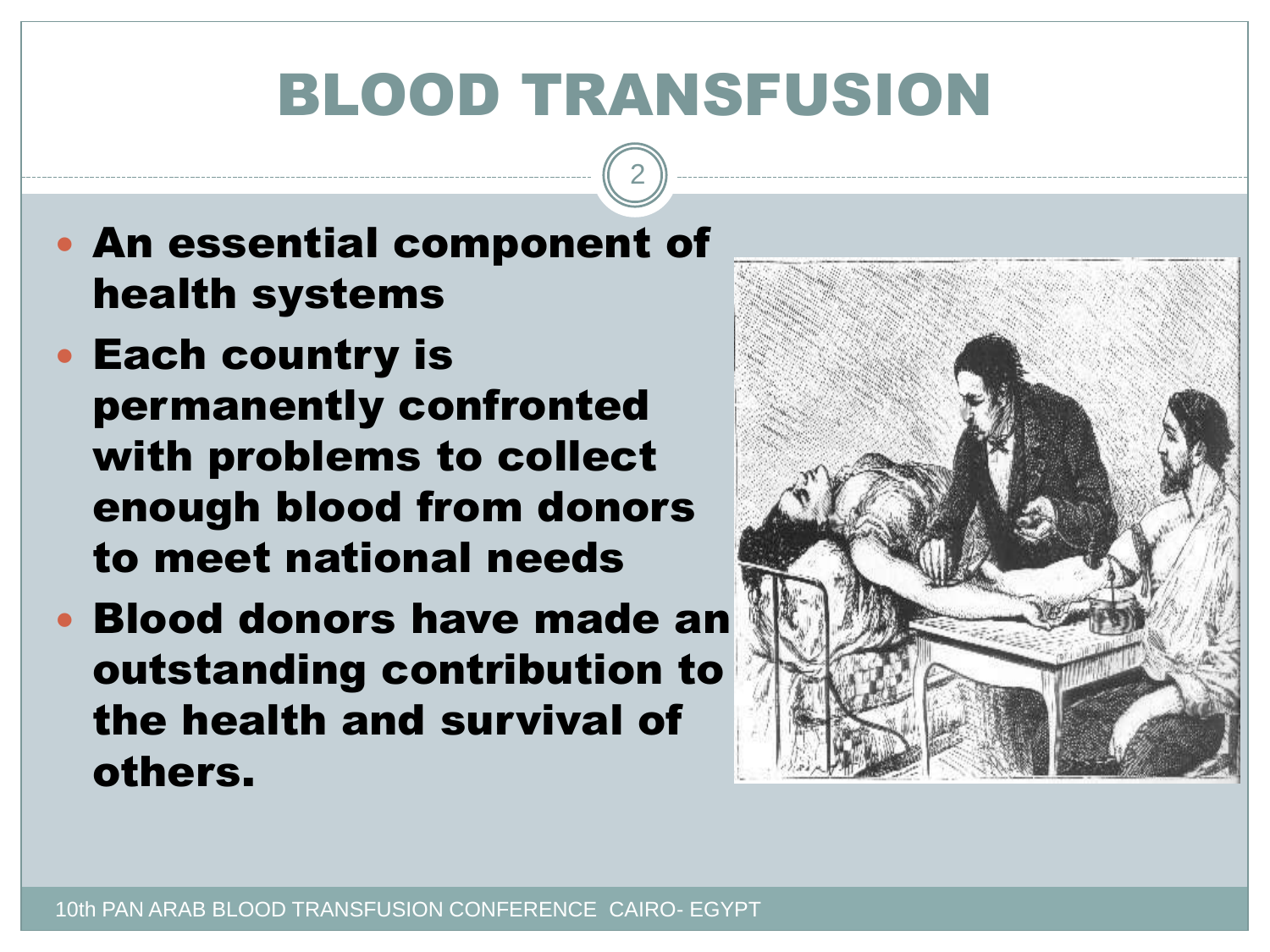# BLOOD DONATION

3

- **Blood donation by VNRD is** recognized as essential to the safety and sustainability of national blood supplies.
- Some countries have wellestablished voluntary blood donation systems
- Most are still dependent to varying degrees on family / replacement donors and sometimes paid donors.

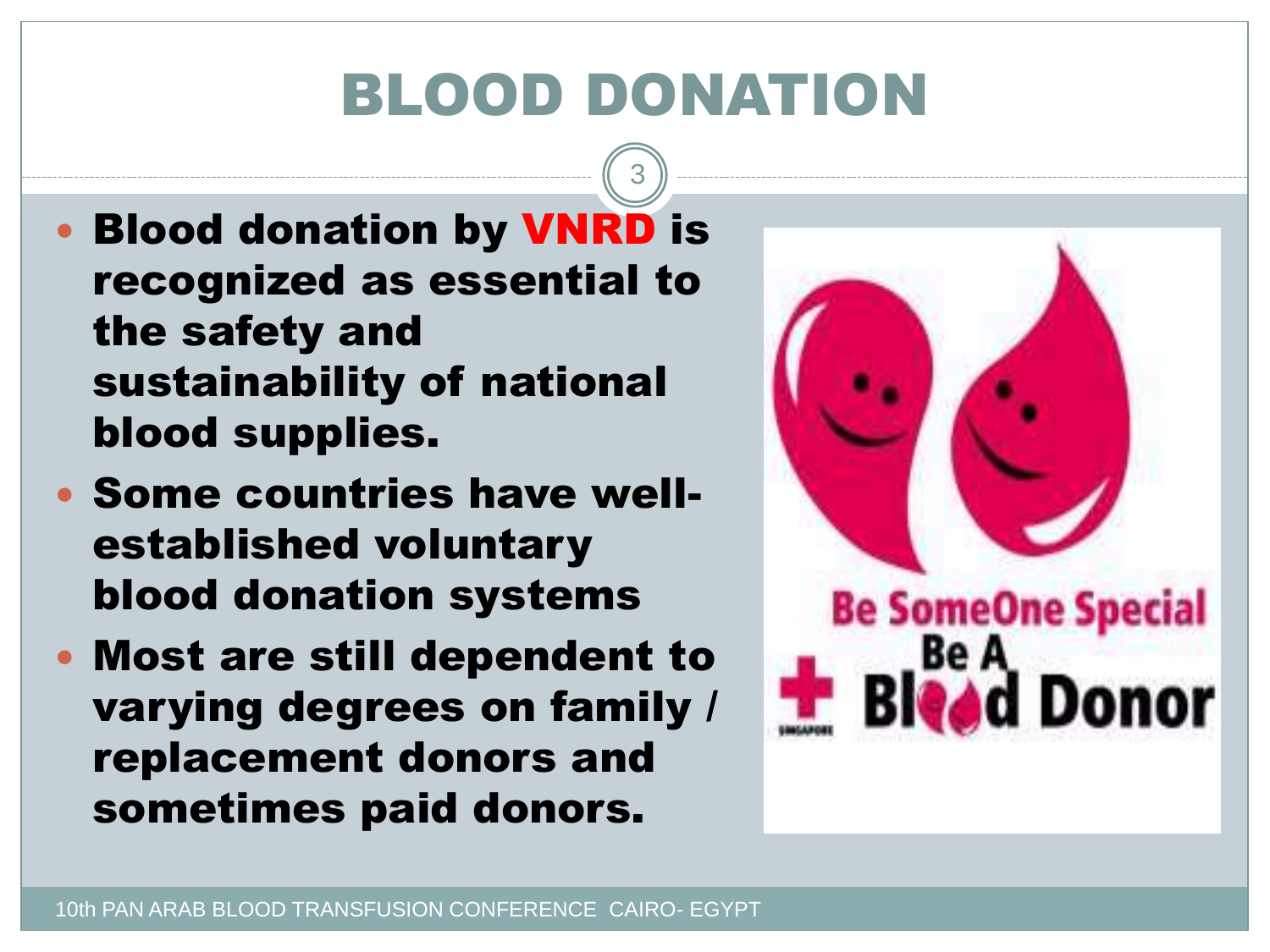#### MAIN REASONS FOR PROMOTING VOLUNTARY BLOOD DONATION 4

## PROTECTION OF THE RECIPIENT **• PROTECTION OF THE DONOR** ETHICS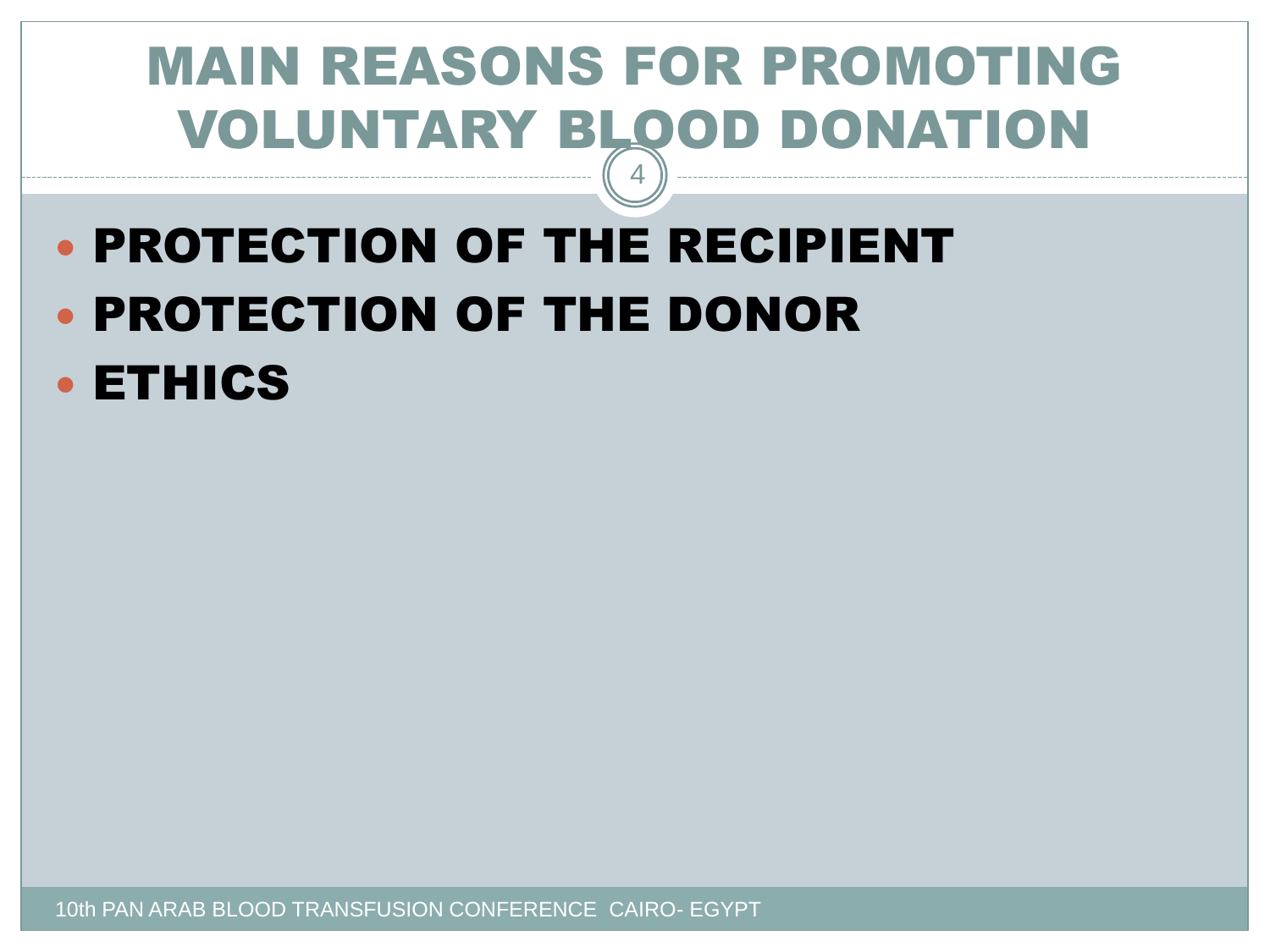# PROTECTION OF THE RECIPIENT

5

- Voluntary blood donors are a first line of defense against TTI
- The prevalence of markers of TTI is the lowest among regular donors.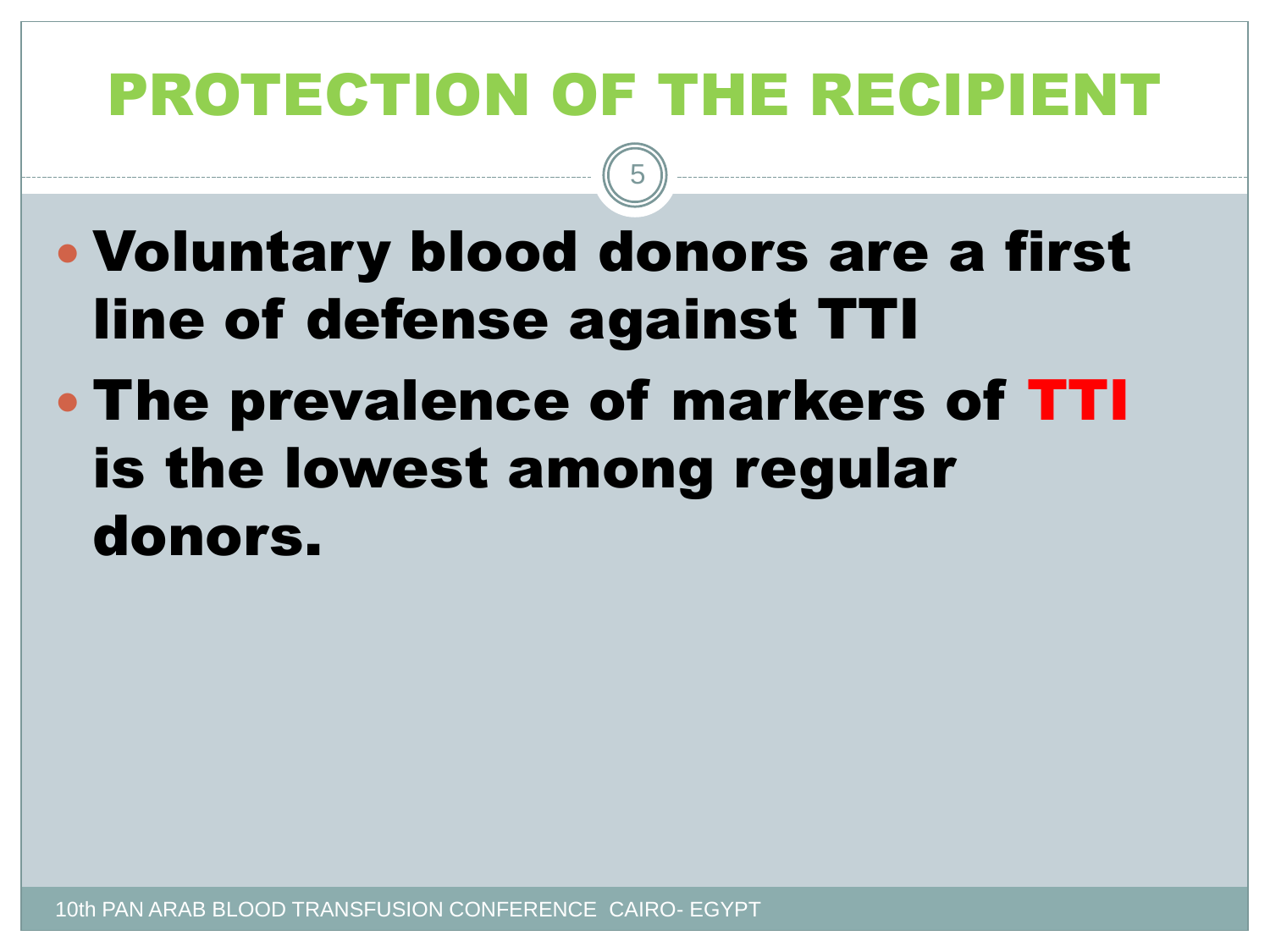# PROTECTION OF THE RECIPIENT

6

- Voluntary donors are considered safer because they are motivated by
	- altruism,
	- willingness to help others,
	- the sense of moral duty and social responsibility.
- They suffer no pressure to donate blood; with the only reward,
	- personal satisfaction,
	- self-esteem and their
	- pride.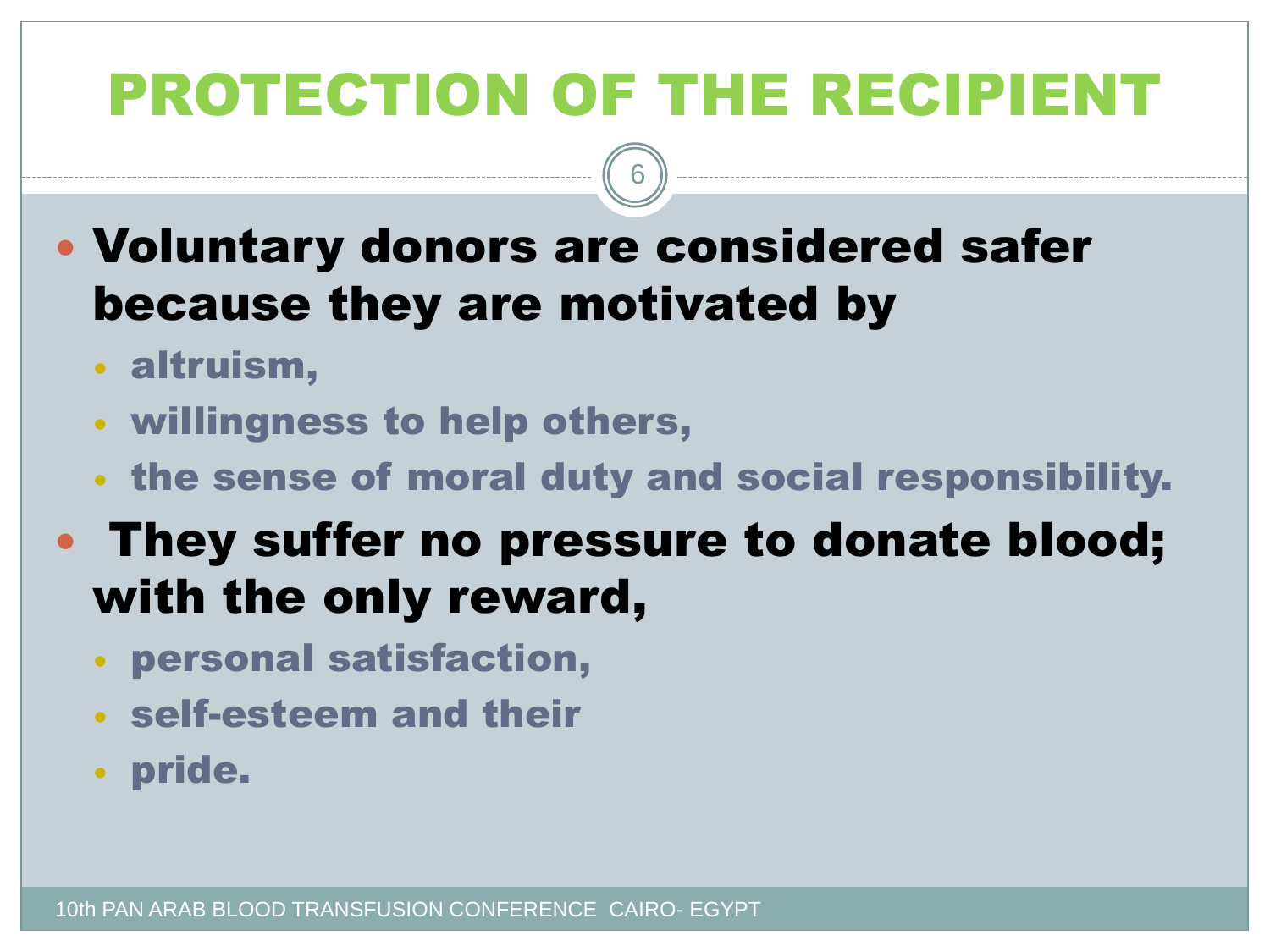# PROTECTION OF THE DONOR

7

# The duty of the BTS is to : To protect the health and prevent exploitation of the donor

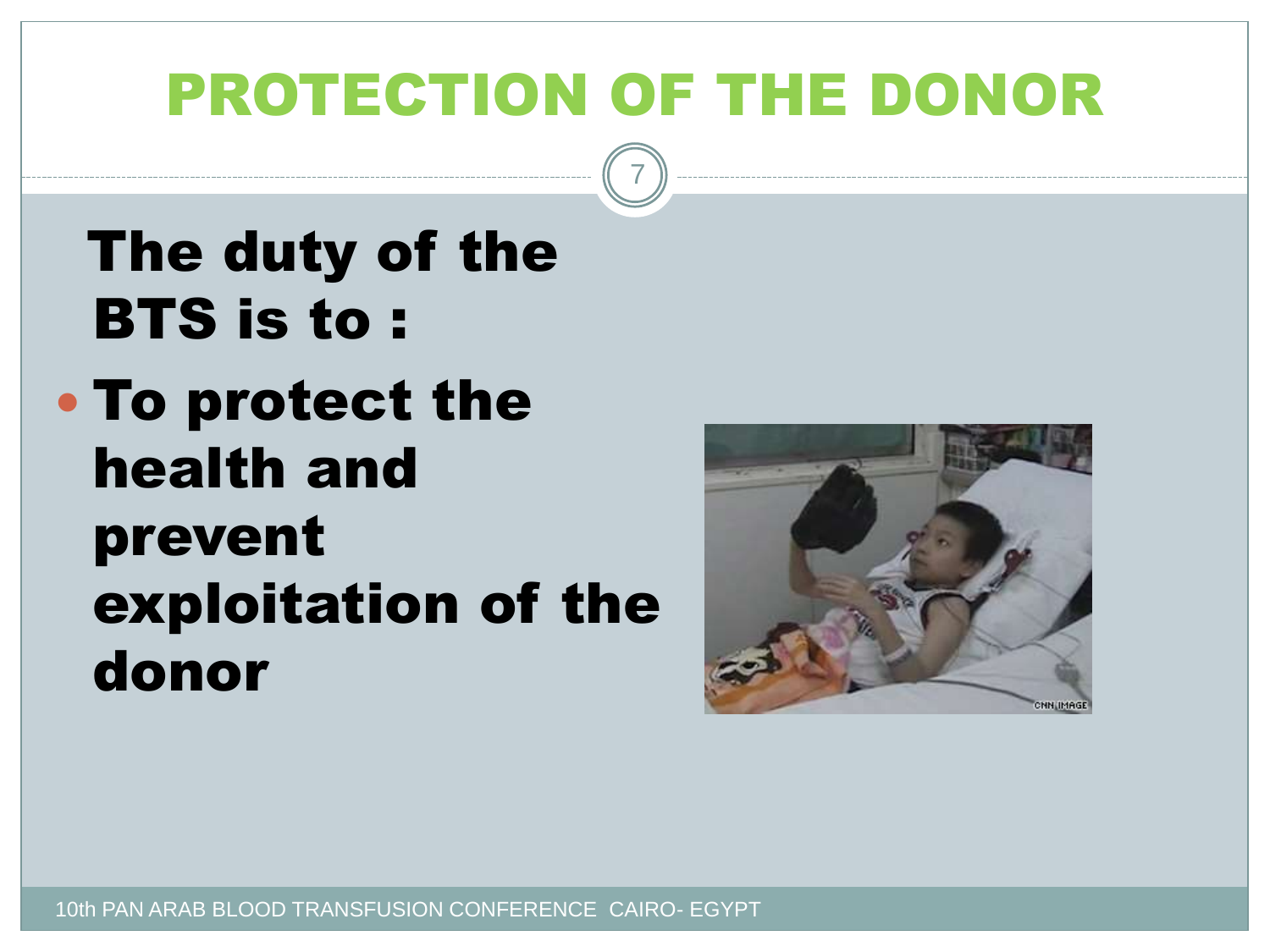## ETHICS

• It is morally unacceptable for any aspect of health care to be based on the purshase of body parts including blood.

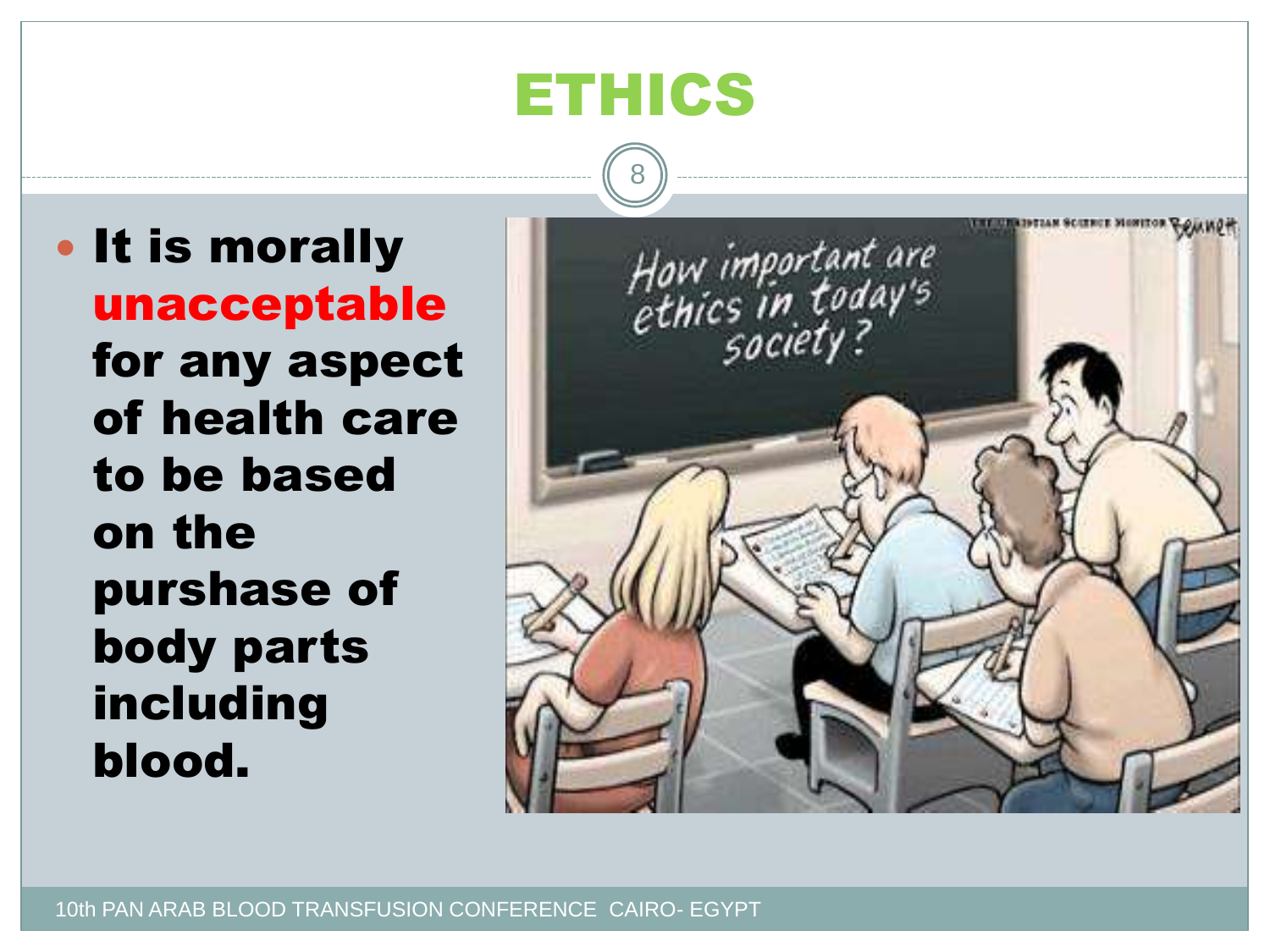# WHAT IS NEEDED?

9

 Create a sustainable pool of safe donors requires a long-term strategy through: The establishment of an effective program of voluntary blood donors, o The awareness and increased public acceptance of the importance of blood donation as a social norm.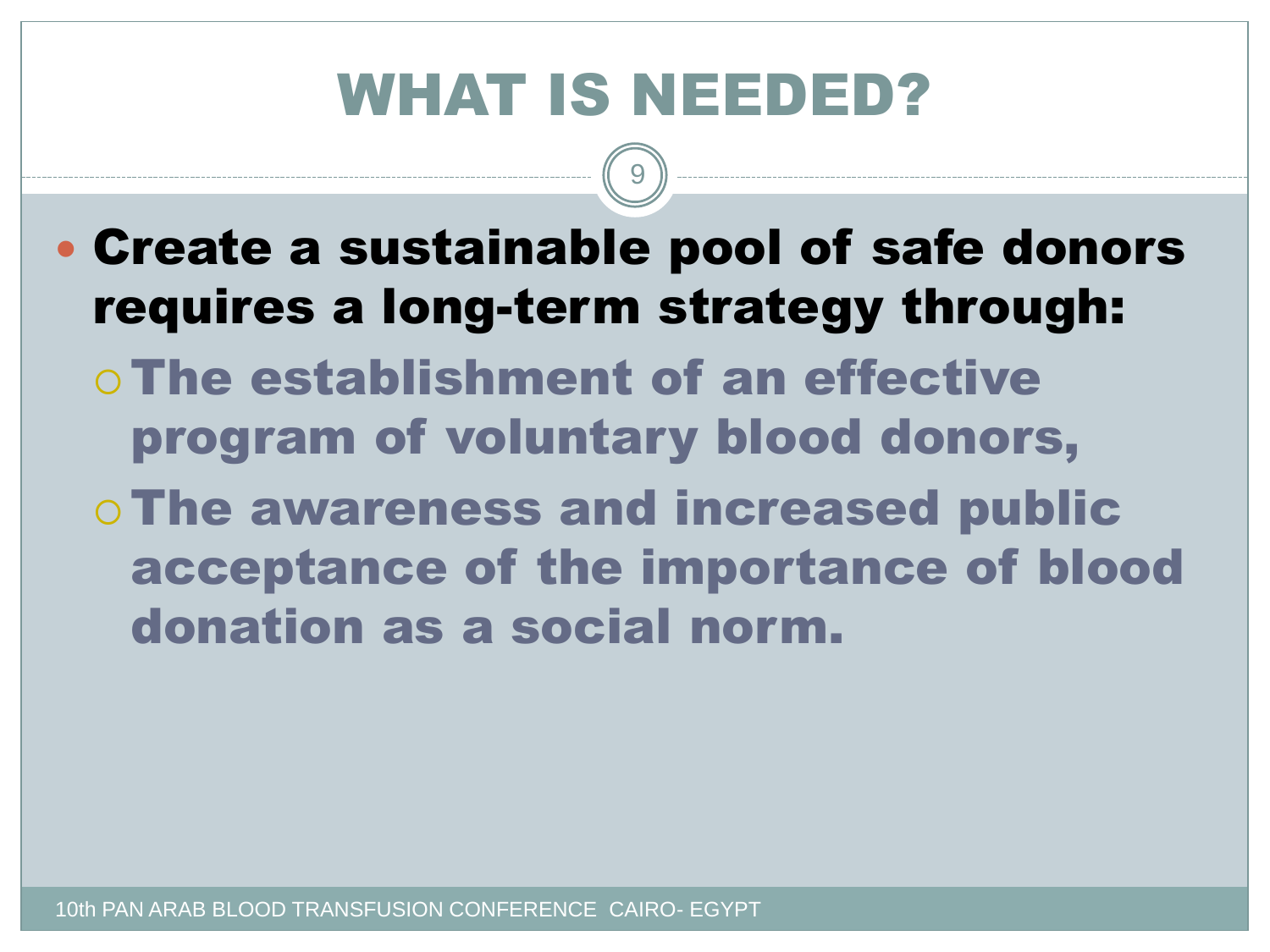So the primary target are donors likely to come from low-risk populations, with two basic target groups: existing VNRBD and potential new, VNRBD.

10

 These different target groups will have varying needs.

 To be successful in recruiting VNRBD, we need to find out what motivates each of our different groups and to deveolp appropriate strategies to reach them.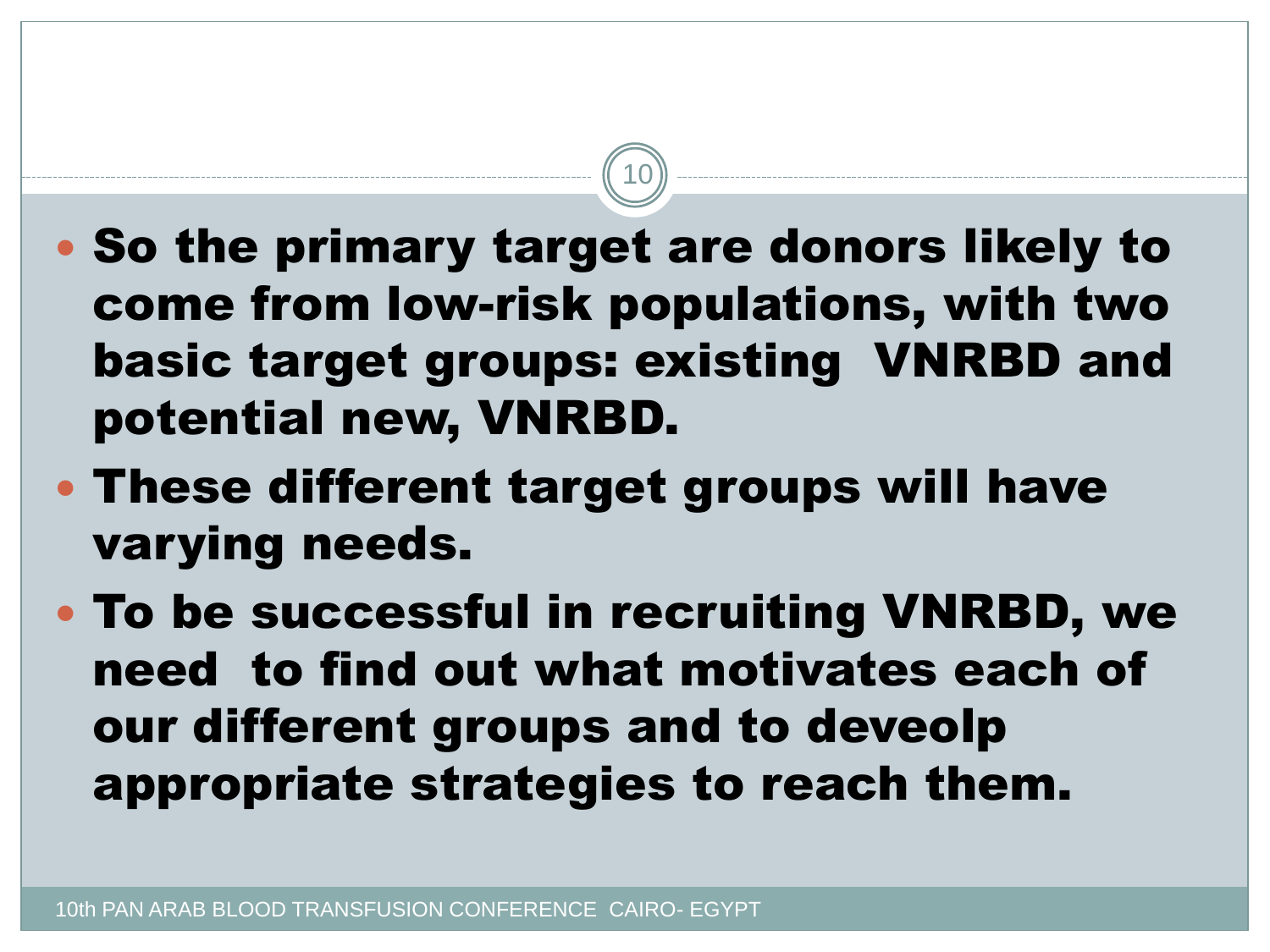# SOCIAL MARKETING

11

APPLY marketing technologies developed in the commercial sector to solve social problems,



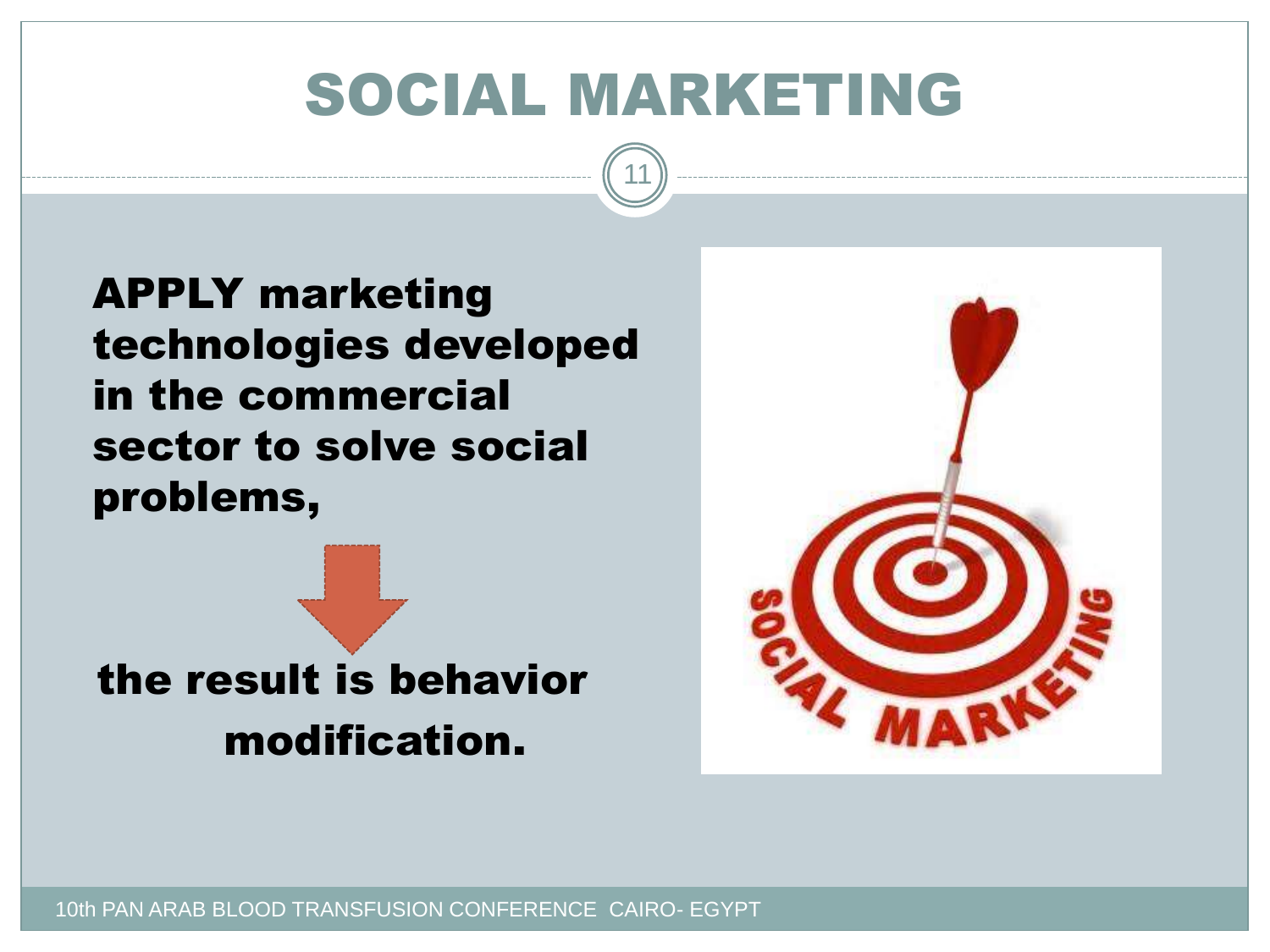# SOCIAL MARKETING

12

#### This includes

- . Analysis,
- . Planning,
- . Implementation and
- . Evaluation of programs designed to influence the voluntary behavior of target audiences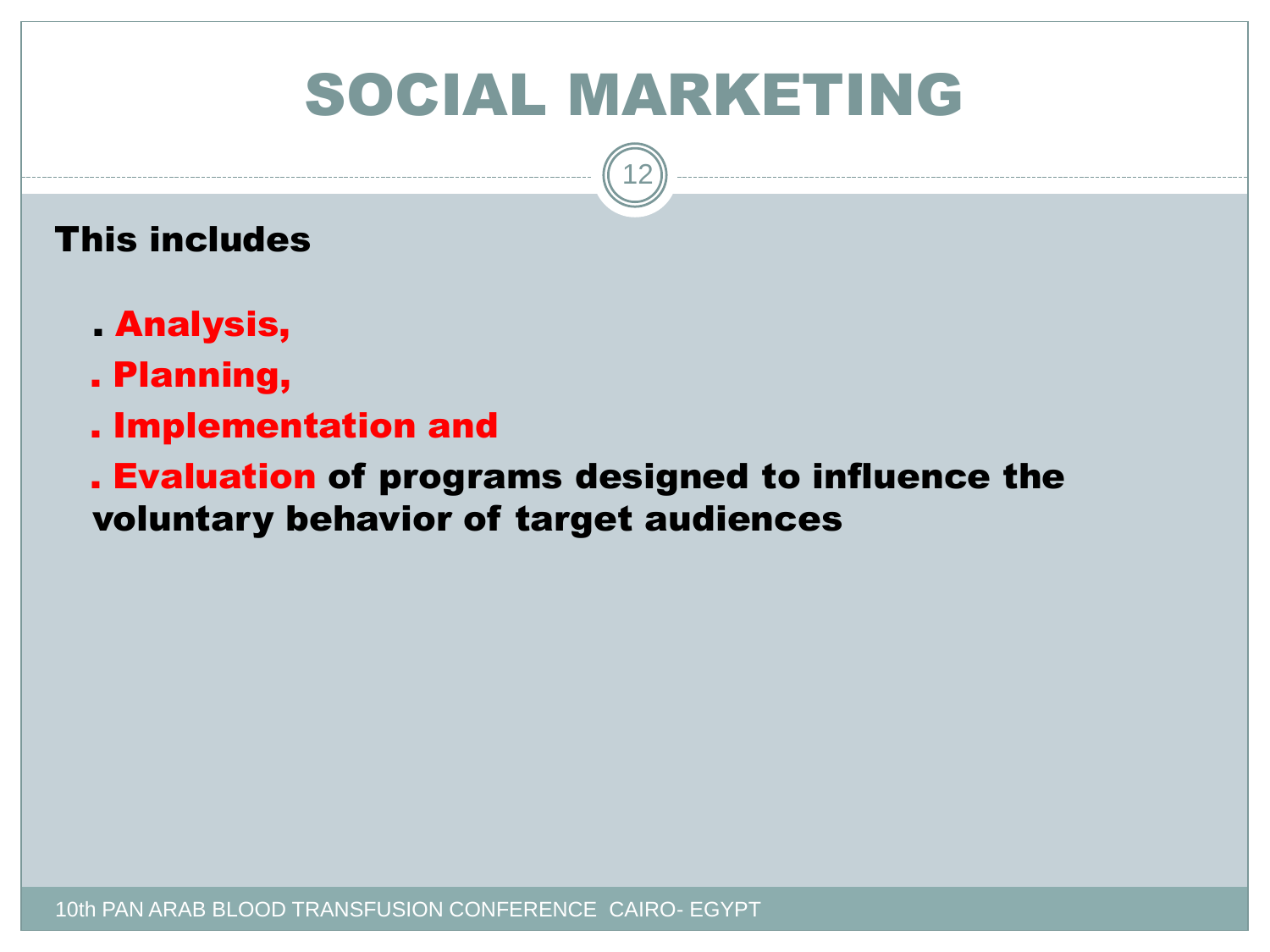# Good social marketing is based

13

### Research

- Well planification
- With clear and measurable objectives
- Performed so that the results and impact can be assessed.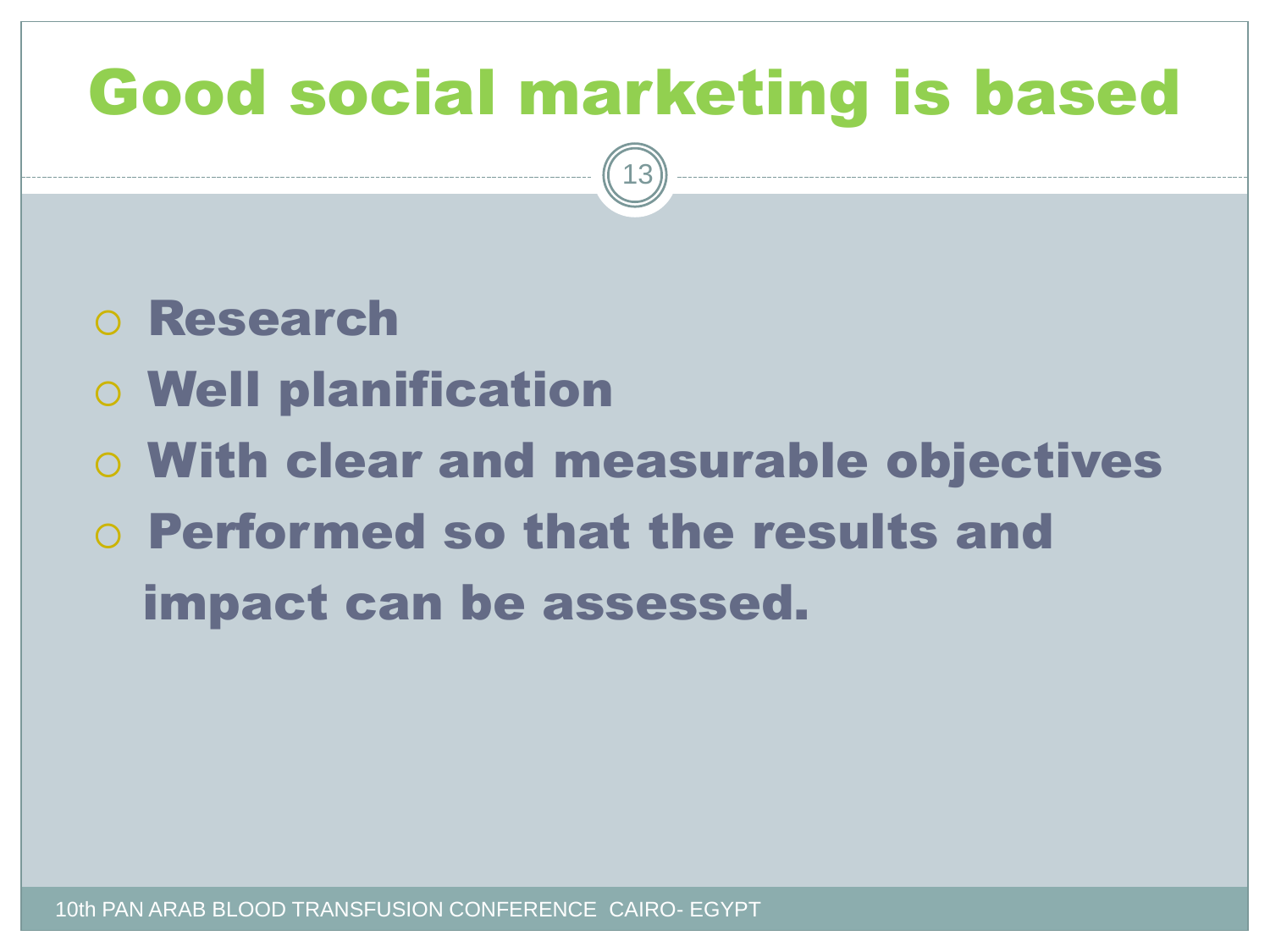#### STEPS OF SOCIAL MARKETING AND RECRUITING 14

- SITUATION ANALYSIS
- IDENTIFICATION OF THE MARKET TARGET
- **MARKET STUDY**
- DEVELOPMENT OF AN EDUCATIONAL CAMPAIGN AND MARKETING PLAN
- **IMPACT ASSESSMENT OF THE CAMPAIGN** AND MARKETING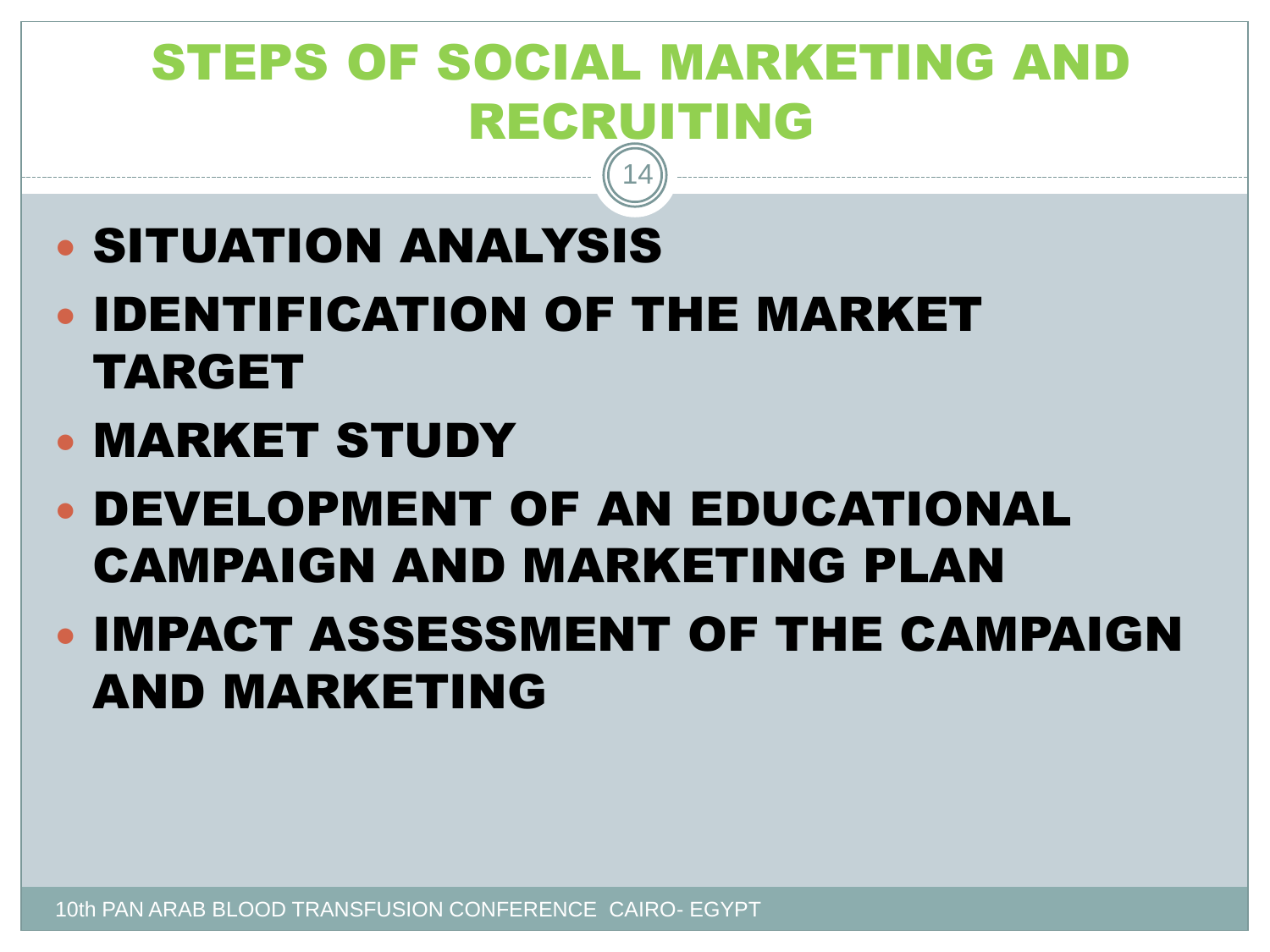# 1) SITUATION ANALYSIS

15

### Can be used to determine

### Your community

- o needs,
- wants and
- o expectations

#### your organizations's

- o strengths and
- weaknesses

#### and

 To estimate the effect on recruitment and retention

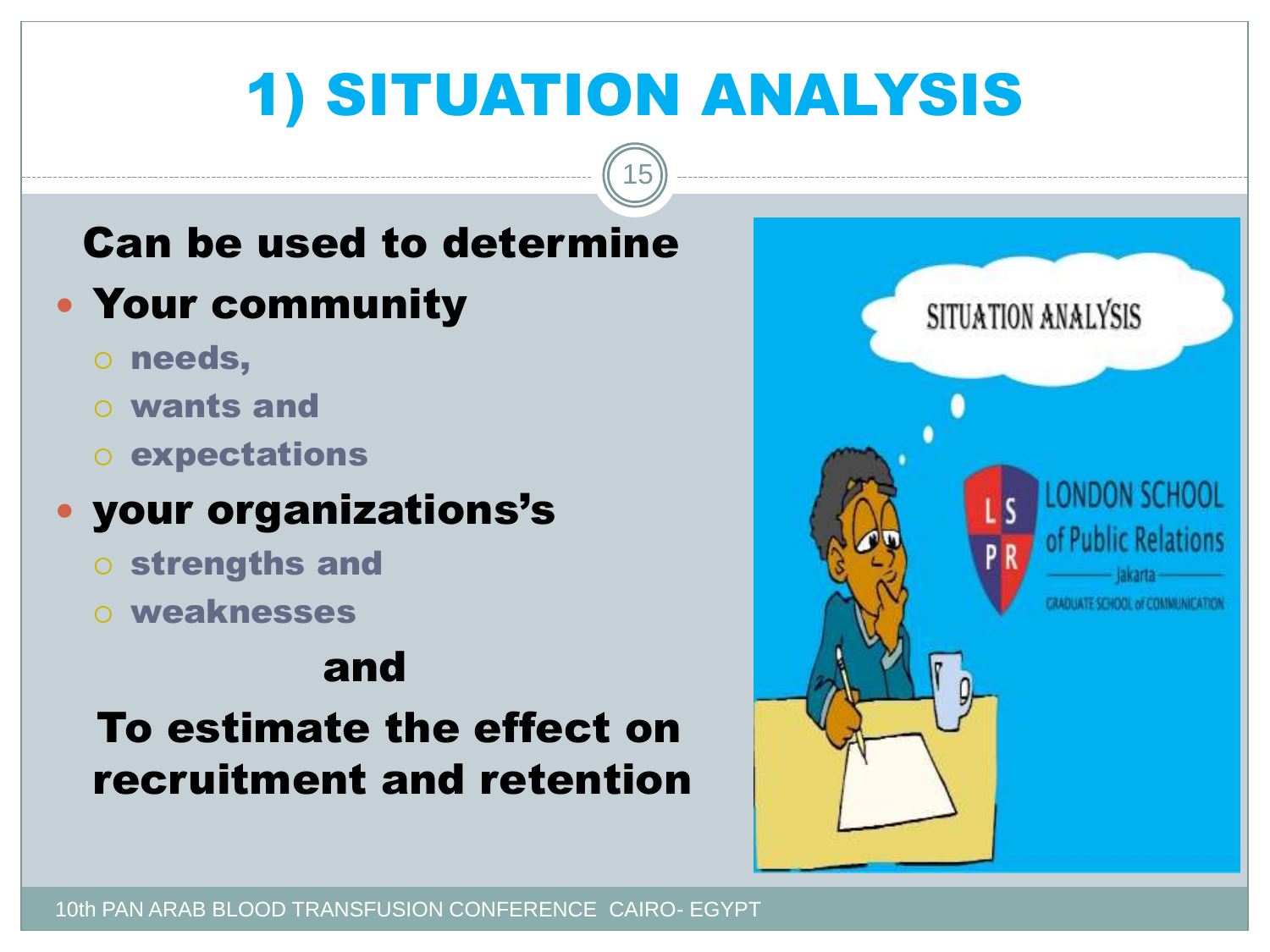# 2) TARGET AUDIENCE

16

#### A safe and adequate blood supply depends on the recruitment of suitable donors

#### « suitable donors » :

- people who will meet the donor selection criteria
- They are likely to come from low-rsik populations

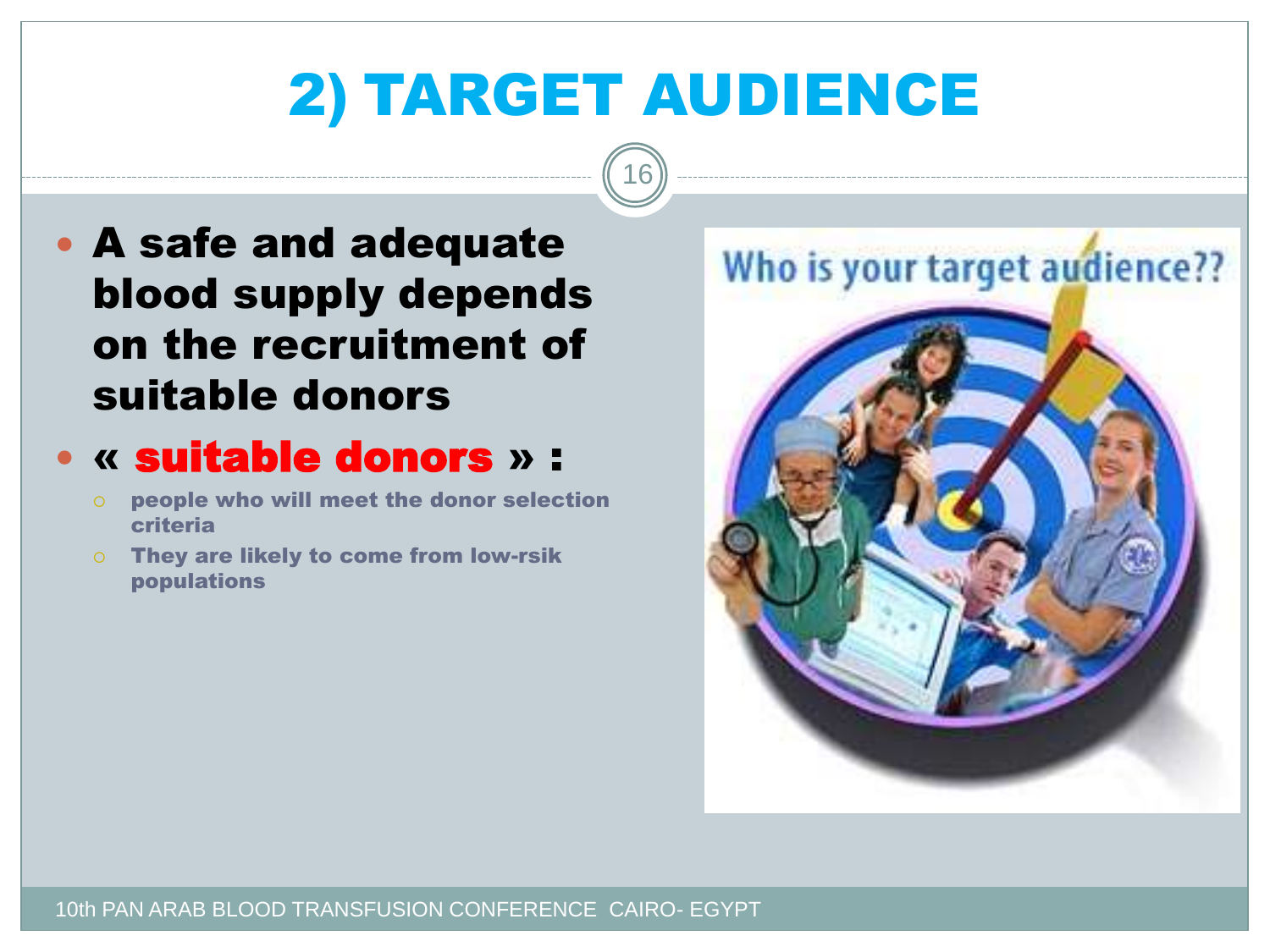The key to the recruitment and retention of low-risk blood donors is ongoing education about The need for VNRBD The importance of safe blood donation Risk behaviour The reasons for stringent donor selection criteria

17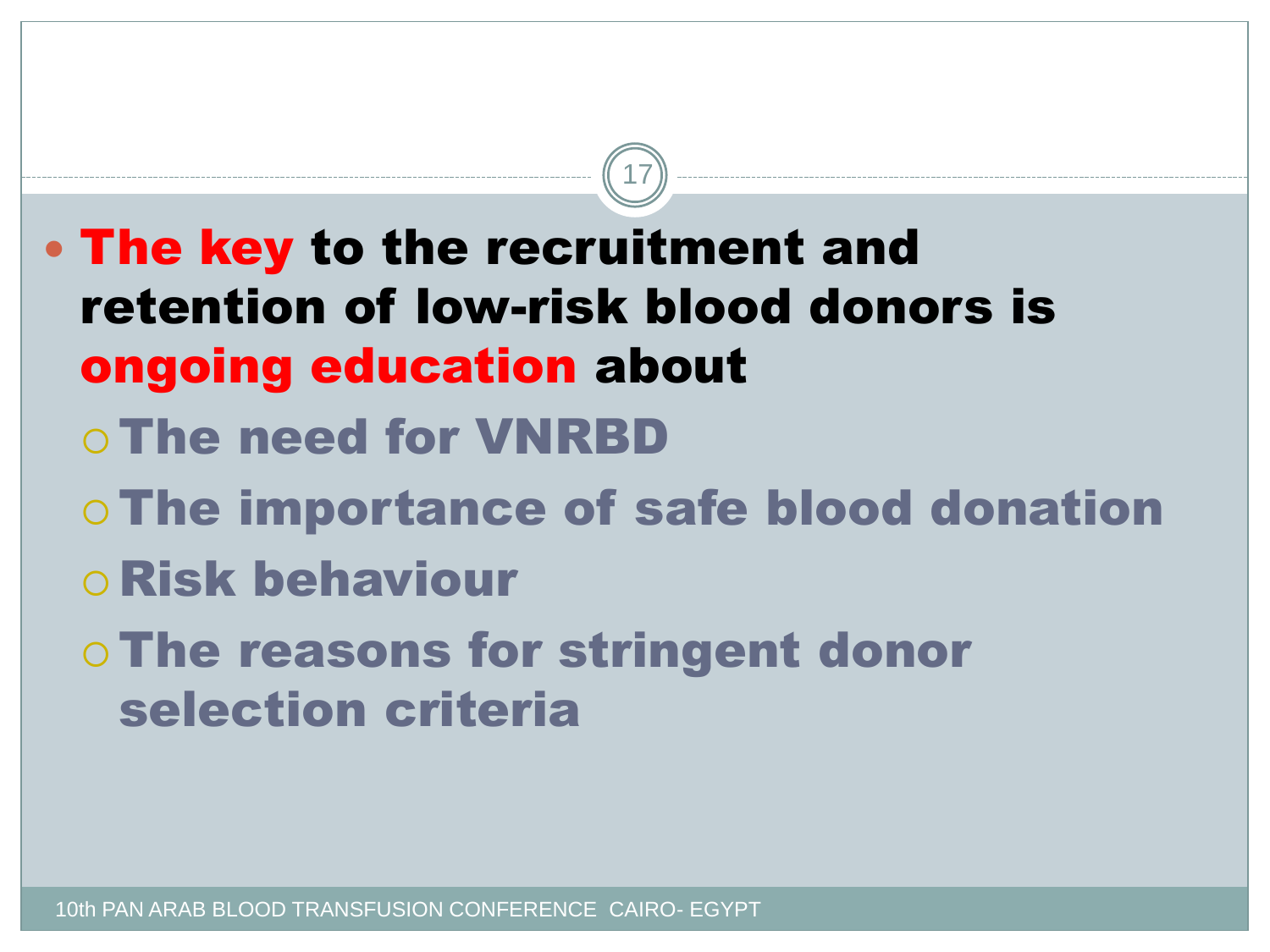

18

- Learn all you can about your current and potential donors
- Find out what motivates or demotivates people to donate blood

#### Important basis for your messages

**=**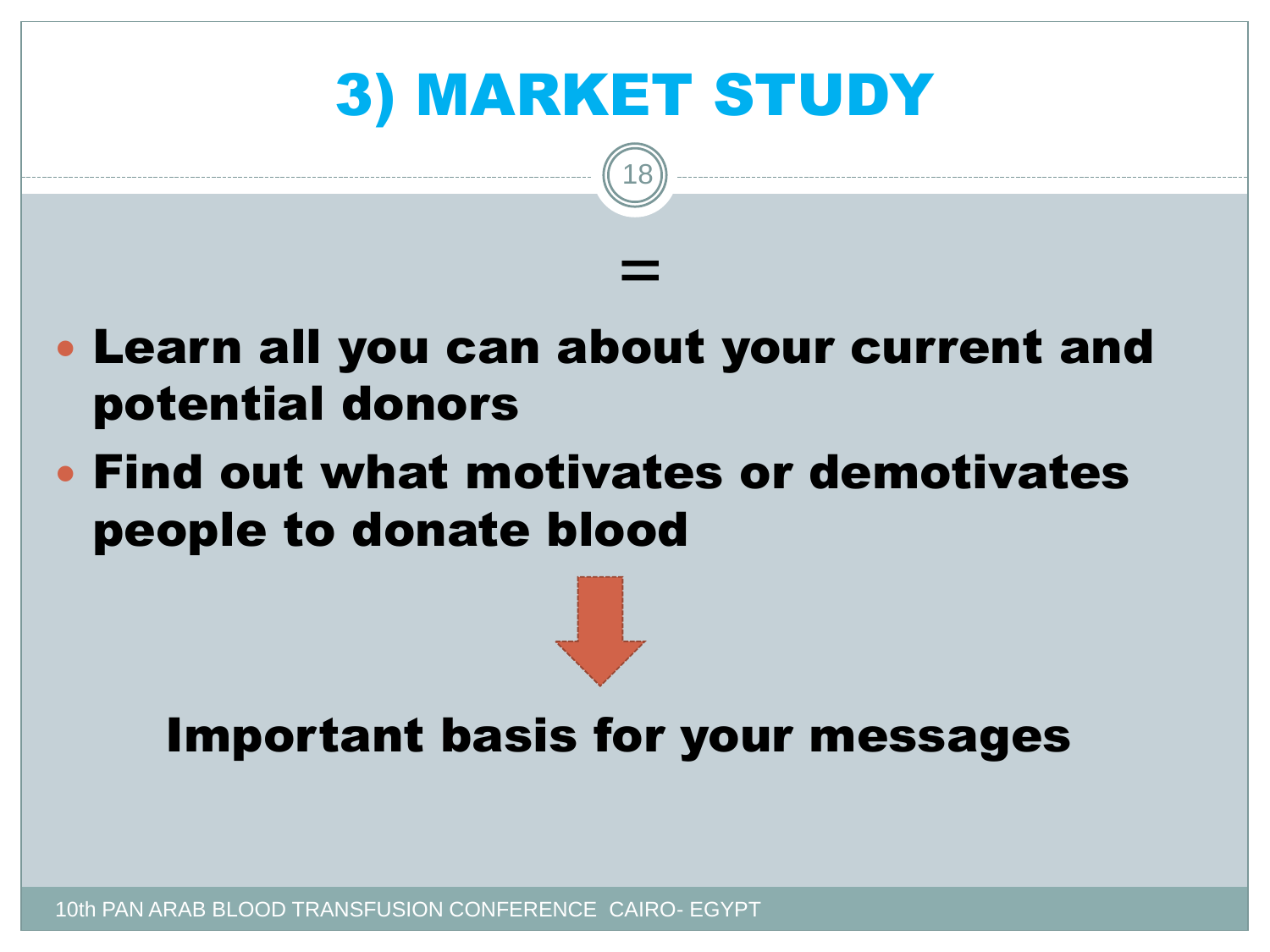# BILIEFS ABOUT BLOOD

19

- Blood has a very important cultural meaning
- A major step in any recruitment campaign : Overcoming negative feelings about blood donation
- The challenge is to find the key that will work in your culture environment
- Barriers to blood donation can be overcome with
	- **o Correct planning**
	- Good mix of education and information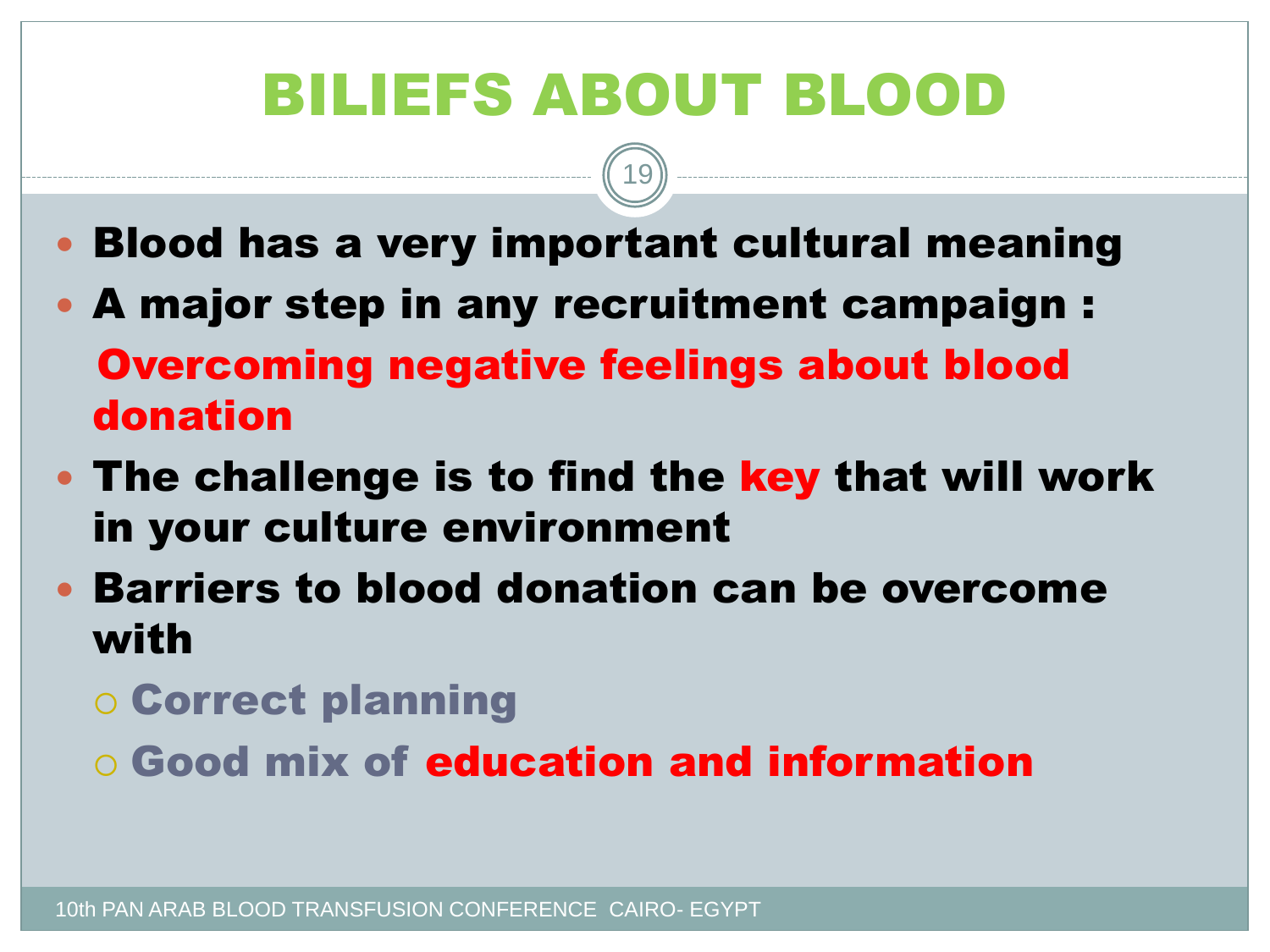# DO YOU KNOW?



 WHAT MOTIVATES PEOPLE TO DONATE? WHAT STOPS THEM FROM DONATING?

Is it:

- FEAR?
- **IGNORANCE?**
- **TRADITION?**
- SIMPLY THAT THEY HAVE NEVER BEEN ASKED?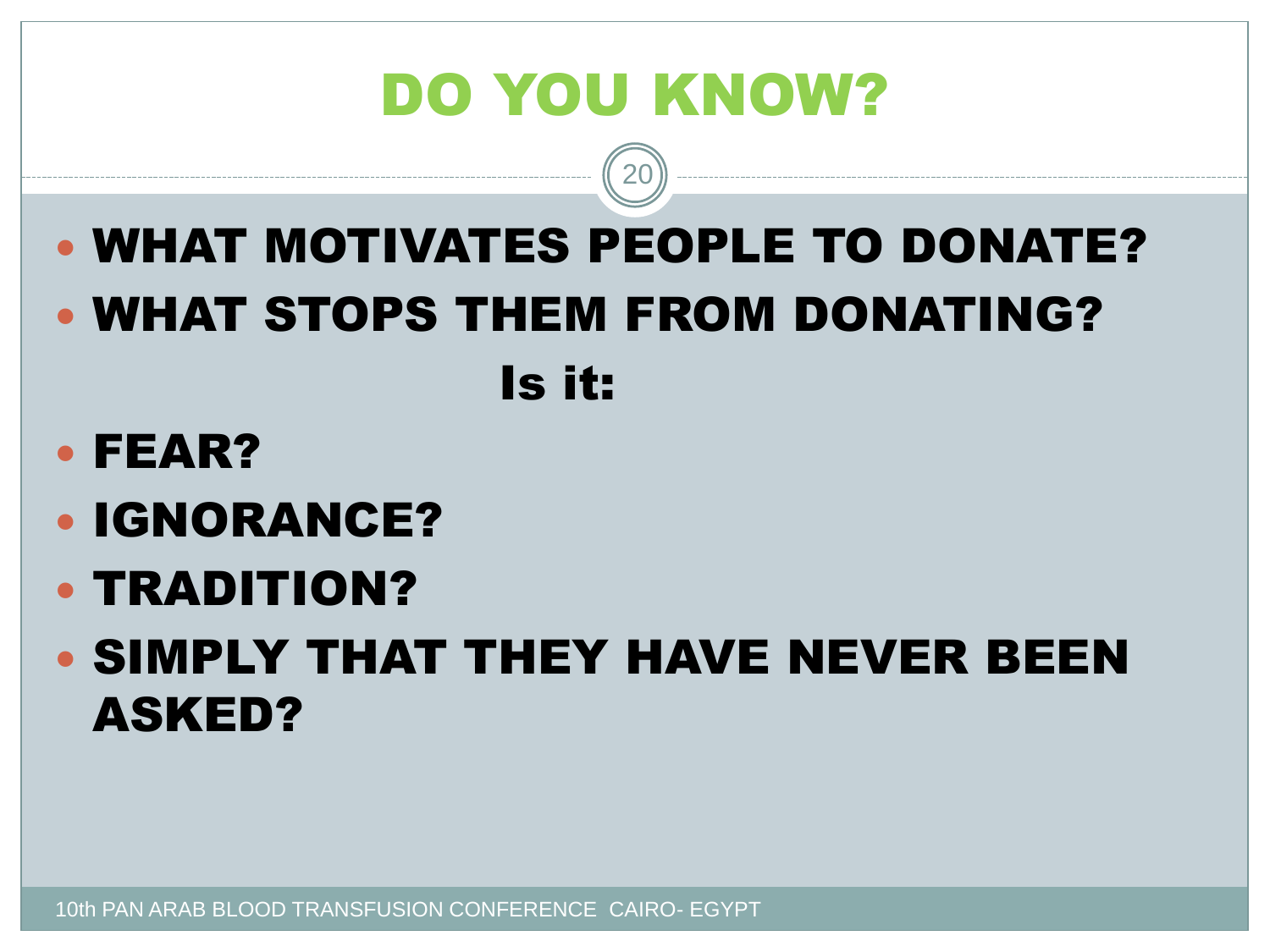# 4) PLANNING

21

### Good planning is the foundation of an efficient cost effective education and marketing campaign

### SET YOUR OBJECTIVES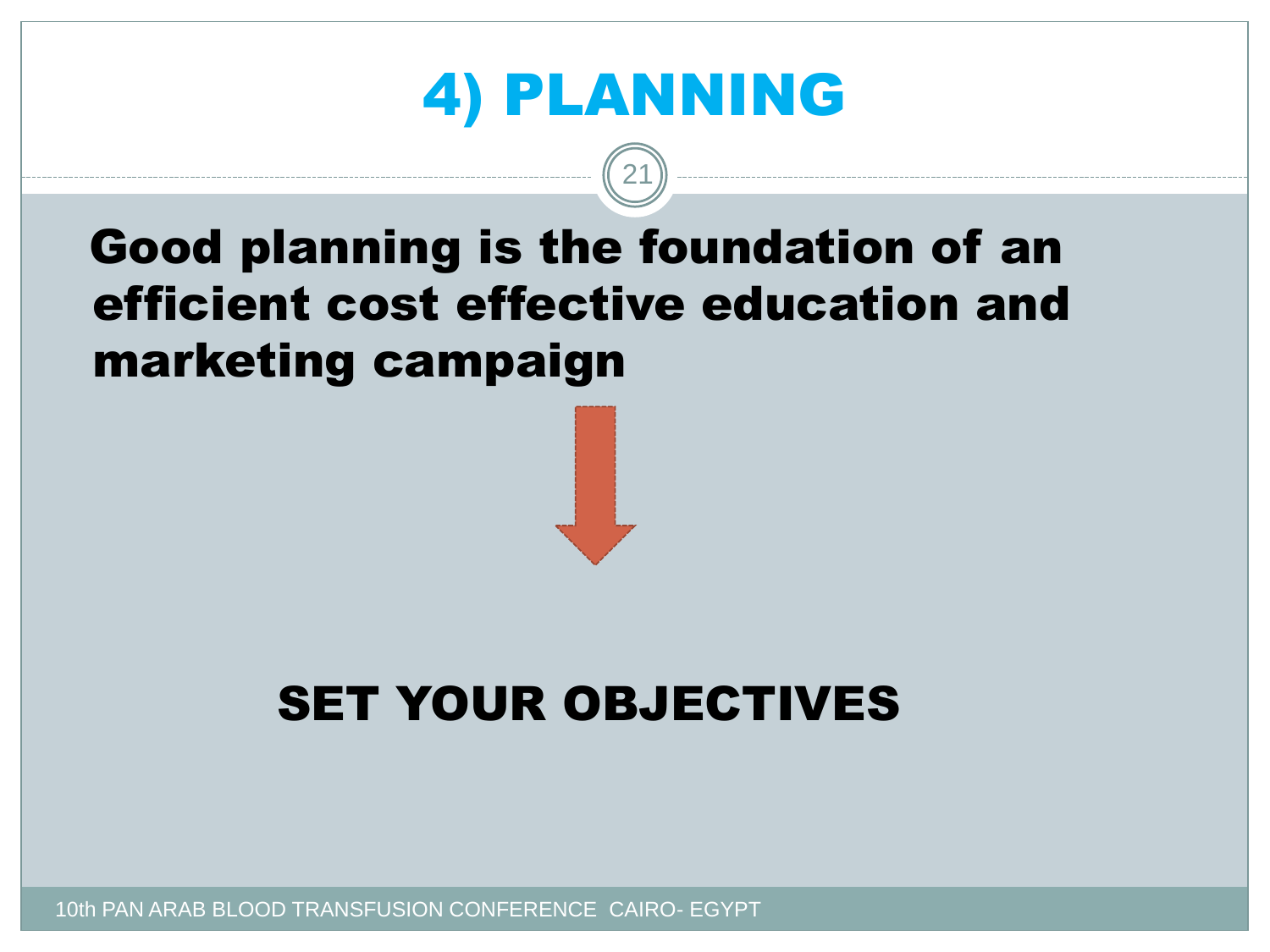# OBJECTIVES



- WHAT WOULD YOU LIKE TO DEVELOP?
- WHAT IS TO BE ACHIEVED?
- WHAT DO WE WISH TO ESTABLISH?
- WHAT DO WE WANT TO IMPROVE?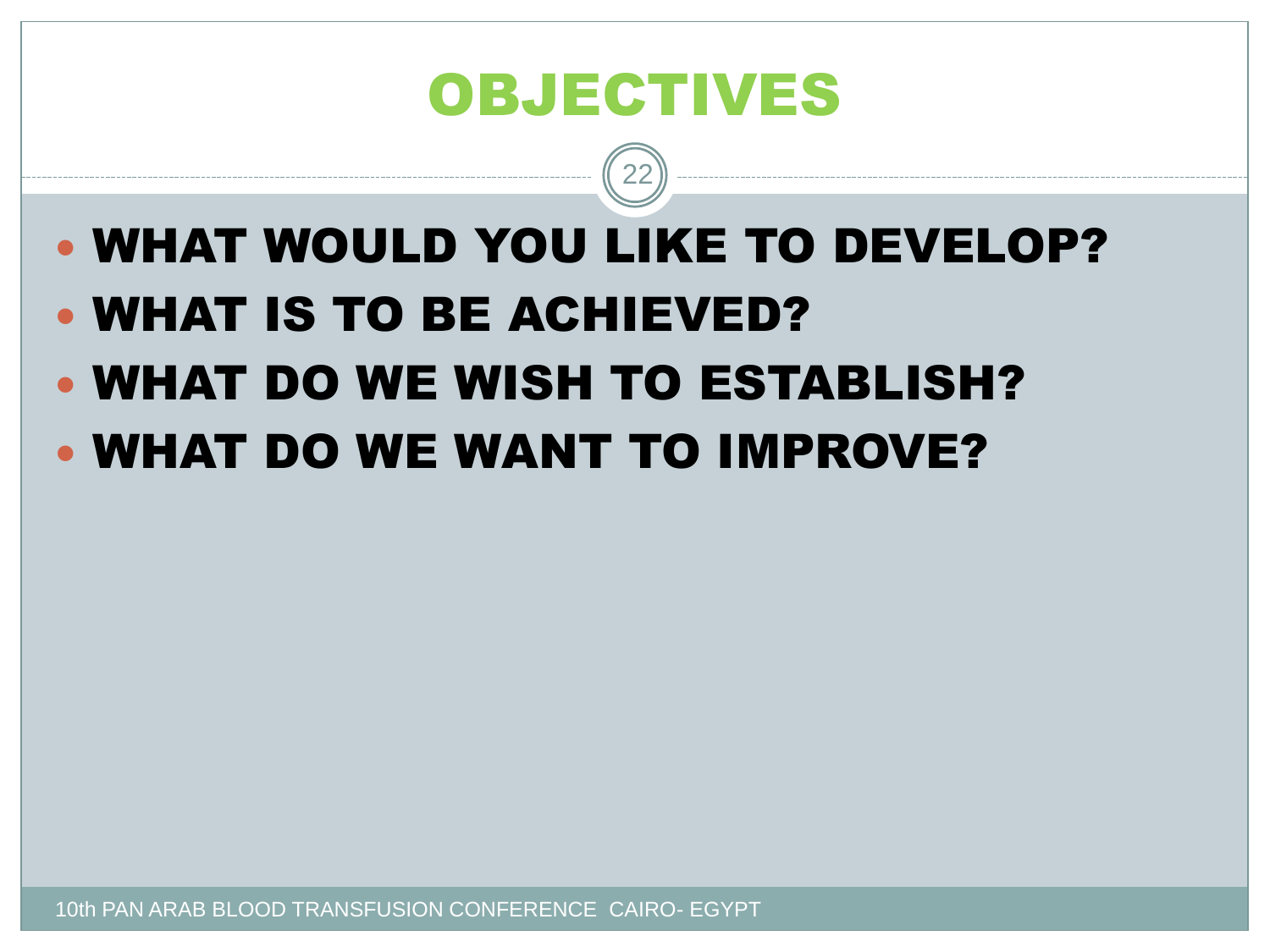### HOW YOU CAN ACHIEVE YOUR OBJECTIVES?

- You have to answer to the following questions
	- o exactly how will this be done?
	- By whom?
	- When?
	- Where?

EGYPT

 How much can be spent?

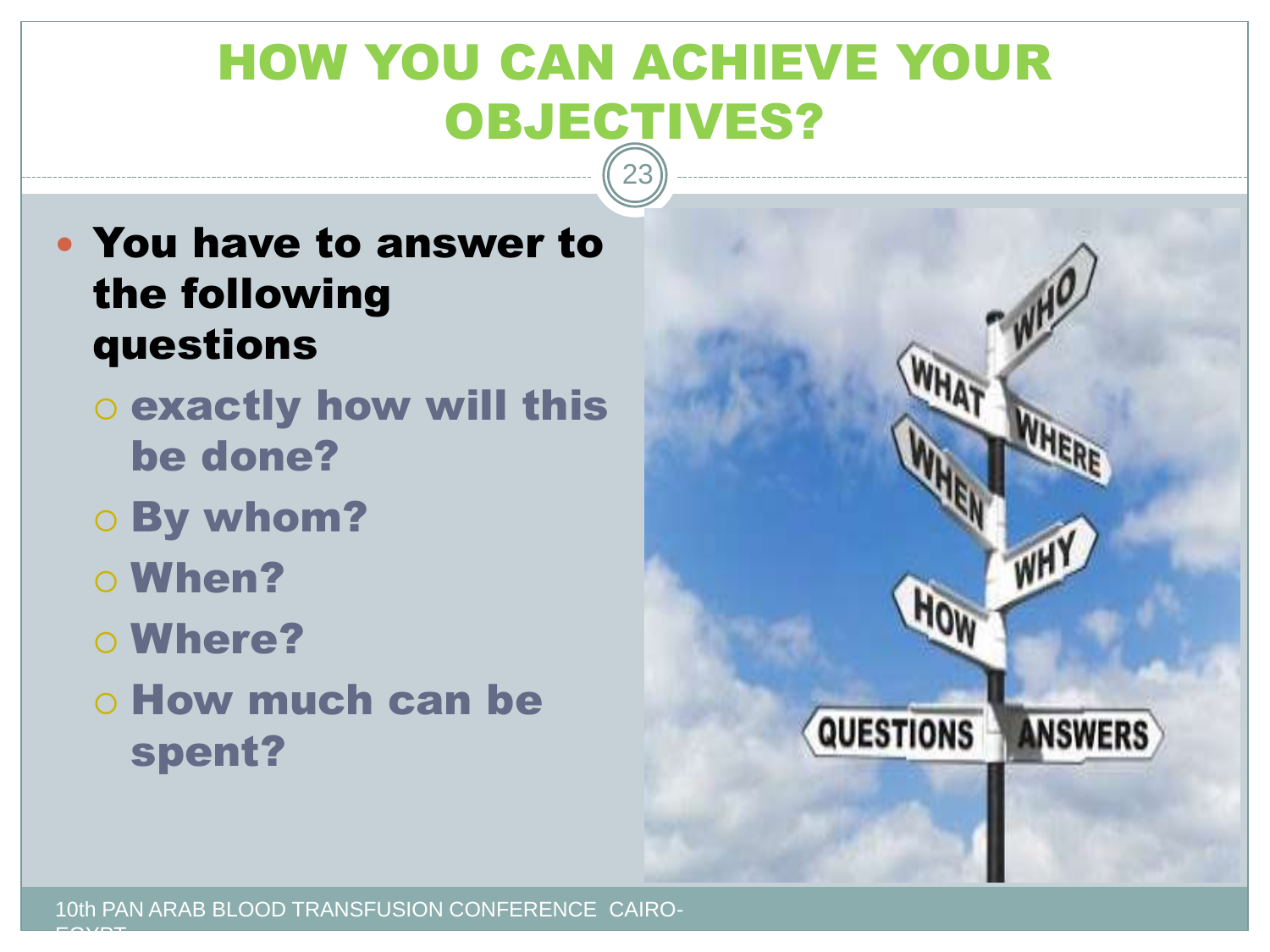#### HOW YOU CAN ACHIEVE YOUR OBJECTIVES? 24

 the next step is to assign: **oResponsability** Time frames **OBudget** Performance indicators for each one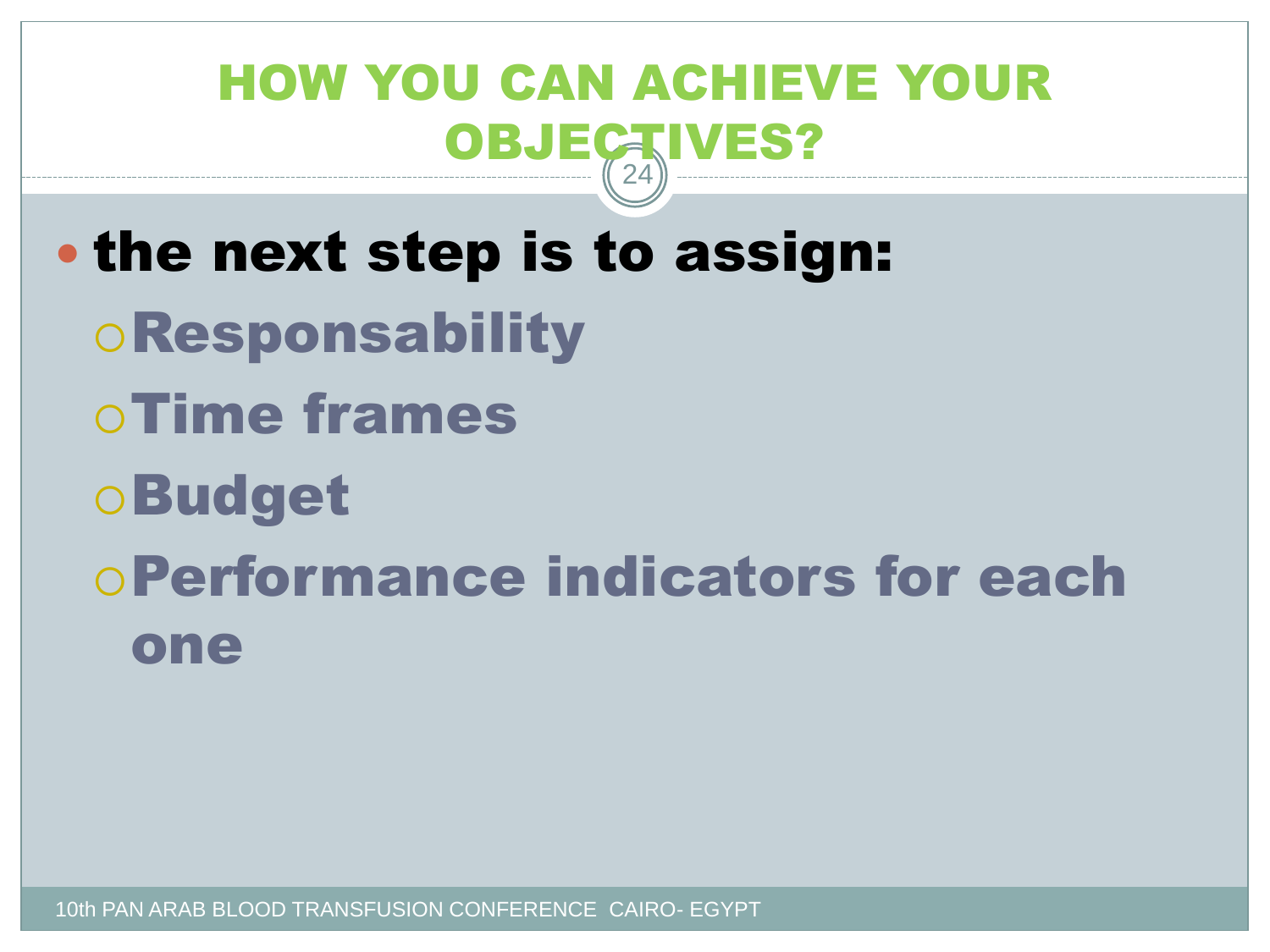#### 5) ARE PLANNED OBJECTIFS HAVE BEEN ACHIEVED ? 25

 Good planning implies the regular of outcomes in order to identify whether the objectives are being met as planned, and achieved at the appropriate time.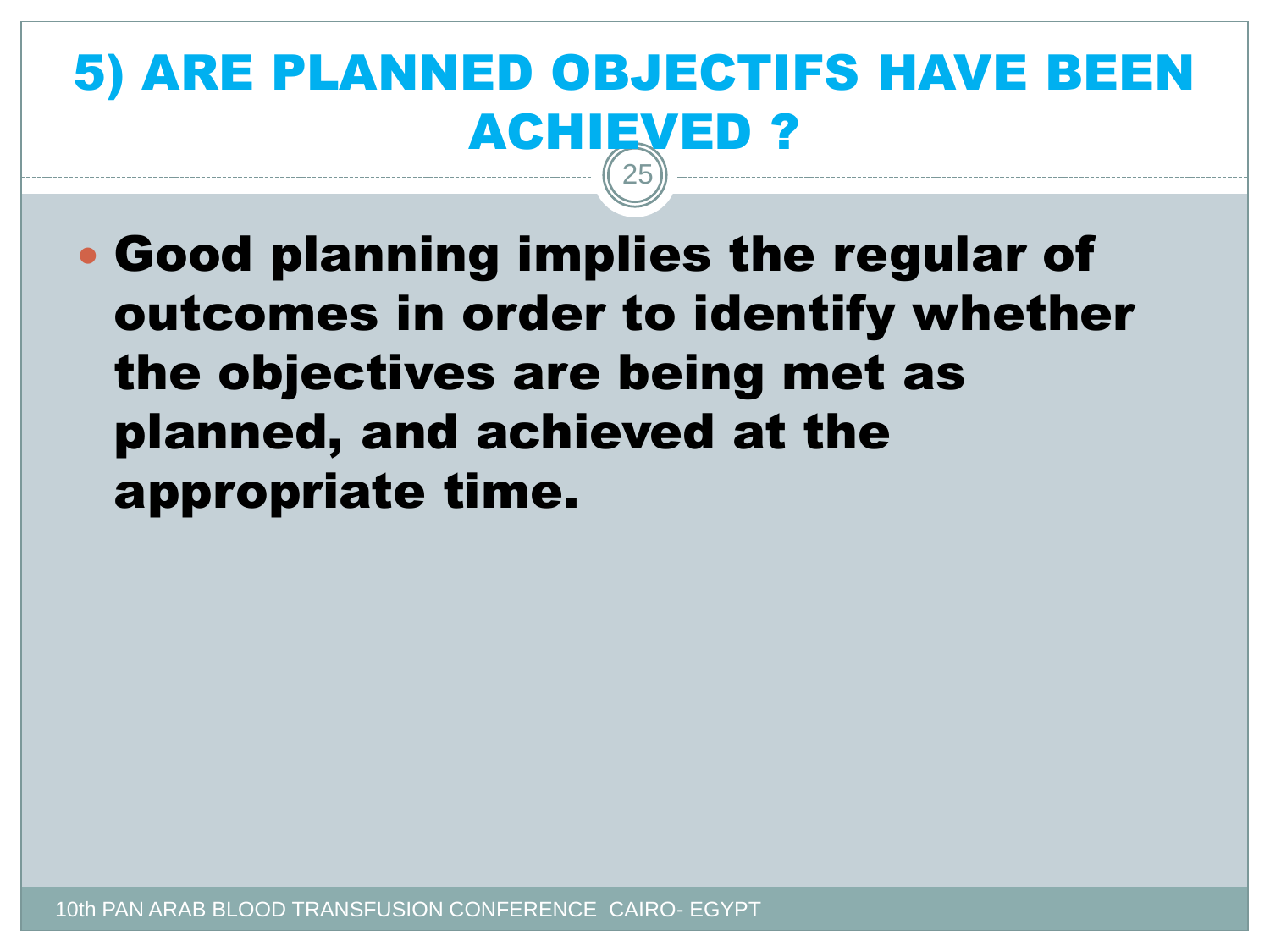# COSTS AND BUDGET

26

# Part of that monitoring will need to be concerned with costs and budget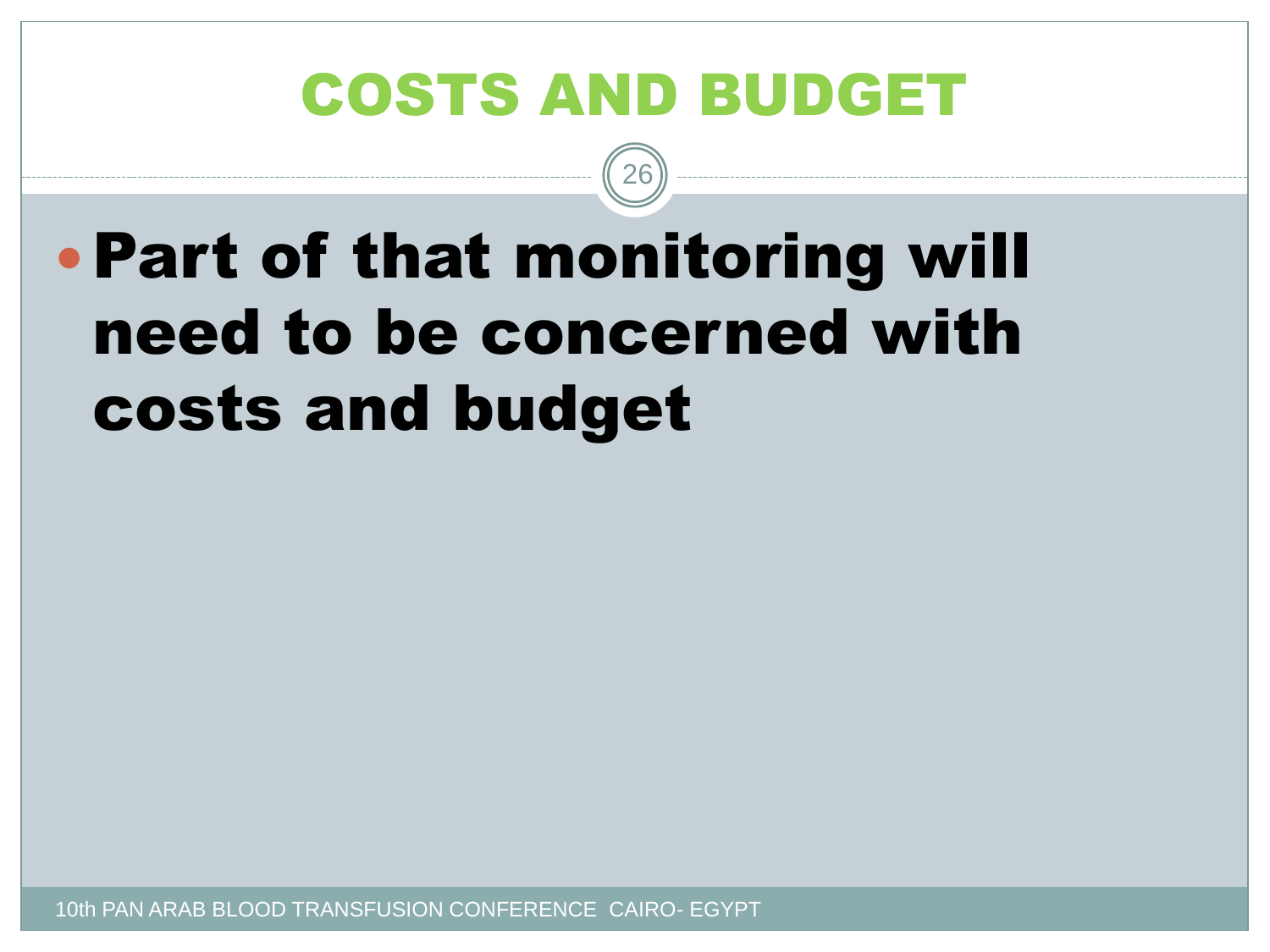# COSTS AND BUDGET

# 27

# It is essential to ensure that the financial, human and physical resources available are used as efficiently and effectively as possible.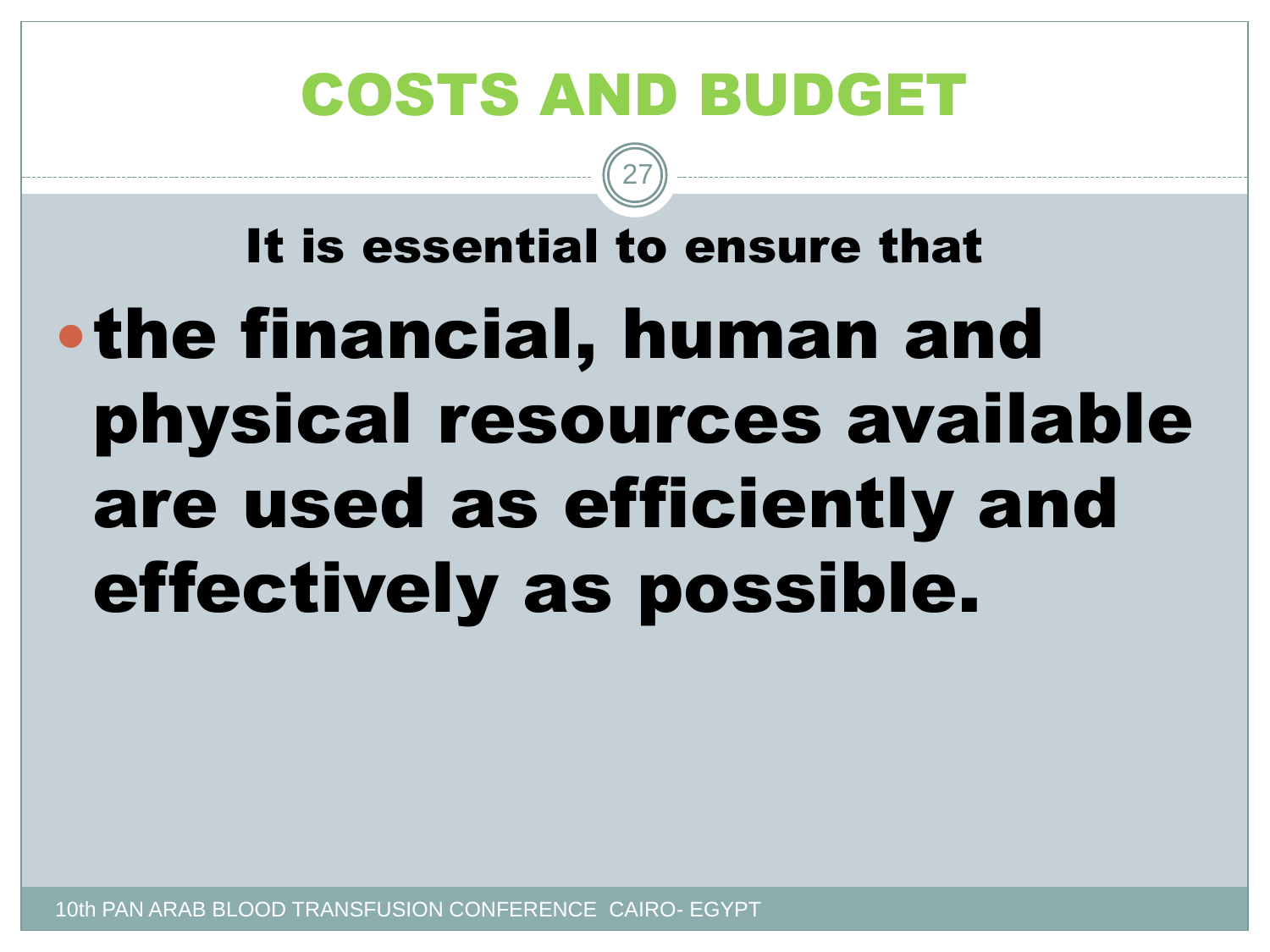# COSTS AND BUDGET

# 28

### Remember that :

 The retention of donors has cost implications,

#### But

**.** it is likely to be more cost-effective than the recruitment of new donors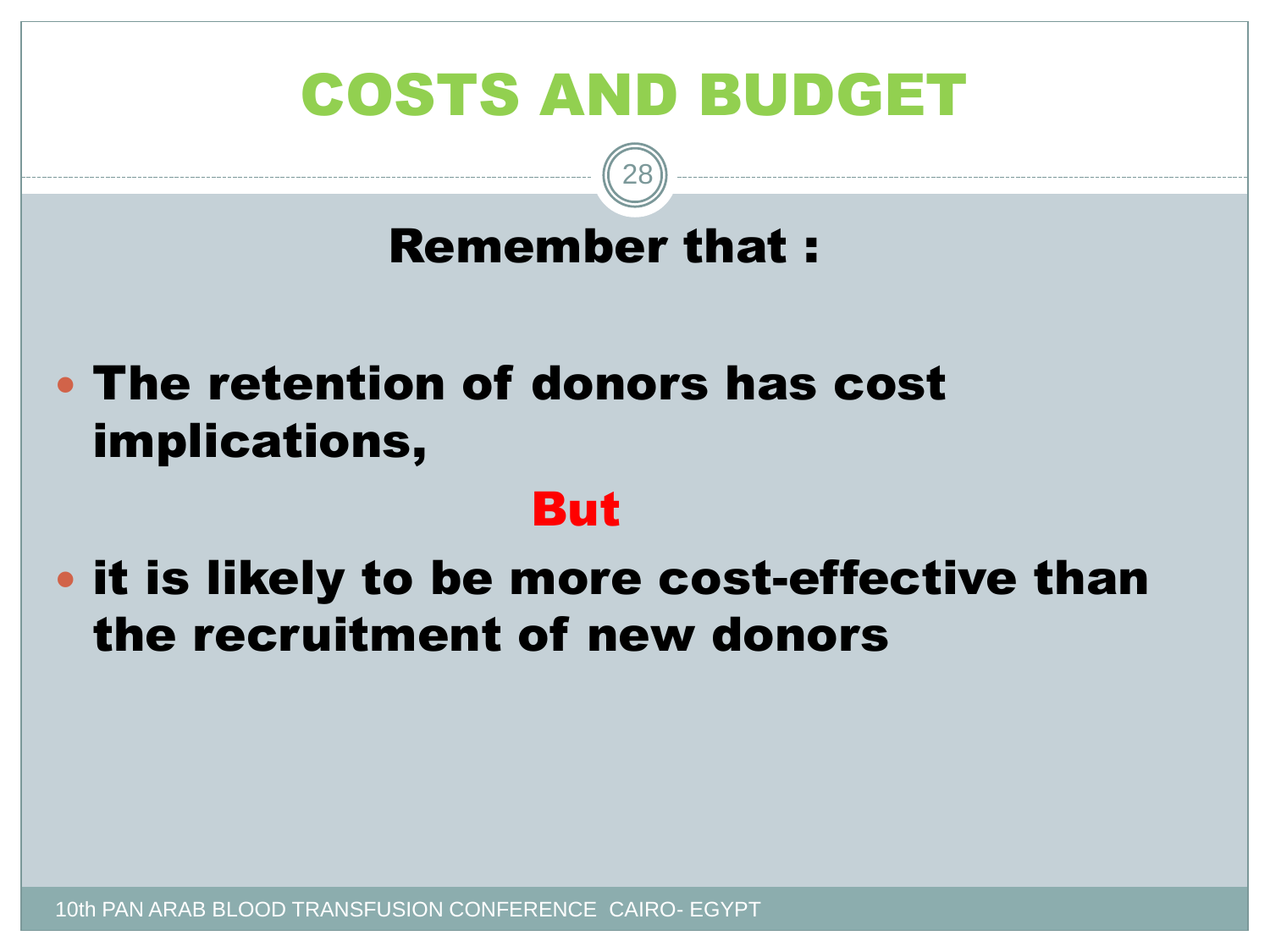# HOW TO PROCEED IN PRACTICE ?

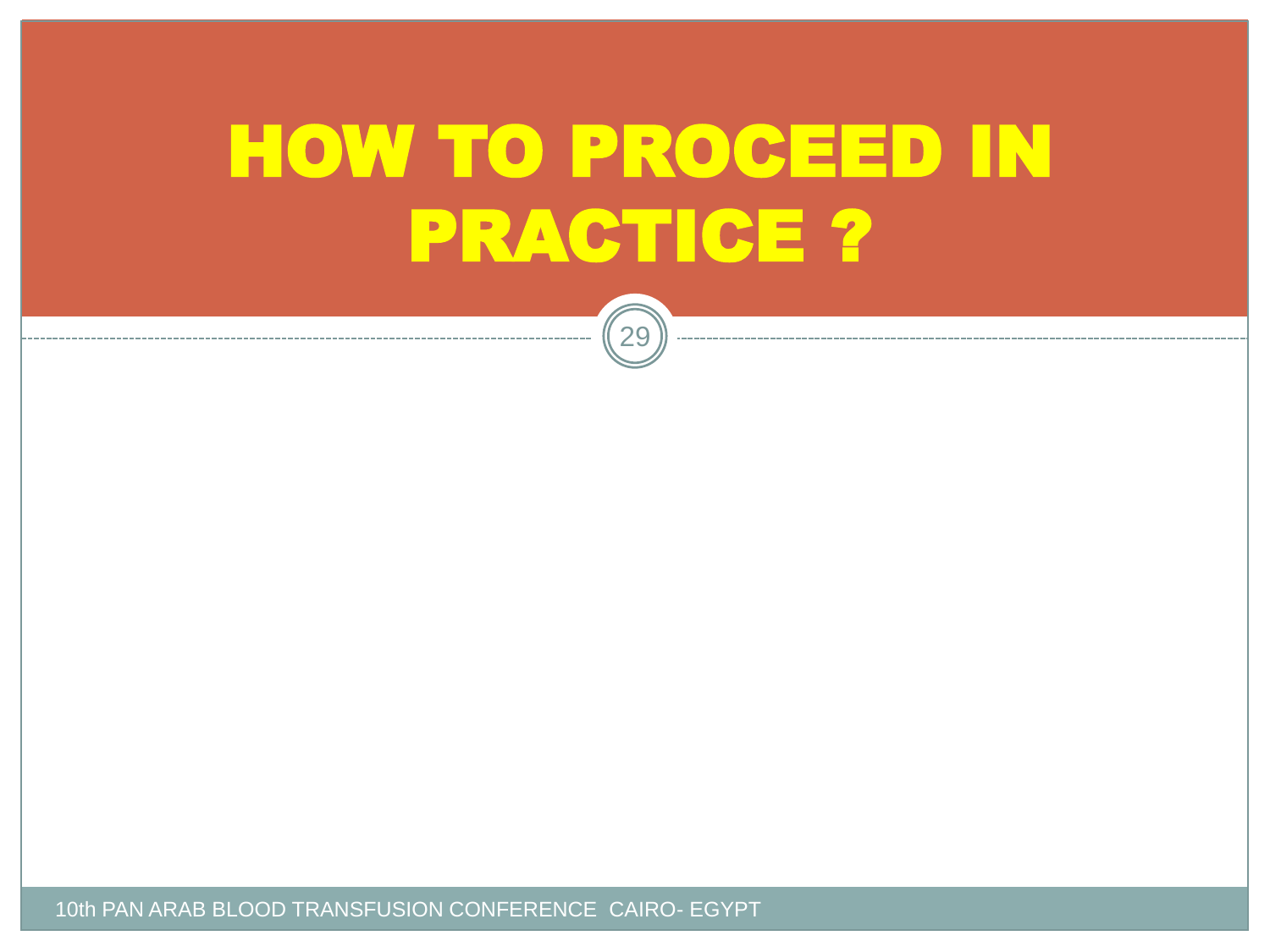# 1) PREPARING THE GROUND

30

- People will need a variety of information if they are to overcome fear and ignorance and changes their attitudes.
- Cultural beliefs about blood can be changed through the right kind of information

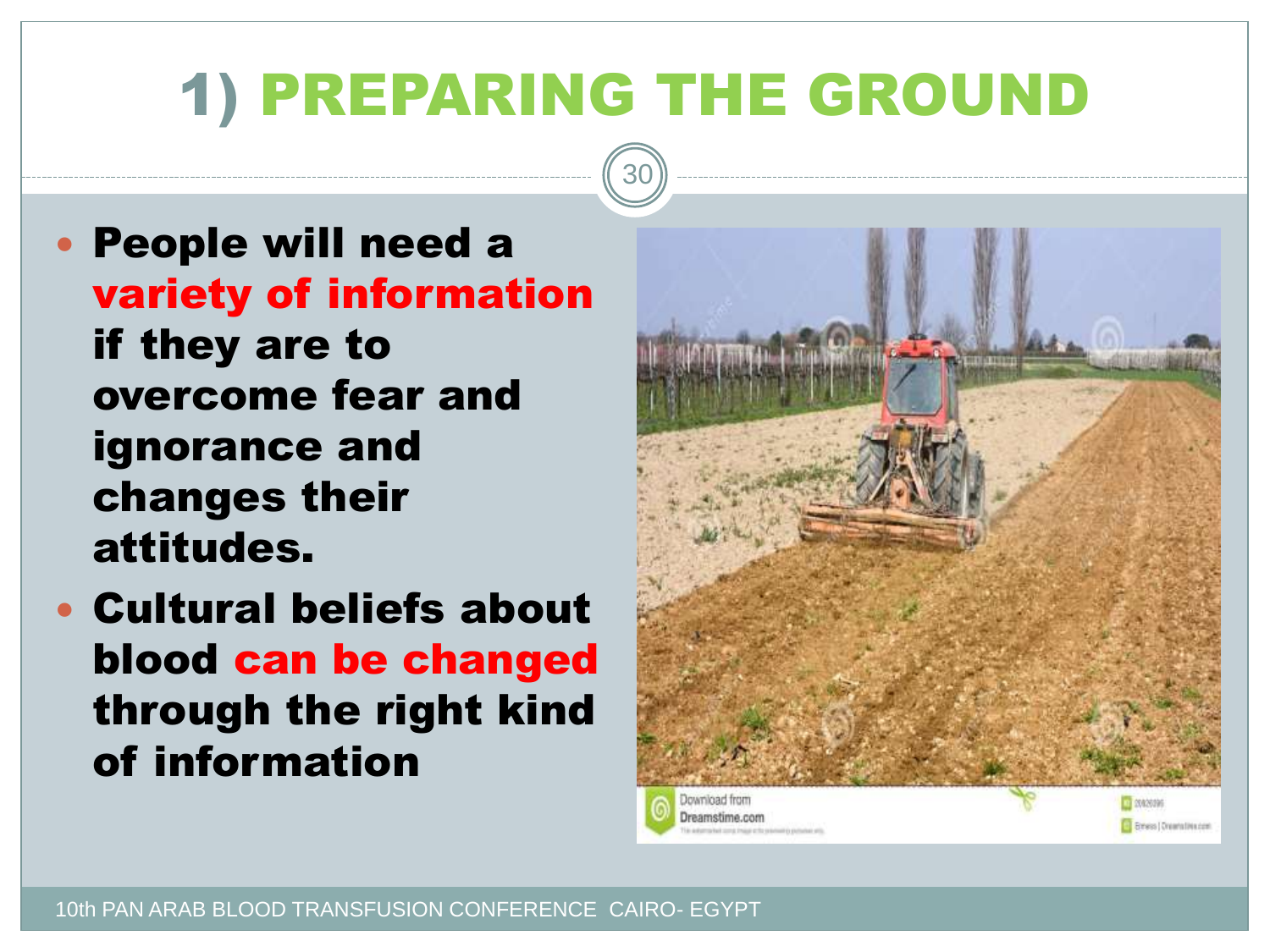# 1) PREPARING THE GROUND

31

- What kind of information is needed?
- What are common question asked about blood donation and the most common reasons given for not donating
- Many reasons are valid one
- Others can be classified as excuses

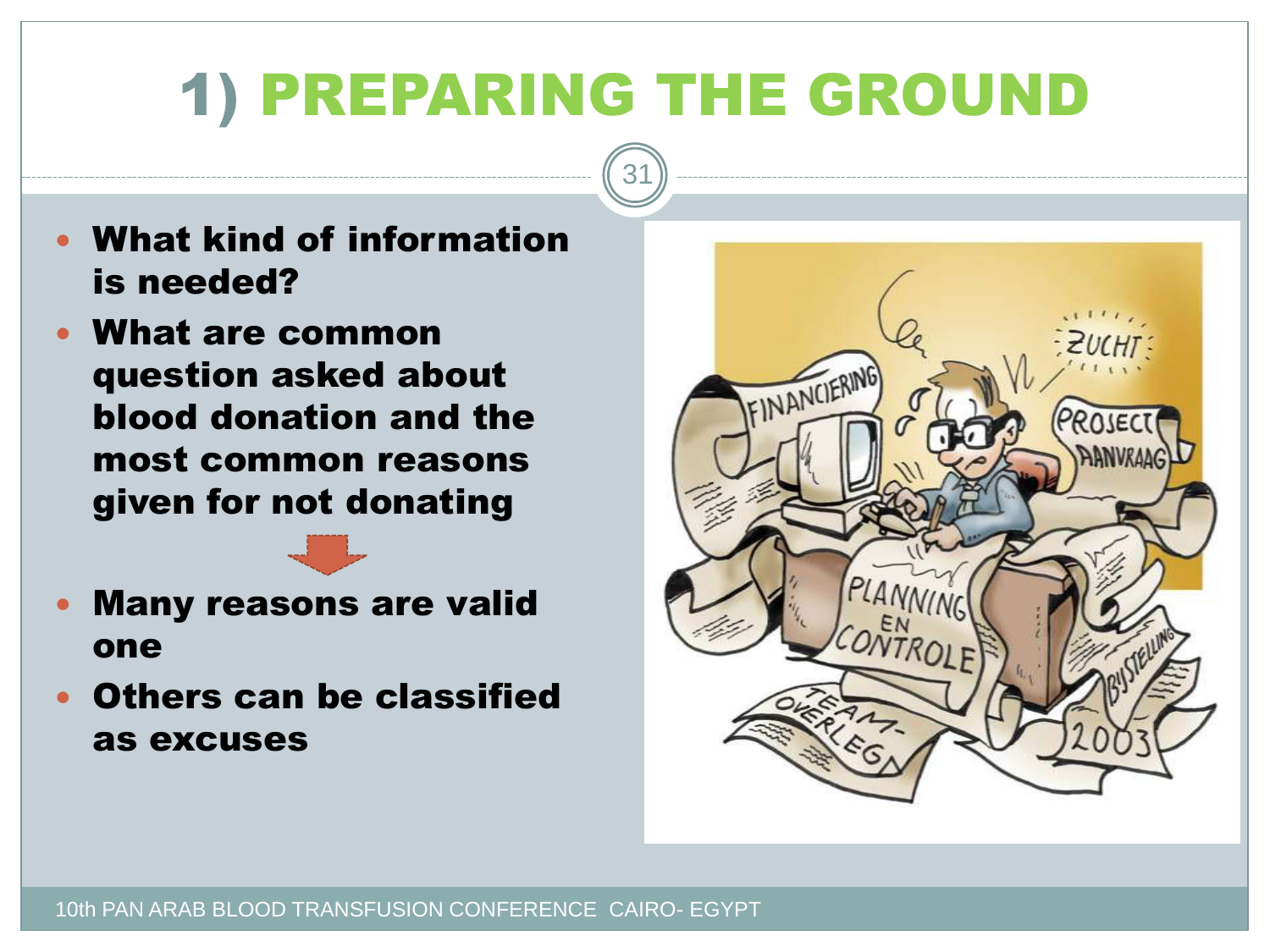

### Can support your education, motivation and recruitment campaign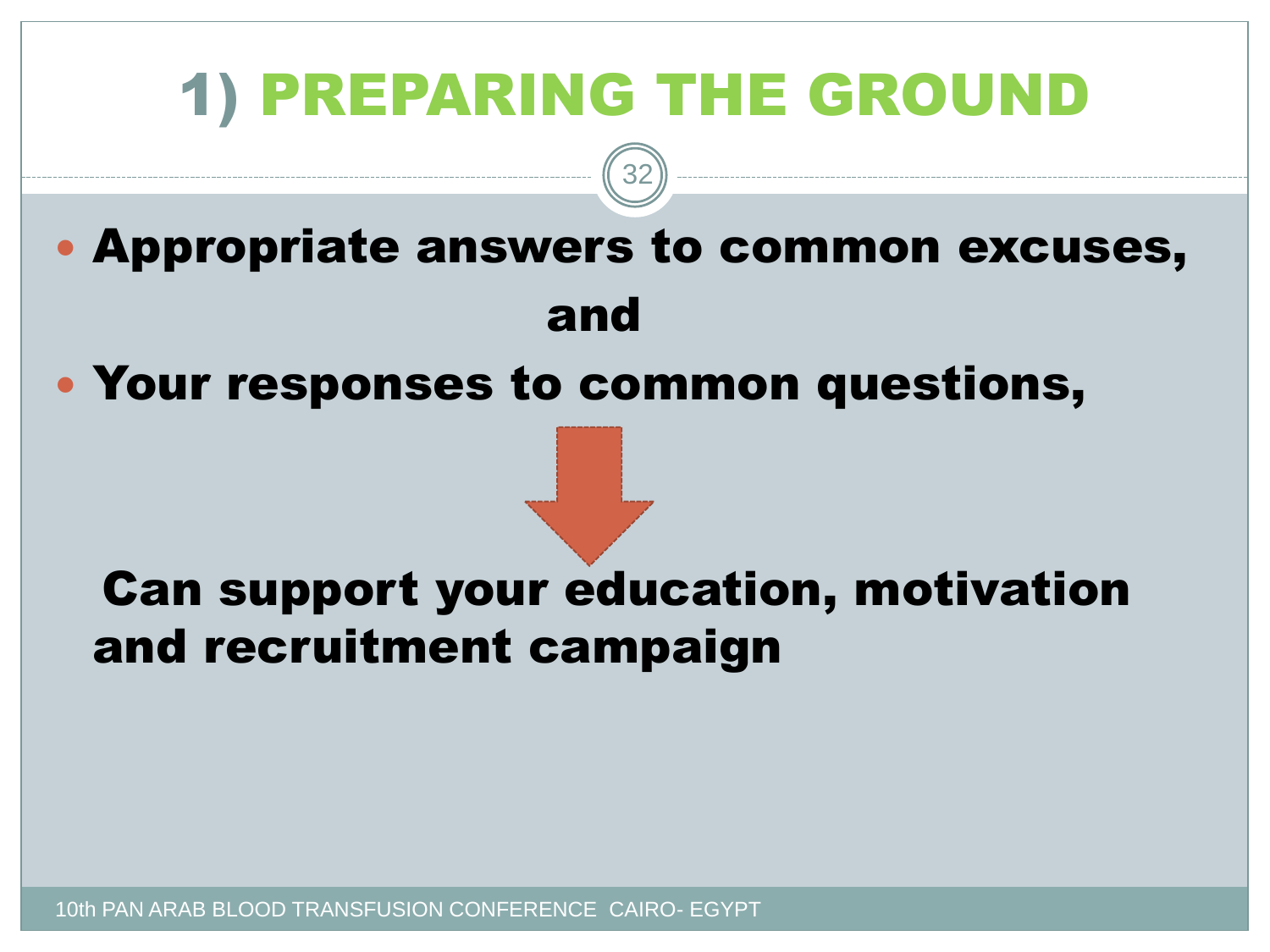### 2) DISCOURAGING UNSUITABLE DONORS

33

#### Some people are unsuitable to be donors because :

- Giving blood cause them disconfort or harm their health in some way
- Others are ineligible because of the risk of TTI

The selection of donors must consider both of the voluntary donor and the patient, in order to ensure no harm comes to either through the donation



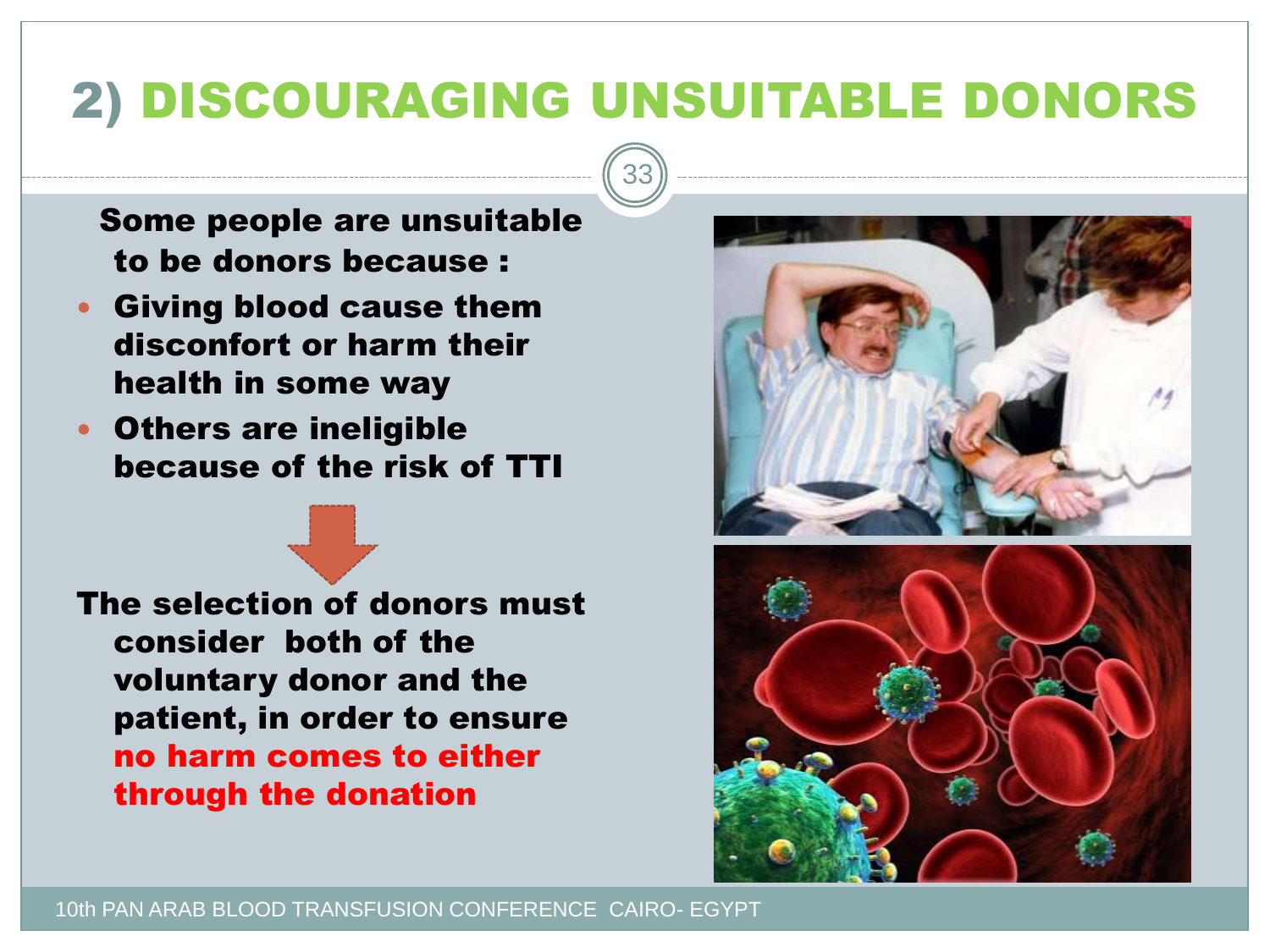# 3) APPROPRIATE COMMUNICATION

34

### Keys factors in relation to donor recruitment

Safe blood

#### An adequate supply of blood

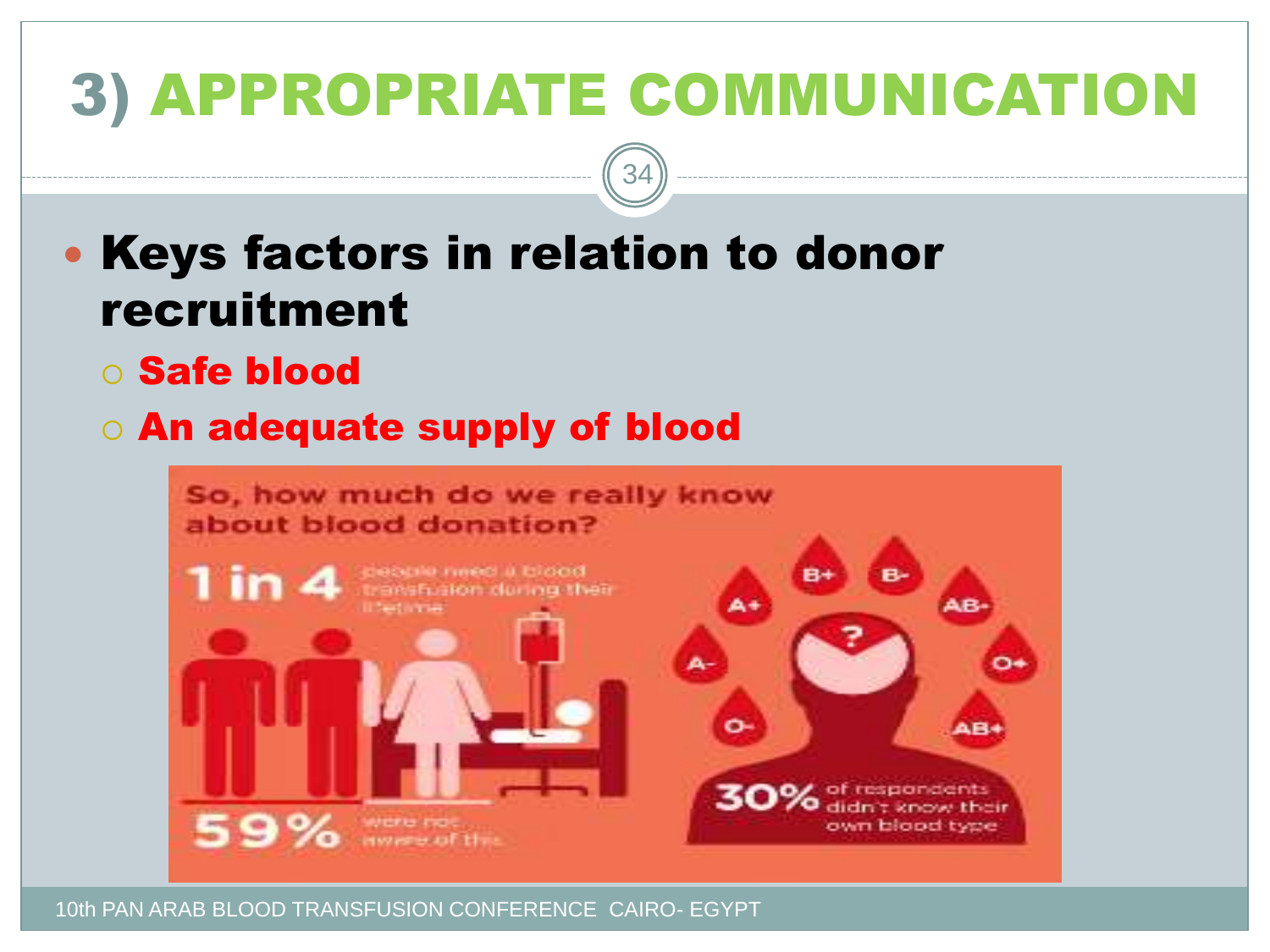

### The knowledge of your audience will help you to select appropriate communication techniques to convey the importance of these two key factors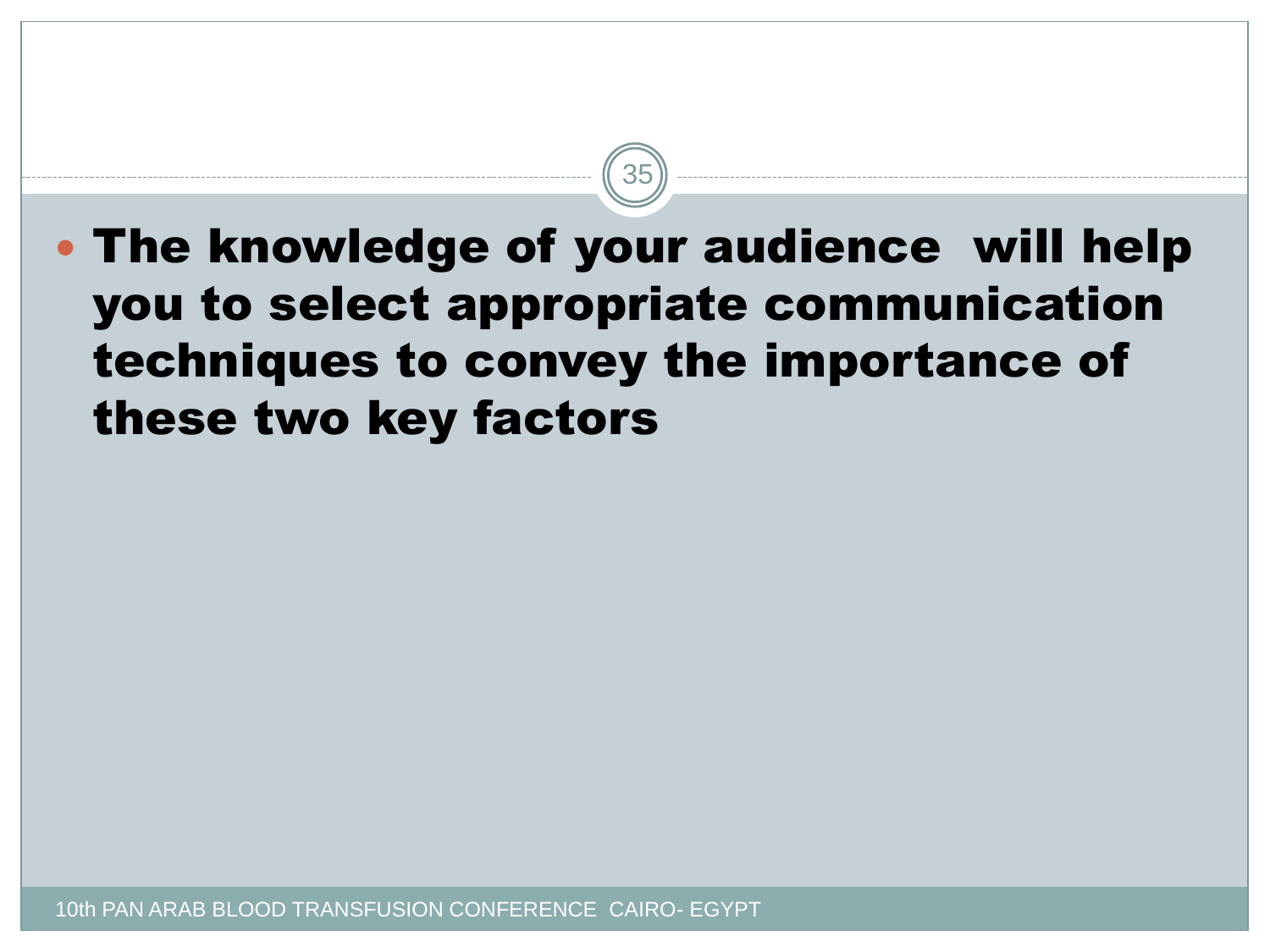

# In order to do this you need to consider a number of questions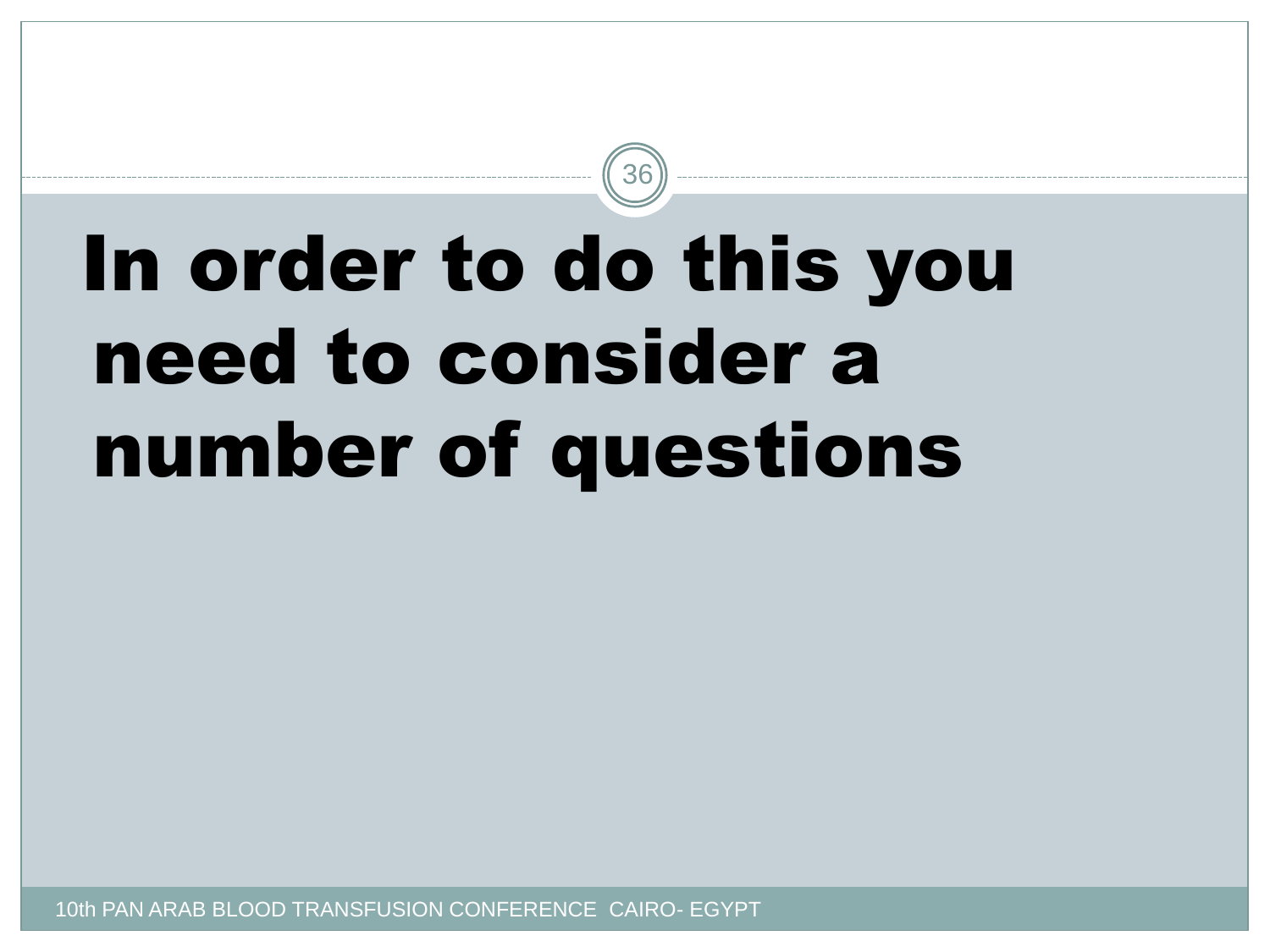#### 1) WHAT IS YOUR CHIEF IN SENDING YOUR MESSAGE? 37

- Do not fall into the trap of trying to achieve too many objectives with one message
- Keep the message simple and relevant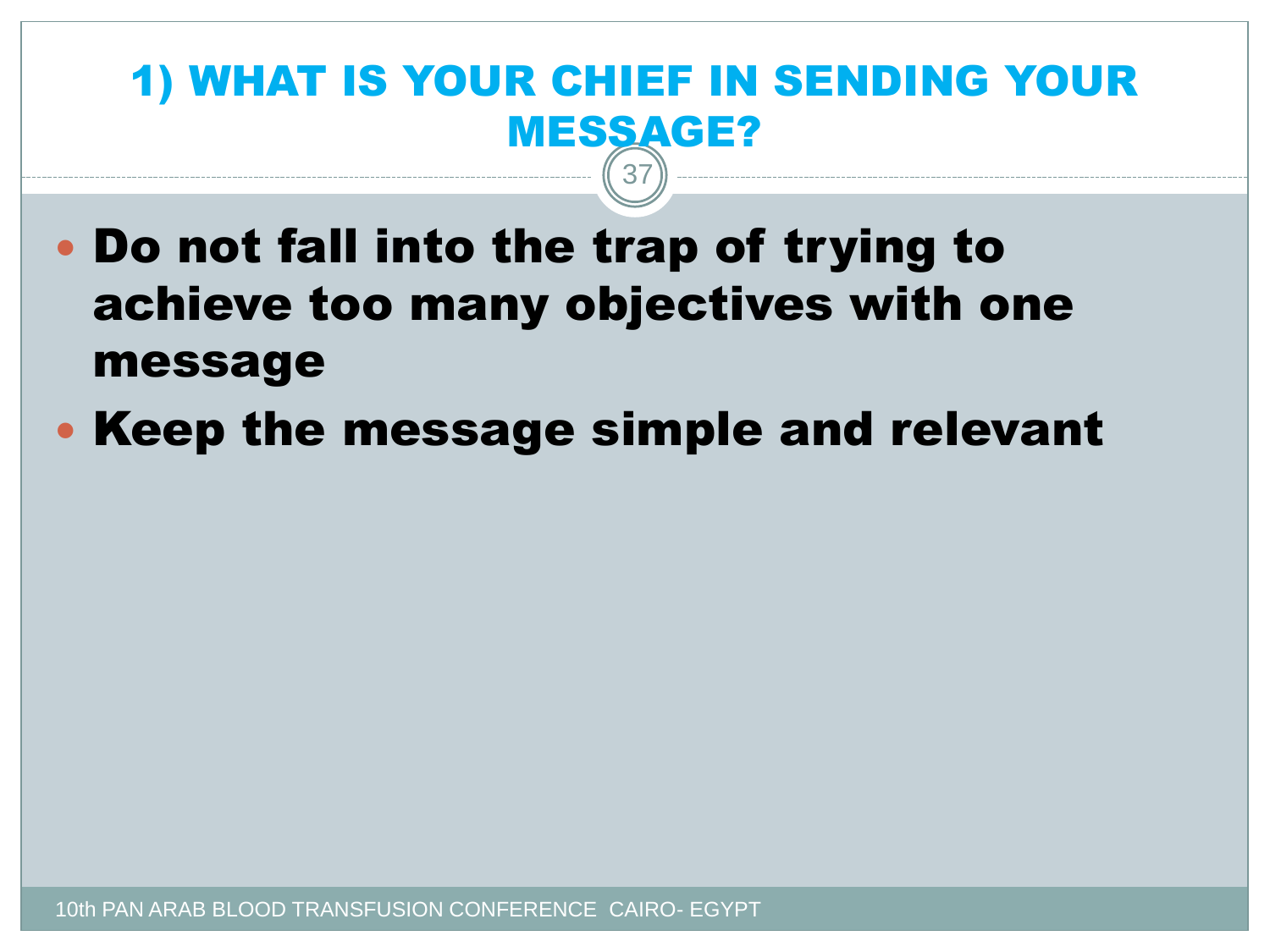# SOME EXAMPLES

38

of purposes for a message are to:

- Change general community attitudes to blood donation
- Inform about who is eligible to donate blood
- Promote positive attitudes to donation among school students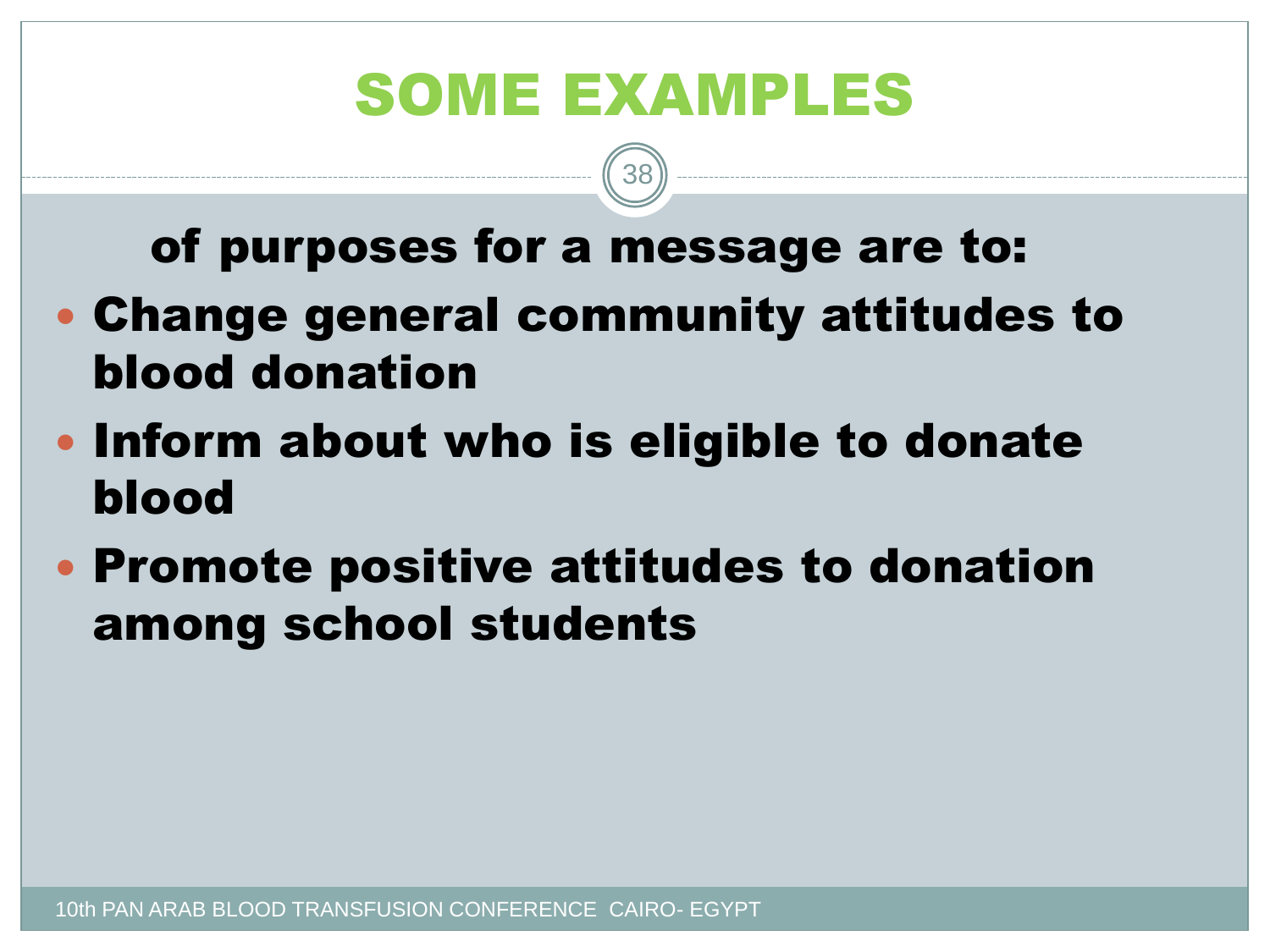## SOME EXAMPLES

39

### Develop a positive image of the blood service in the media These objectives fall into a number of categories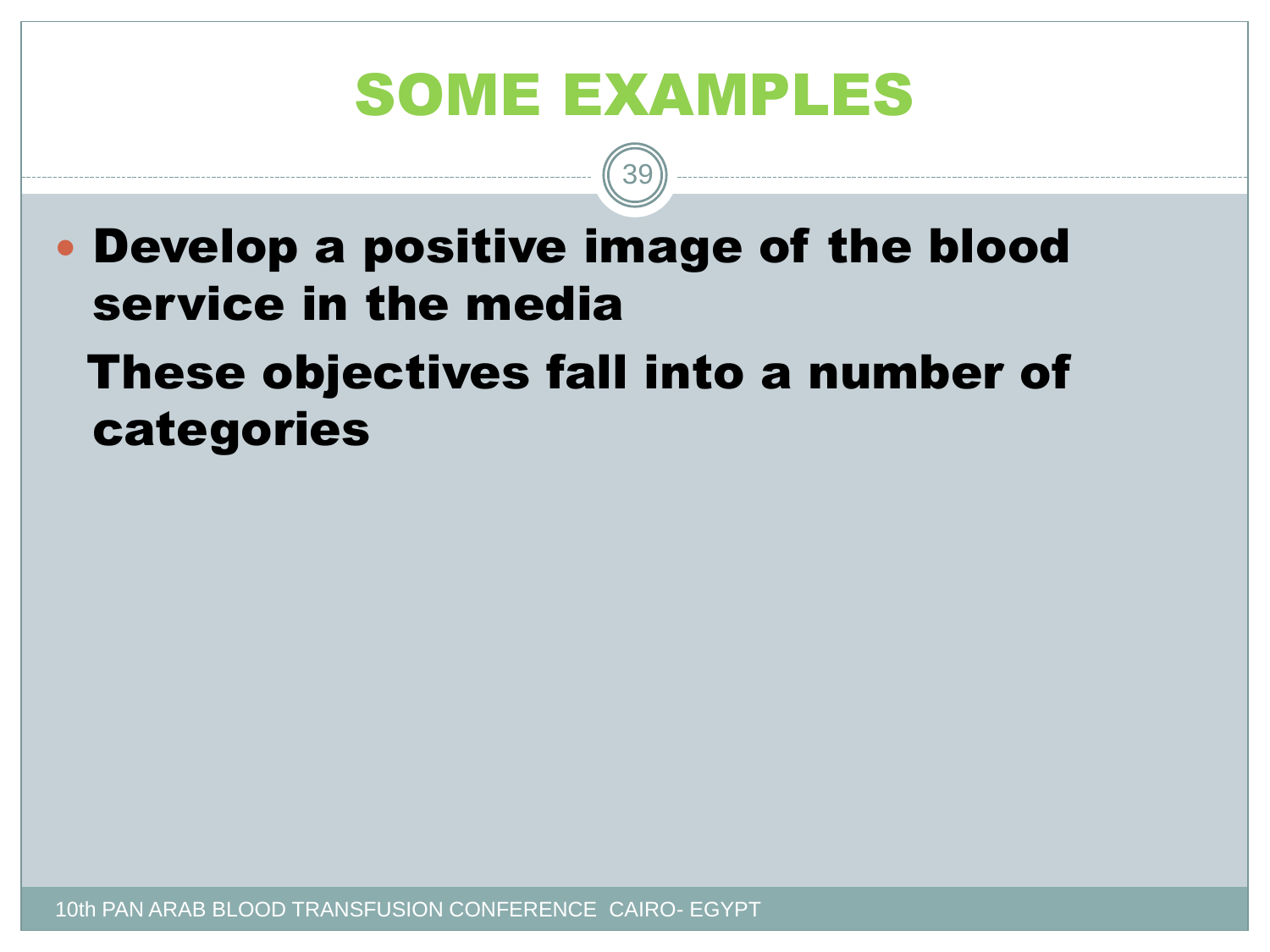### Once you have a clear idea of the main objective, think about the target audience.

40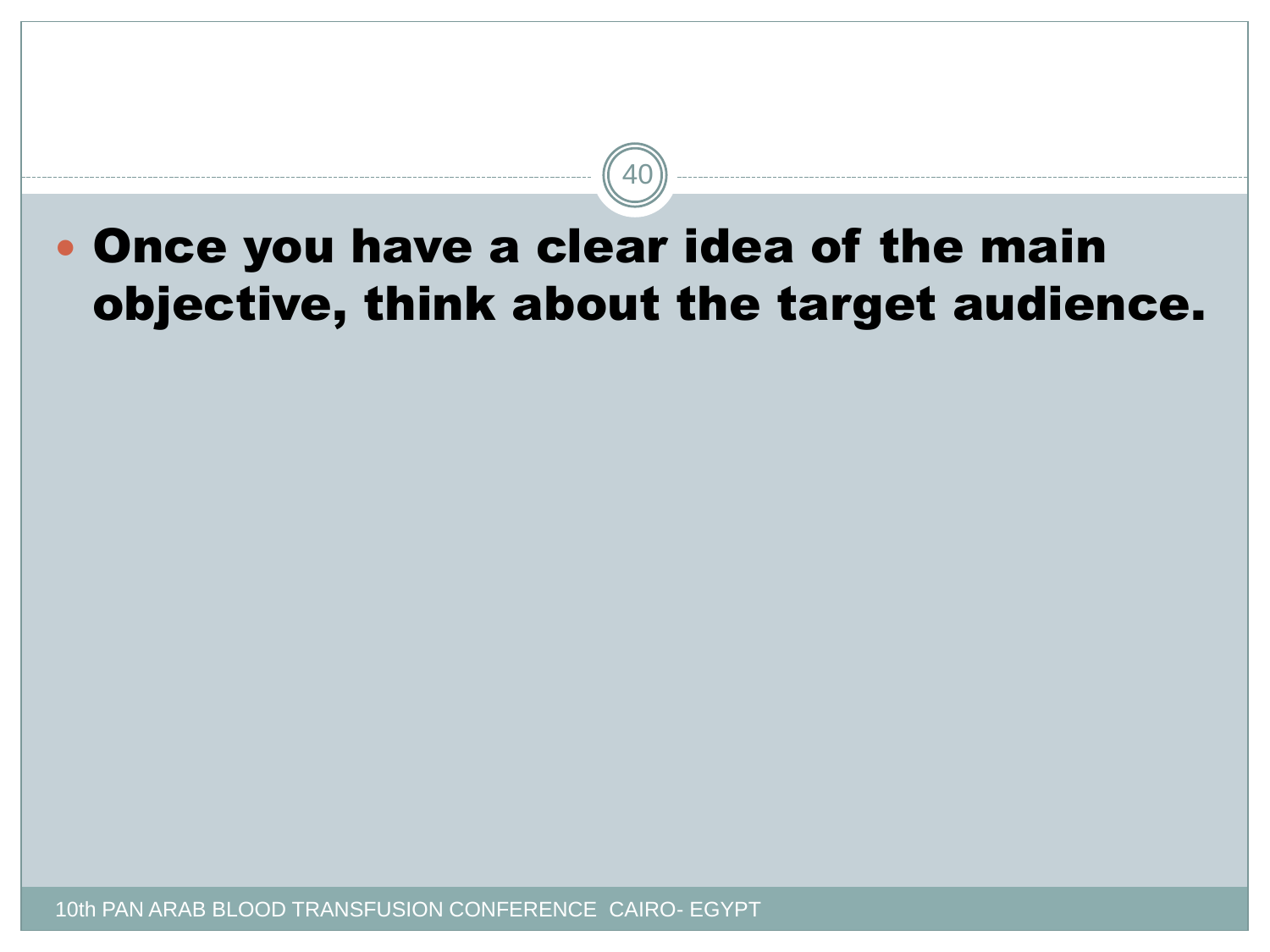#### 2) HOW WELL DO YOU KNOW YOUR AUDIENCE? 41

. It is necessary to find out as much as you can about your target audience, so that your message is appropriate to its recipients.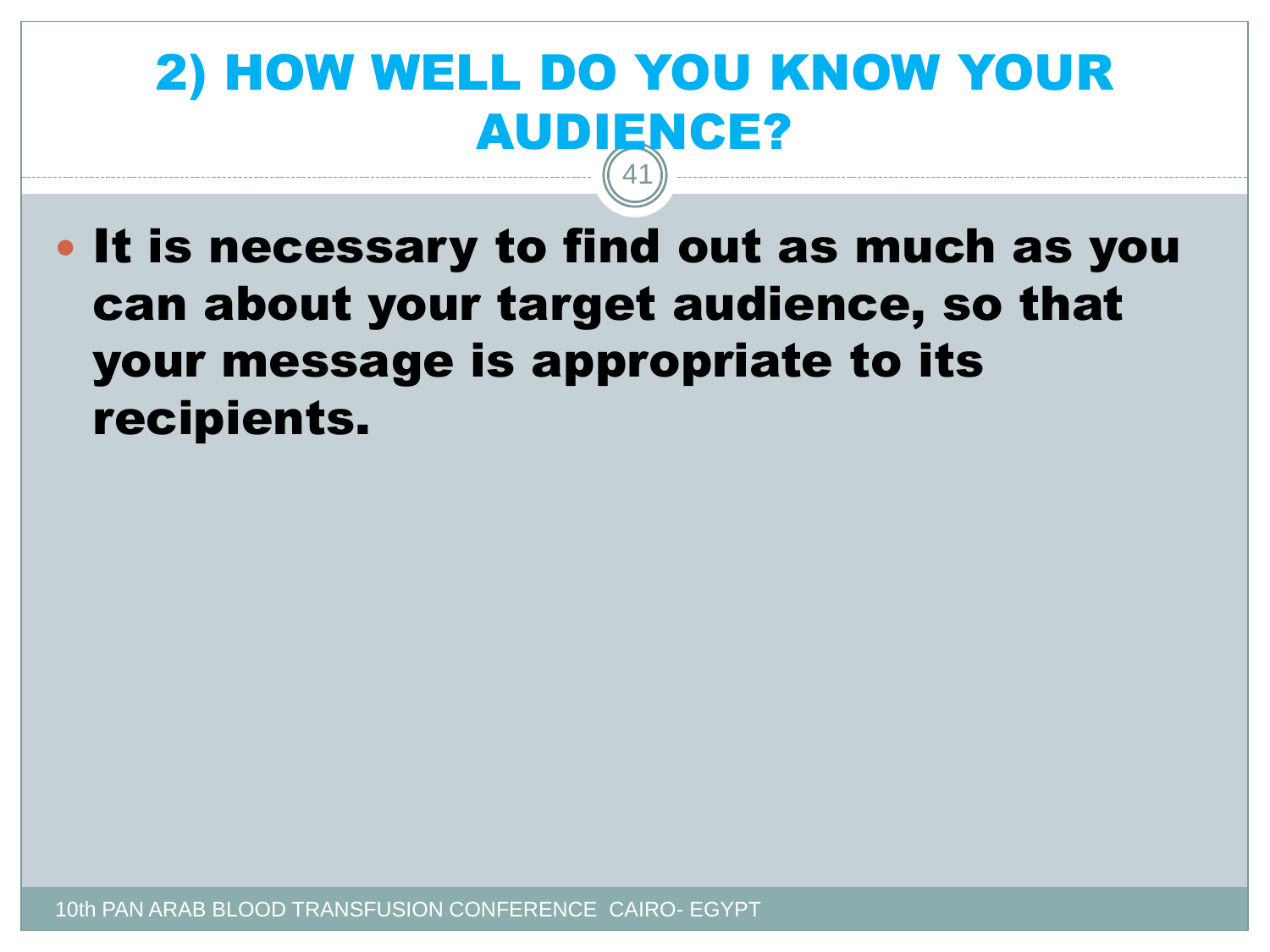#### 3) WHAT IS THE MOST APPROPRITE TIMING OF THE MESSAGE 42

- The message needs to be set in its context
- A message that attemps to change general community attitudes to blood donation may well have to be proposed actively over a long period, with the message staying almost continuously in the public eye.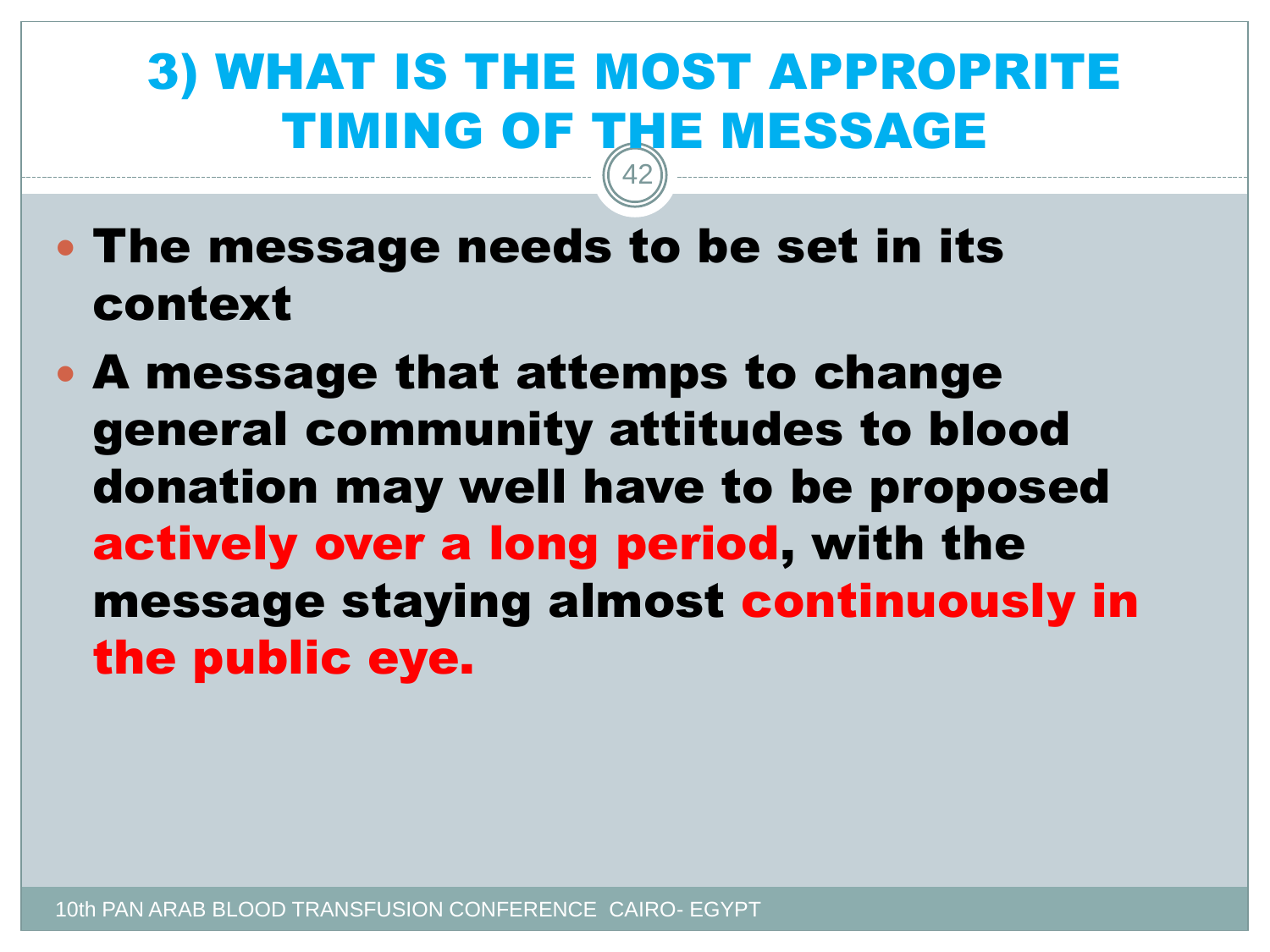#### 4) HOW AND WHERE THE MESSAGE BE DELIVERED? 43

- The choice of delivery method has to do with
	- o the traget audience and
	- o the most favoured means of receipt of messages.
- It may be most appropriate to deliver the message ;
	- o orally, by giving a series of talks, or
	- Through the media : radio or television campaign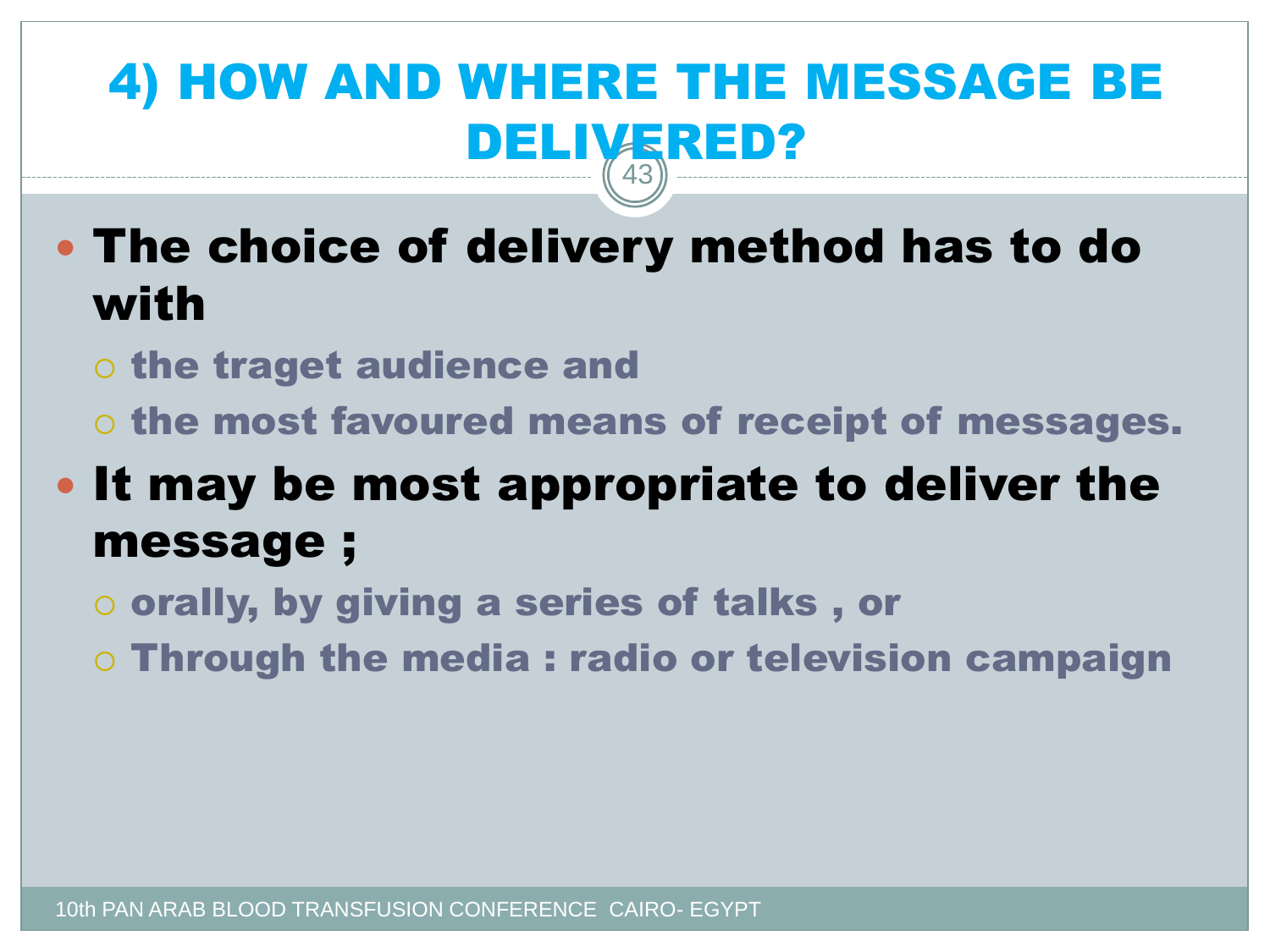#### 4) HOW AND WHERE THE MESSAGE BE DELIVERED? 44

### YOUR' KNOWLEDGE OF AUDIENCE HABITS, THE LOCAL CULTURE AND ENVIRONMENT WILL INFORM YOUR DECISION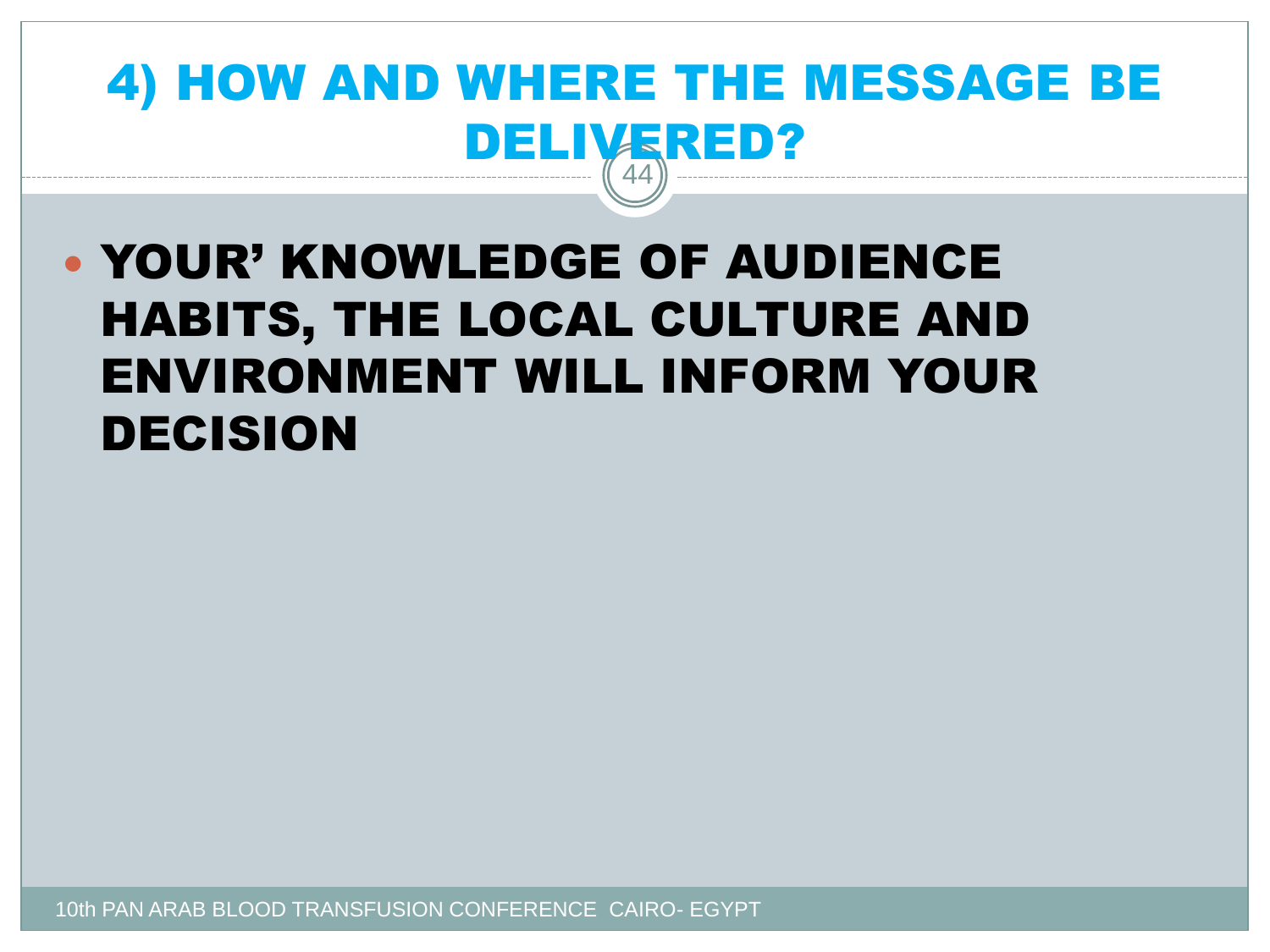# LEAFLETS AND POSTERS

45

### Key public settings are often the most appropriate for L and P

### you might consider for example:

- o Schools and community centers
- o Religious buildings
- Entertainment centres
- Medical centres and clinics
- Shopping malls
- **o Sports venues**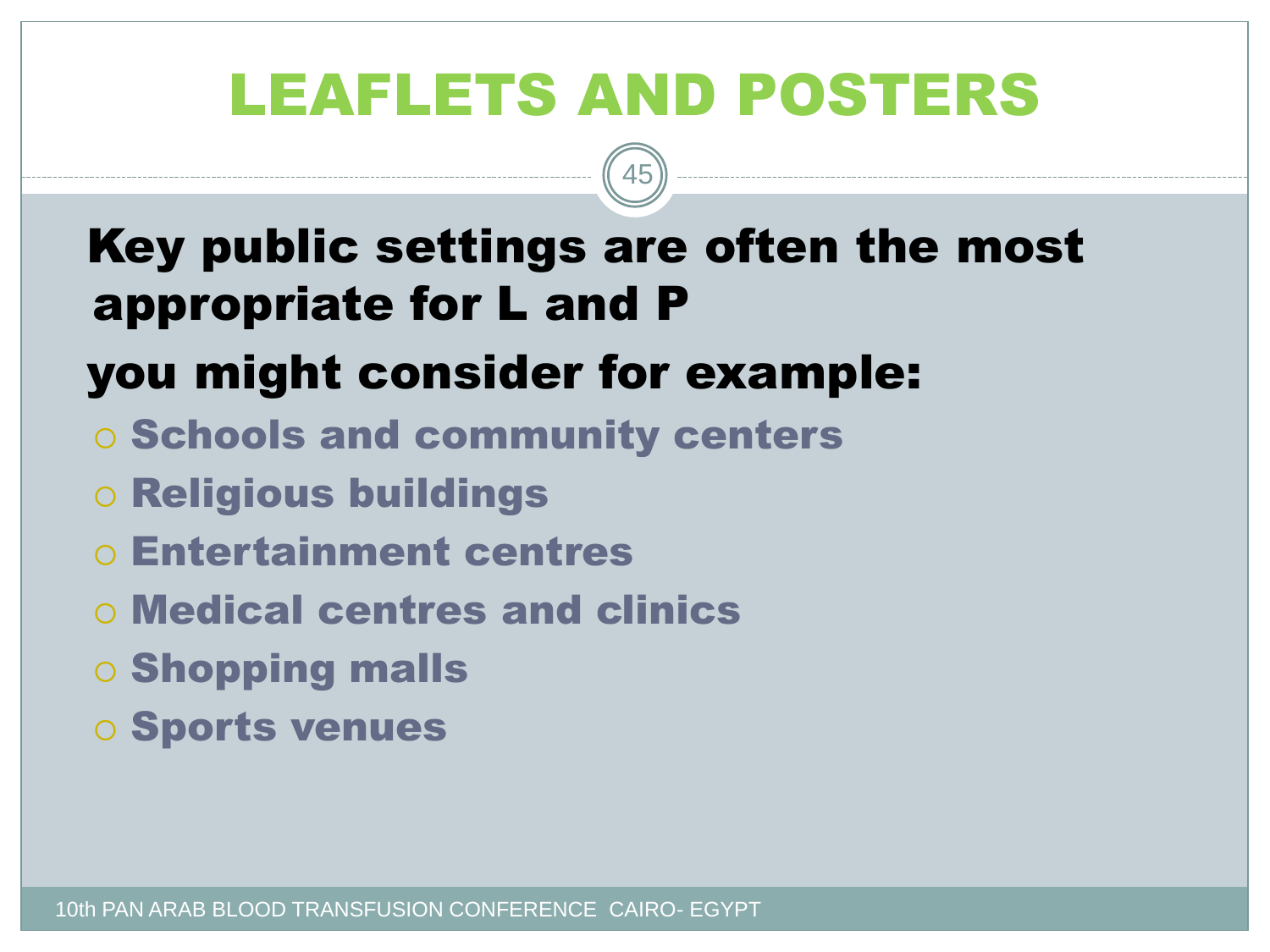# KEY PUBLIC FIGURES

46

#### The support of KPF would be useful :

- Political leaders
- o Religious leaders
- Physicians
- Teachers
- Traditional healers
- Tribal leaders
- **o Sporting heroes**
- Personalities from the world of entertainment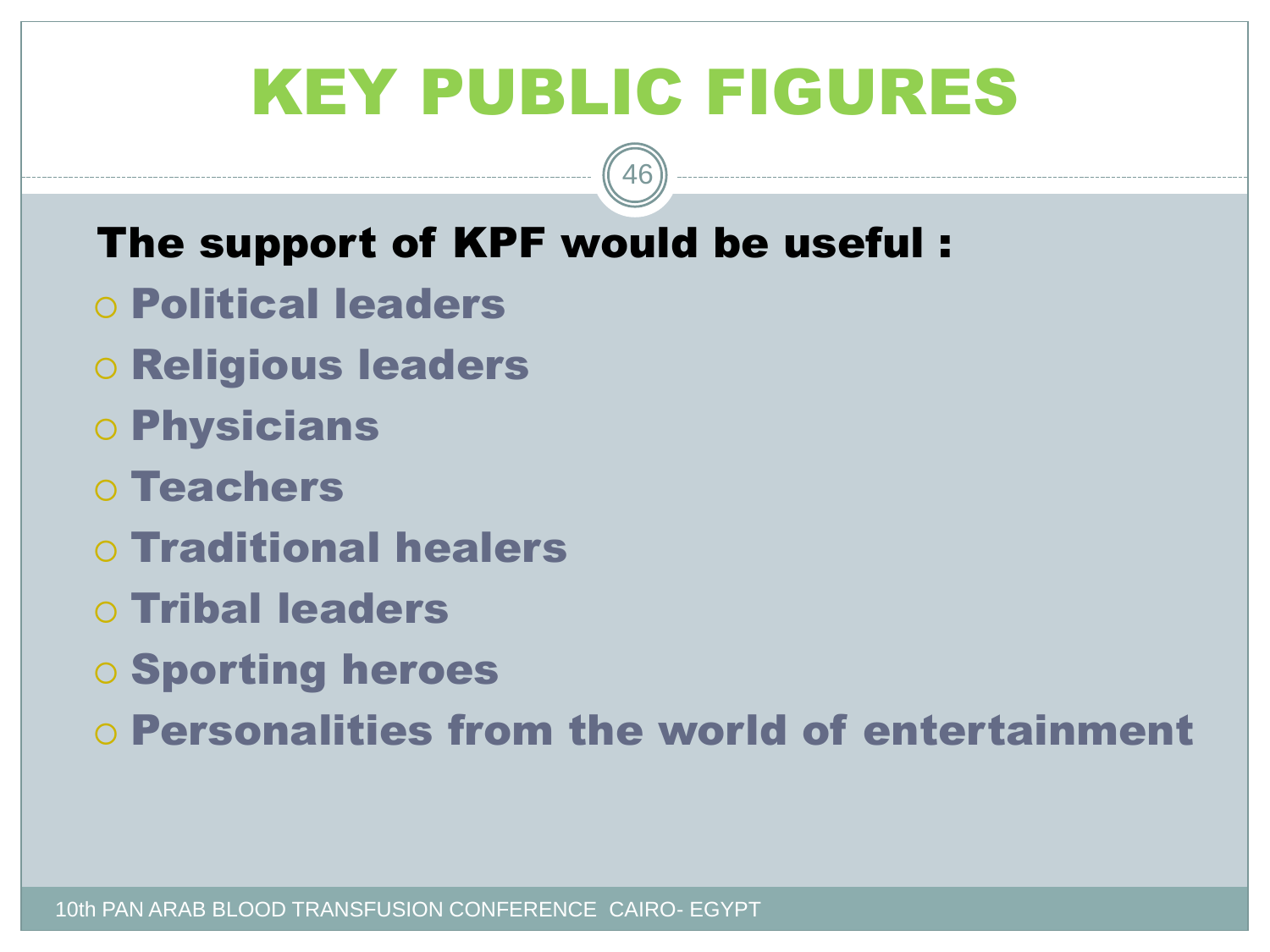# YOUR OBJECTIVES

47

- It is important to design your message so that the information reaches the right public in the most effective way.
- Your objective is not only to recruit blood donors but also to educate everyone about donor selection criteria.
- You do not want a large number of people to turn up, only to be rejected or deferred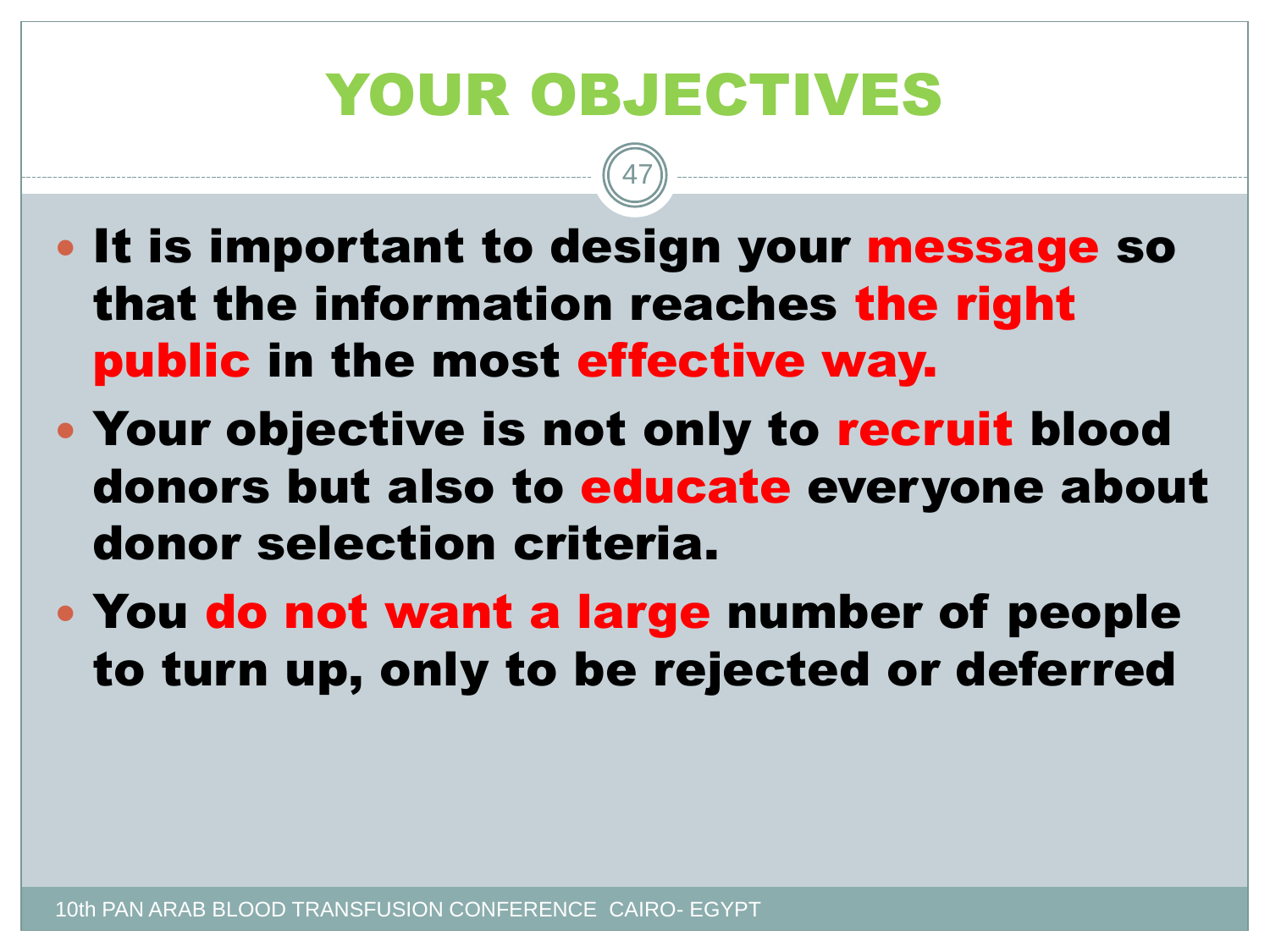# ADVERTISING PRINCIPLES

48

# The following general principles of advertising may be useful:

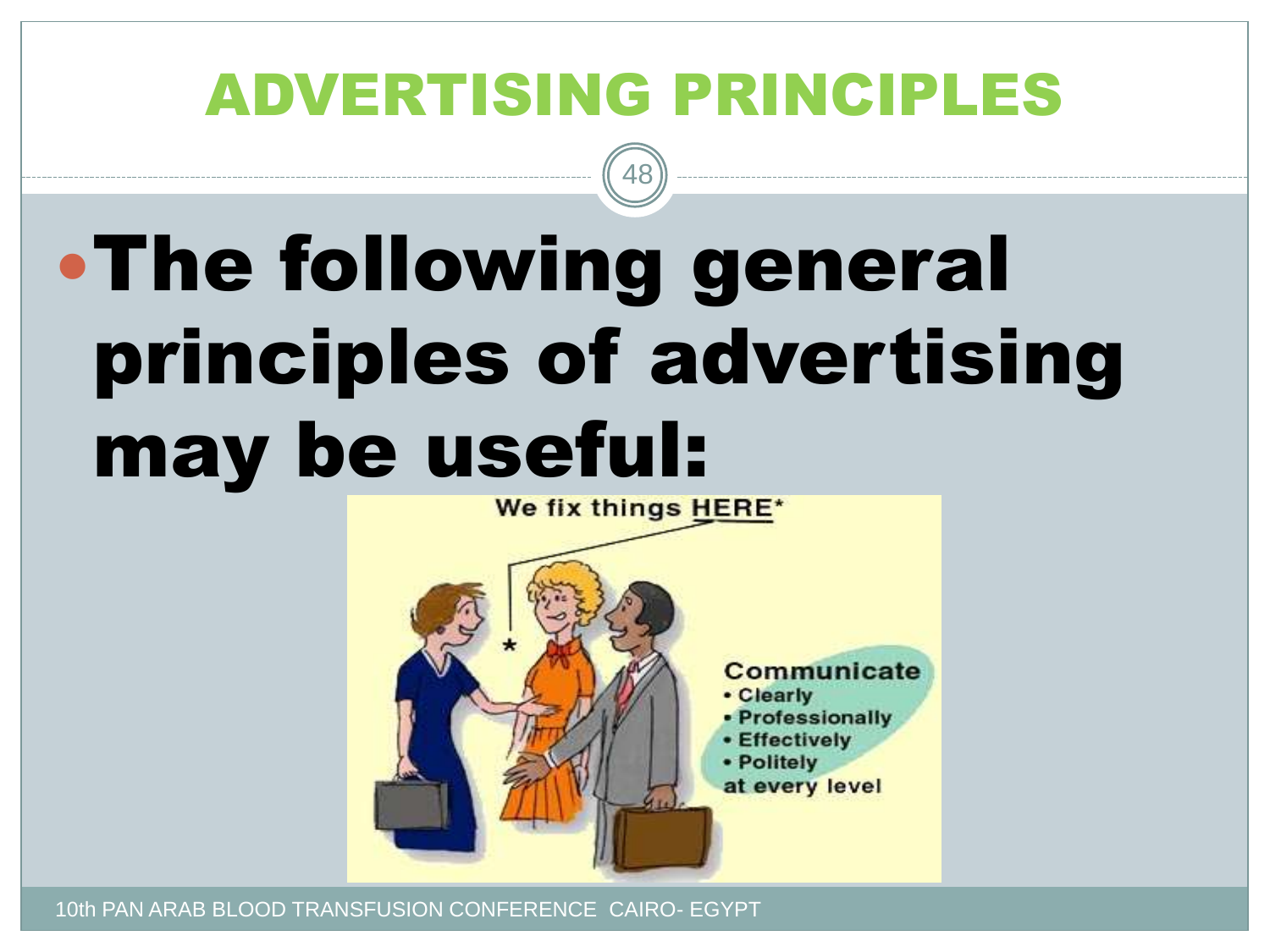# 1) KEEP IT BASIC

49

- Link and equate the product with the most potent and relevant human needs.
- Exploite the profound human drives of
	- power,
	- o status,
	- o security,
	- comfort,
	- o sense of belonging to family,

• the need for love, acceptance, approval and so on..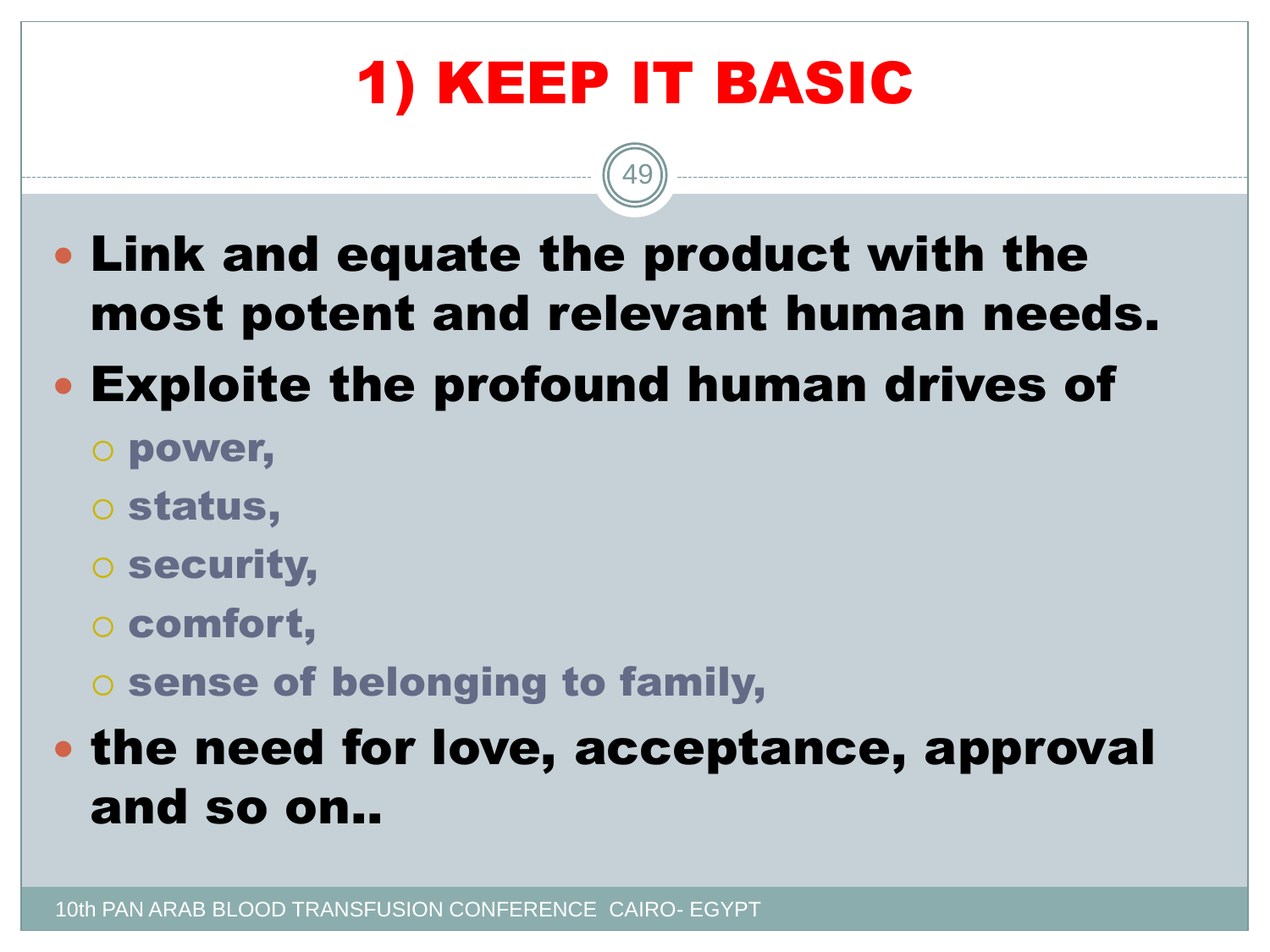# 2) USE HEART NOT HEAD

50

#### Communication between human is usually emotional.

- Effective, long-lasting advertising is
	- o visual and emotional, rather than
	- logical, literal and rational
- Music and pictures have a more emotional effect than words

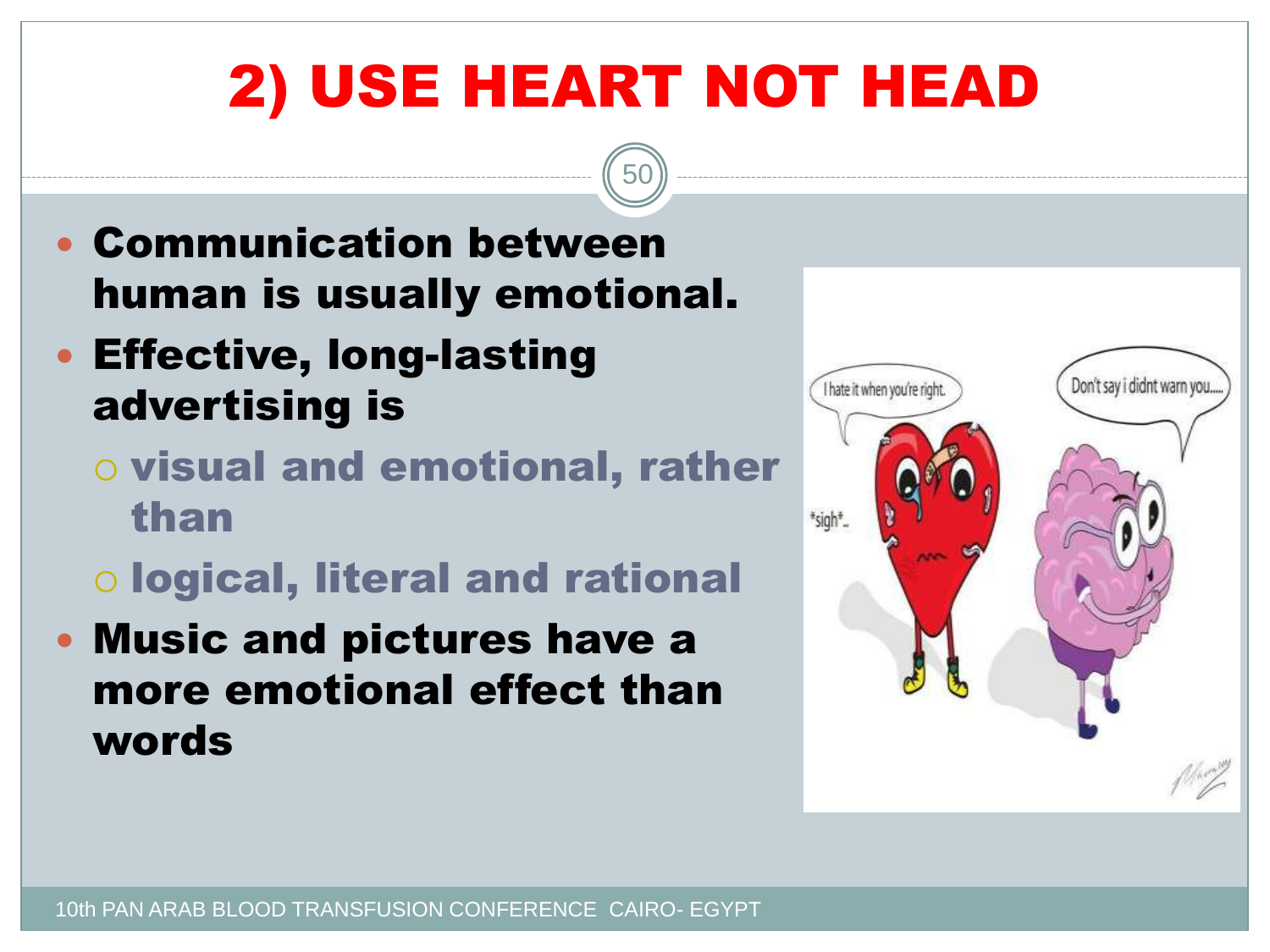### 3) REINFORCE FEELINGS ALREADY HELD

51

- The job of advertising is often o not convince or persuade but o to reinforce, nurture and bond.
- advertising usually works best when it reinforces feelings already held.
- It avoids exercising pressure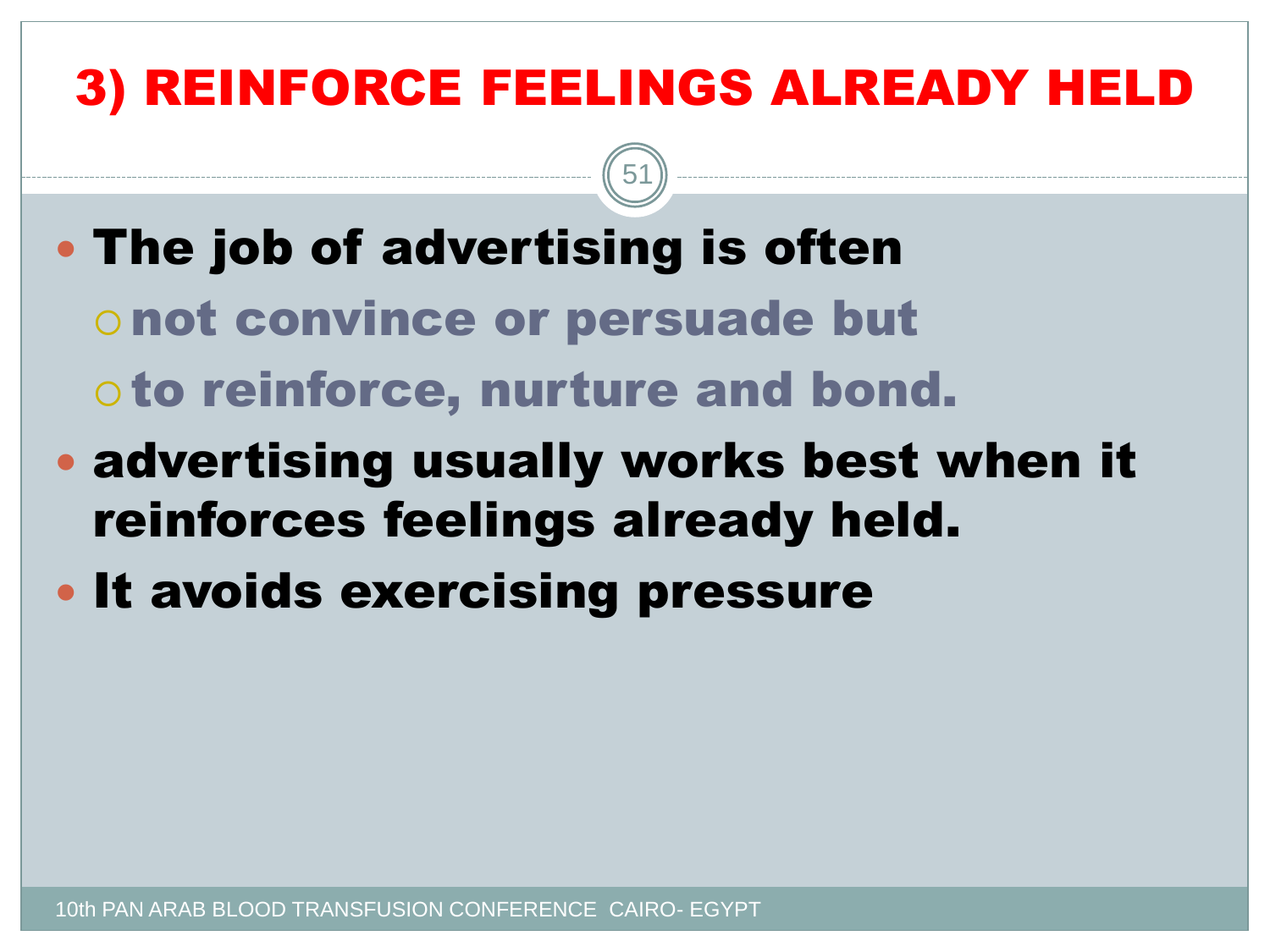### 4) BE FRIENDLY AND WARM

52

- Use the familiar, colloquial street language of ordinary people.
- Cultural specificity is essential: it has to fit comfortability into local culture.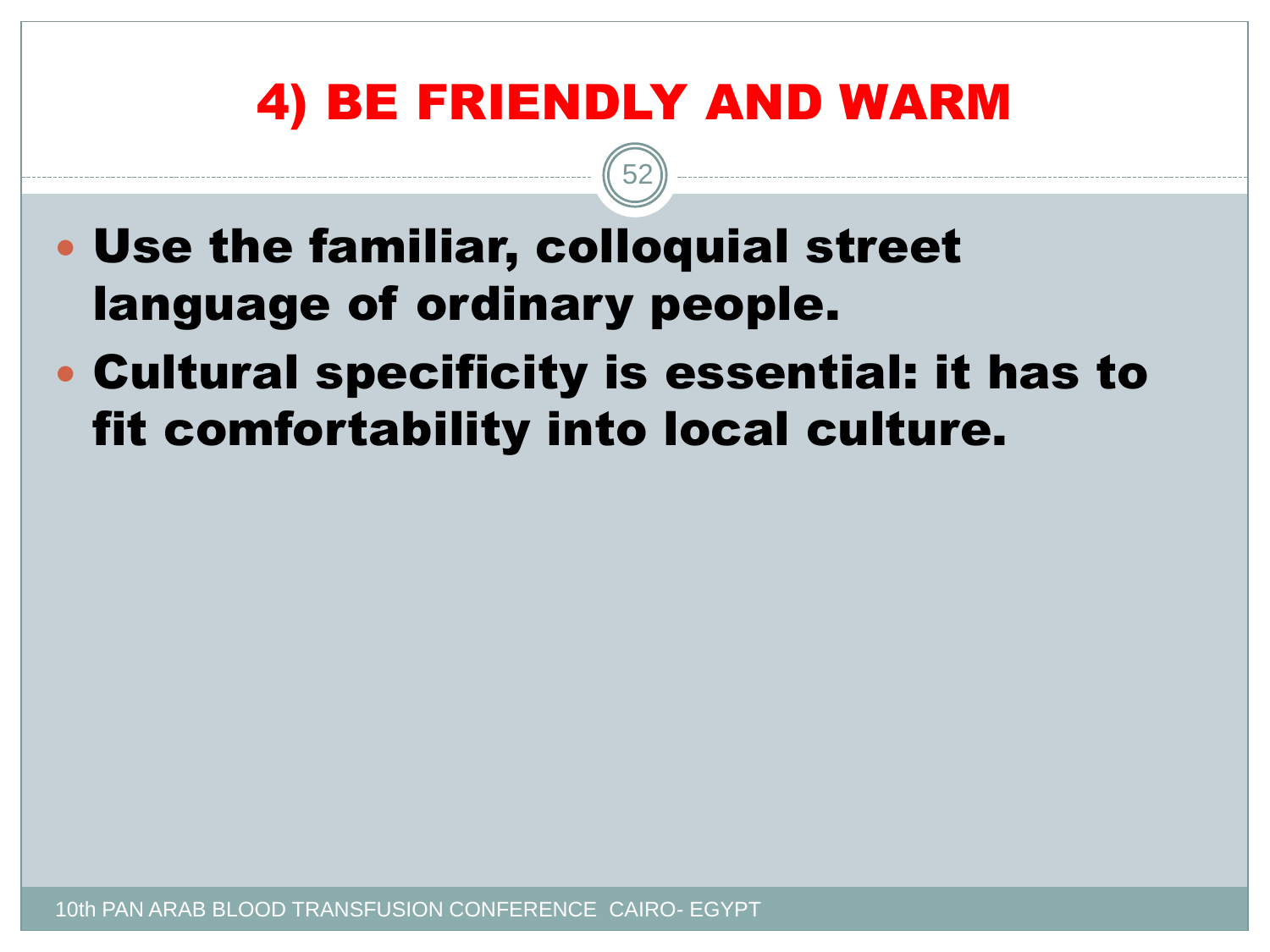## 5) BE SYMPATHETIC TO THE MEDIUM OF **DELIVERY**

- Advertising should be in harmony with the essential character of each medium.
- Advertising needs to adjust in each case to the framwork in which it will be seen or heard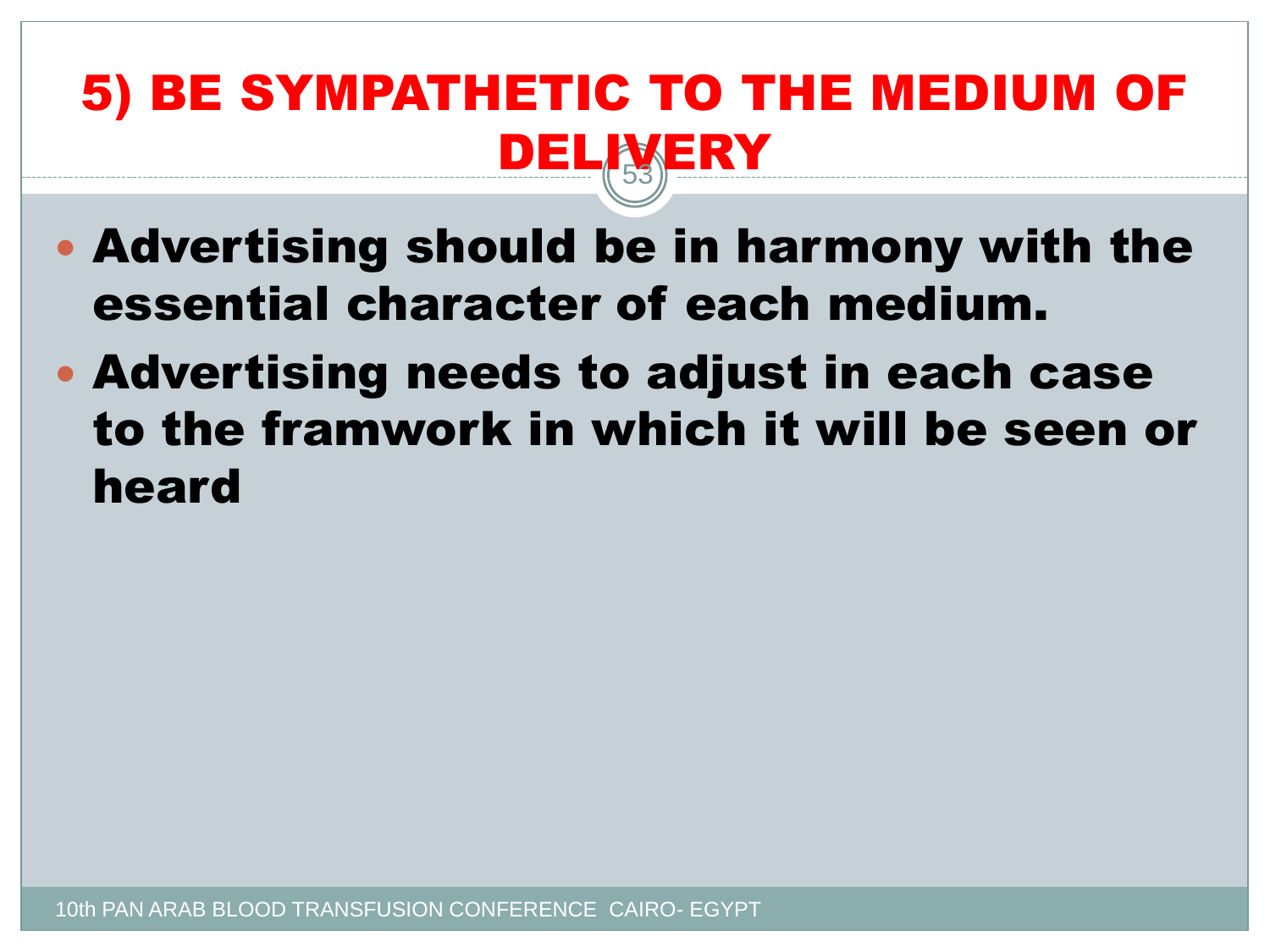#### 6) USE SLOGANS AND ENDLESS REPEATION 54

• If you advertising is designed to appeal to the emotions, it can be repeated frequently to increase the emotional arousal.

### Simple but effective, emotional message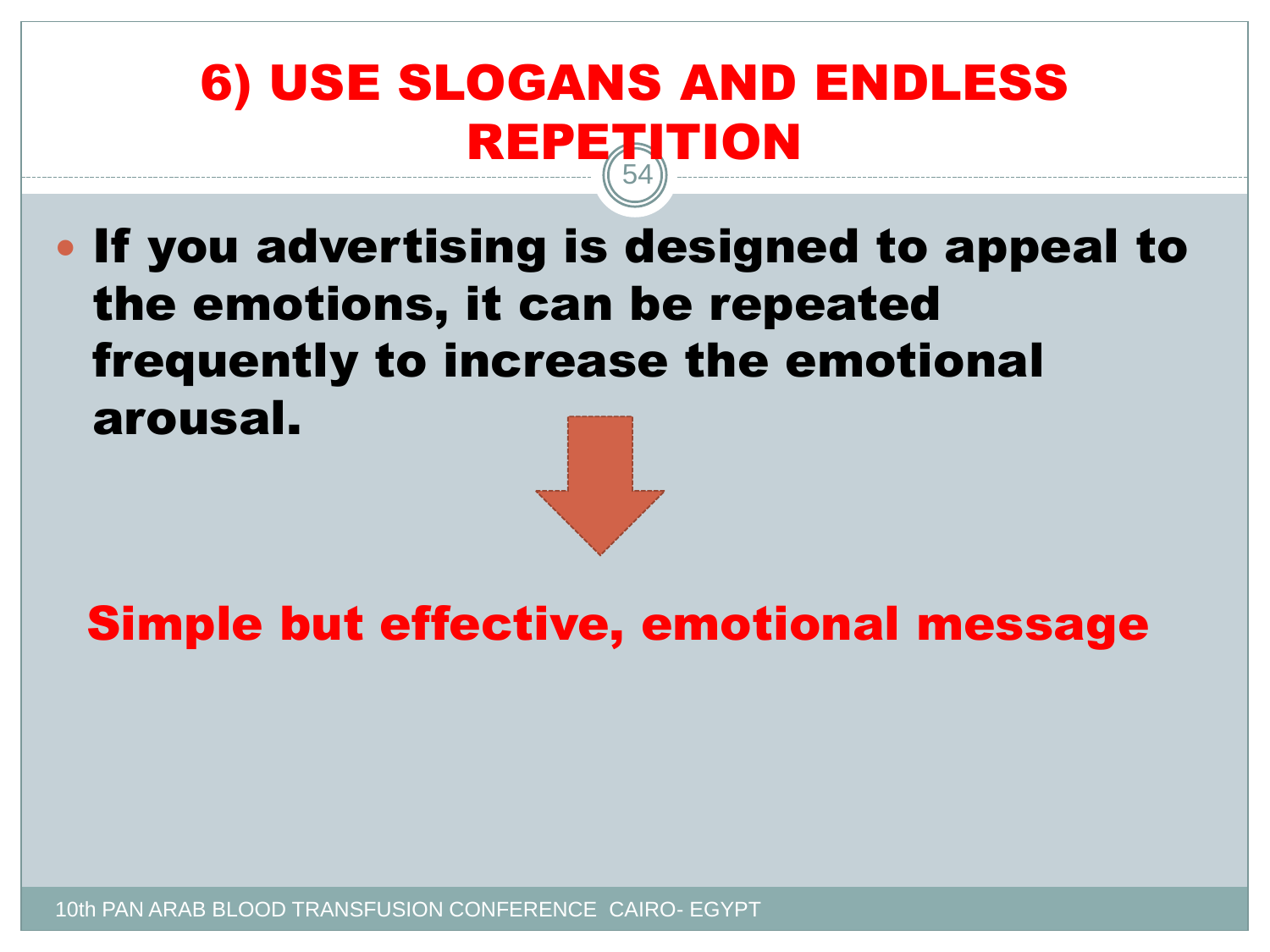

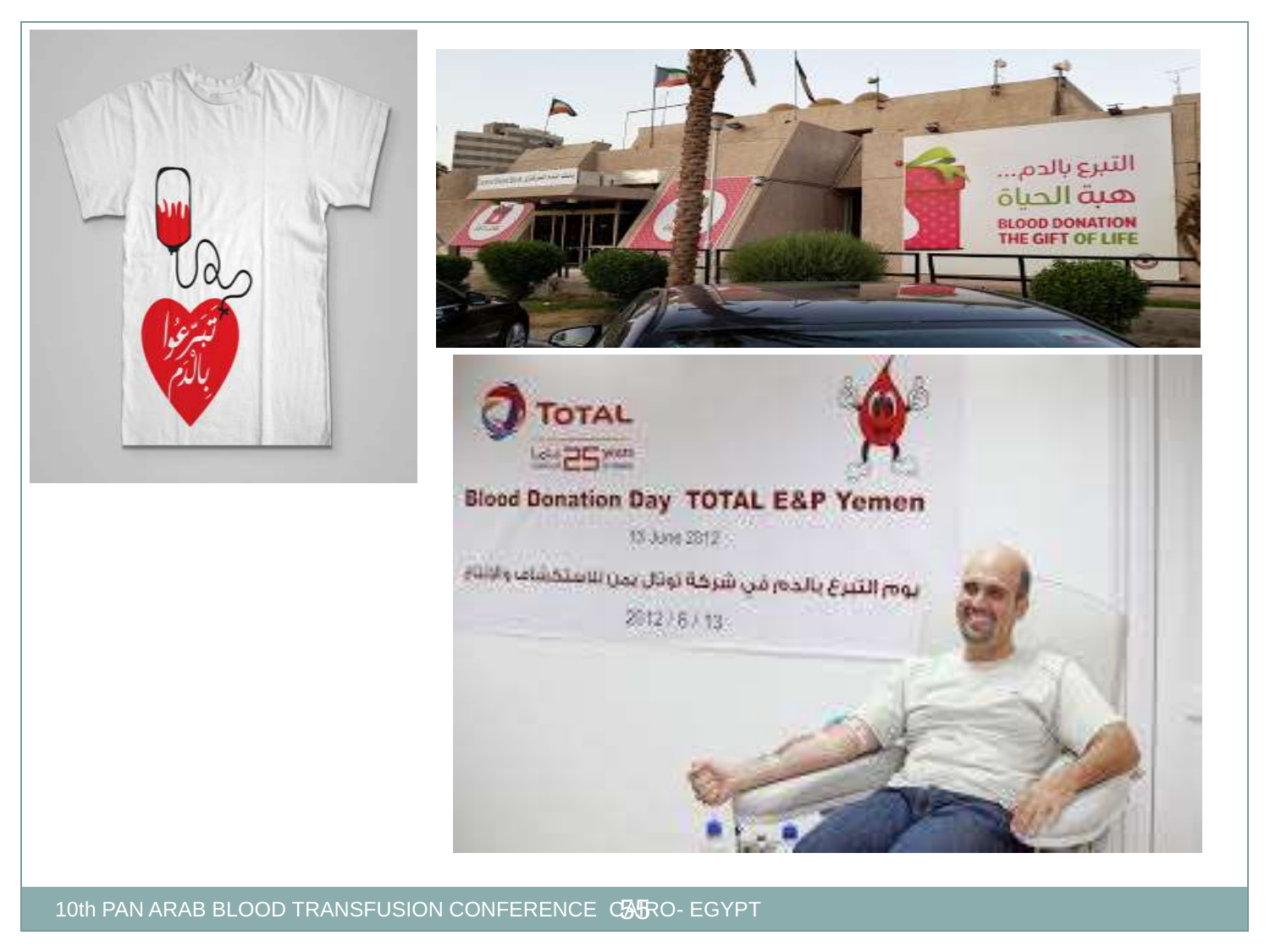



**You don't have** to be a doctor to save lives.

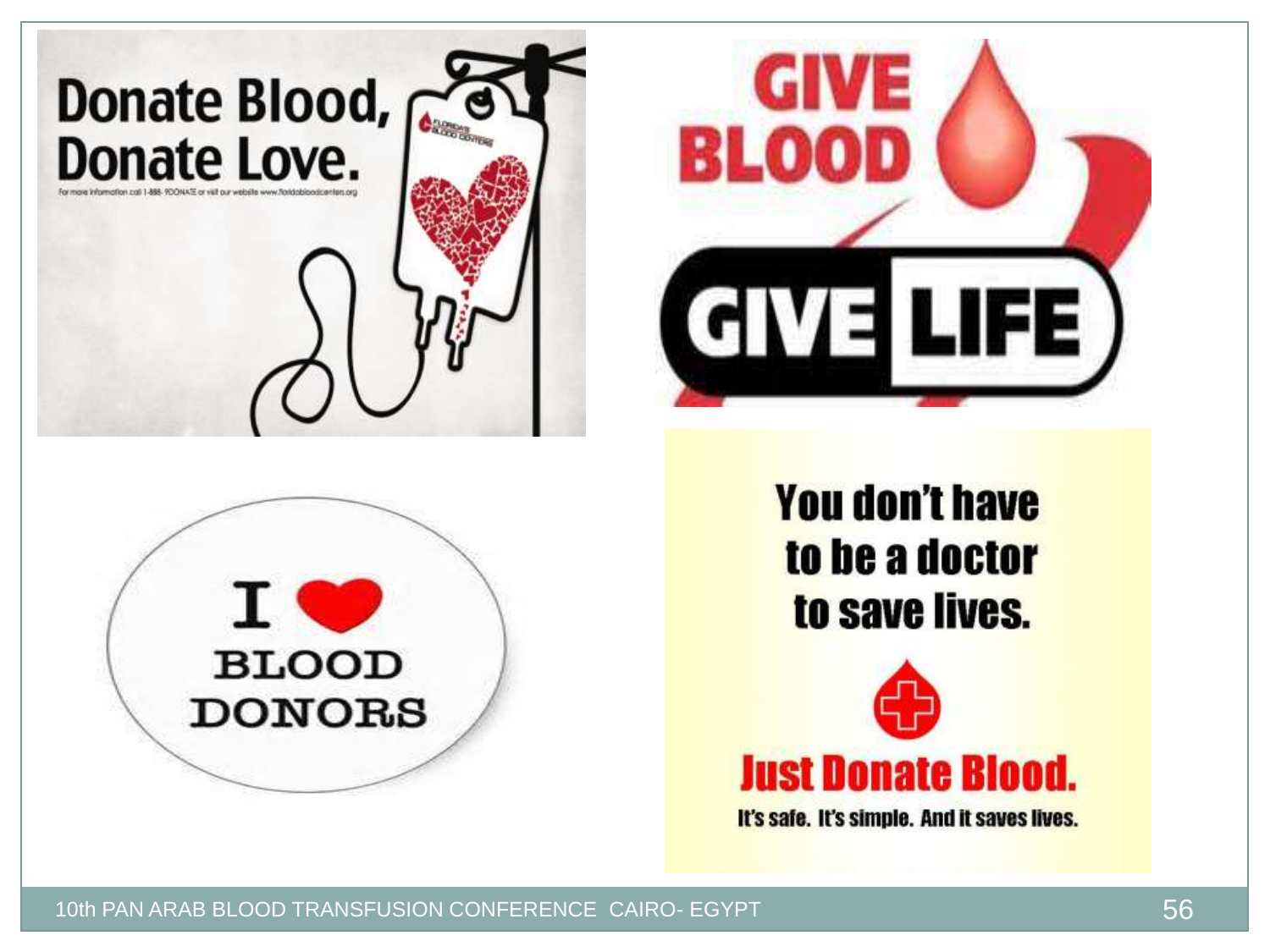#### Great care should be taken when using advertising to recruit new donors

- « emotional » advertising may result in a substantial increase in the number of people volunteering to give blood.
- Avoid creating negative attitudes towards blood donation among people who would not meet the selection criteria by implying that they are deficient or indesirable.

57

 Even if they cannot be accepted as donors , they can still play an important role in promoting blood donation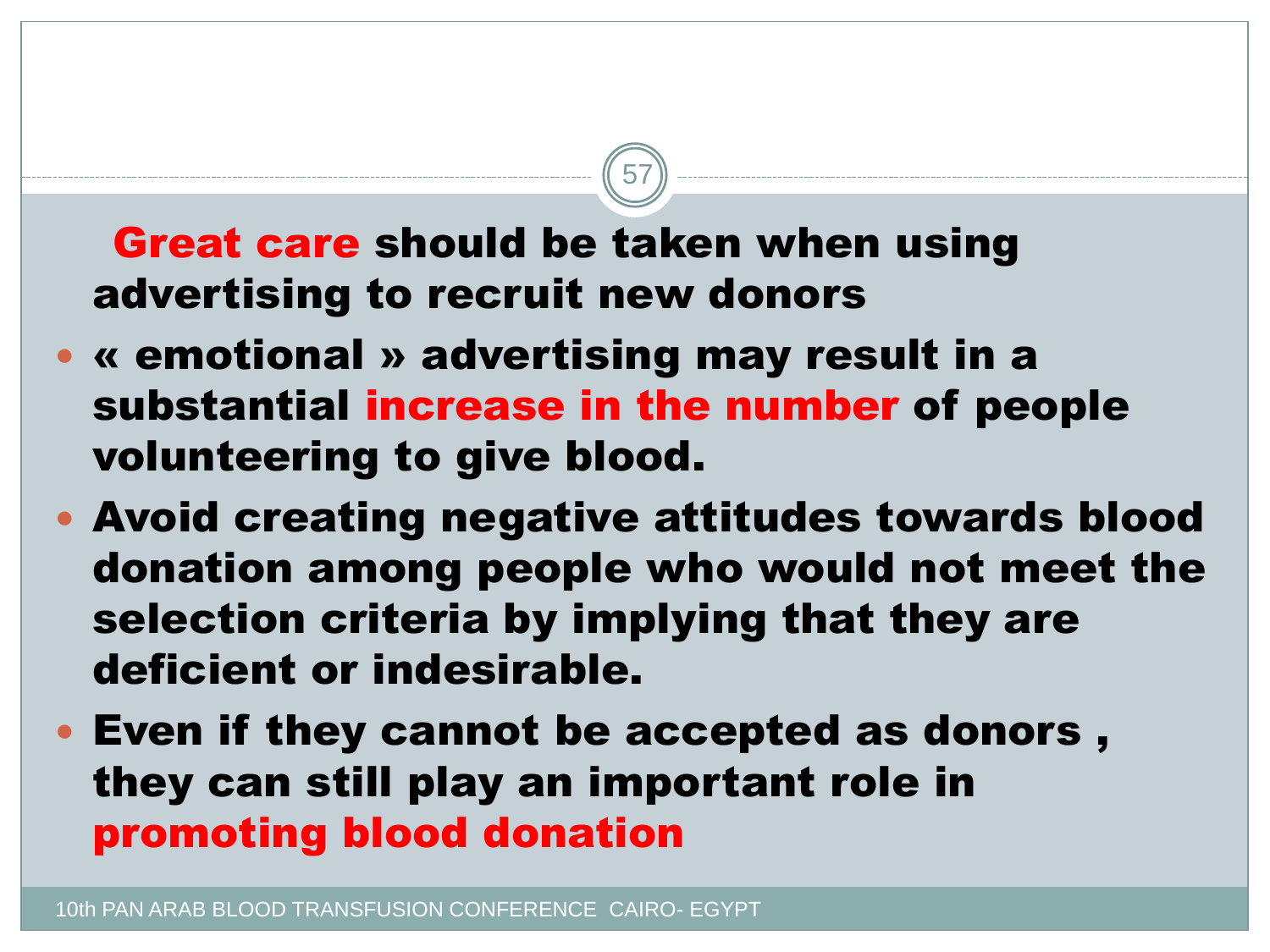# 5) EVALUATING CAMPAIGNS

58

### **• Evaluating**

 inputs, o outputs, and

### **o** outcomes

### will help you to assess whether your planning strategies are efficient and effective

 will provide essential information for the next campaign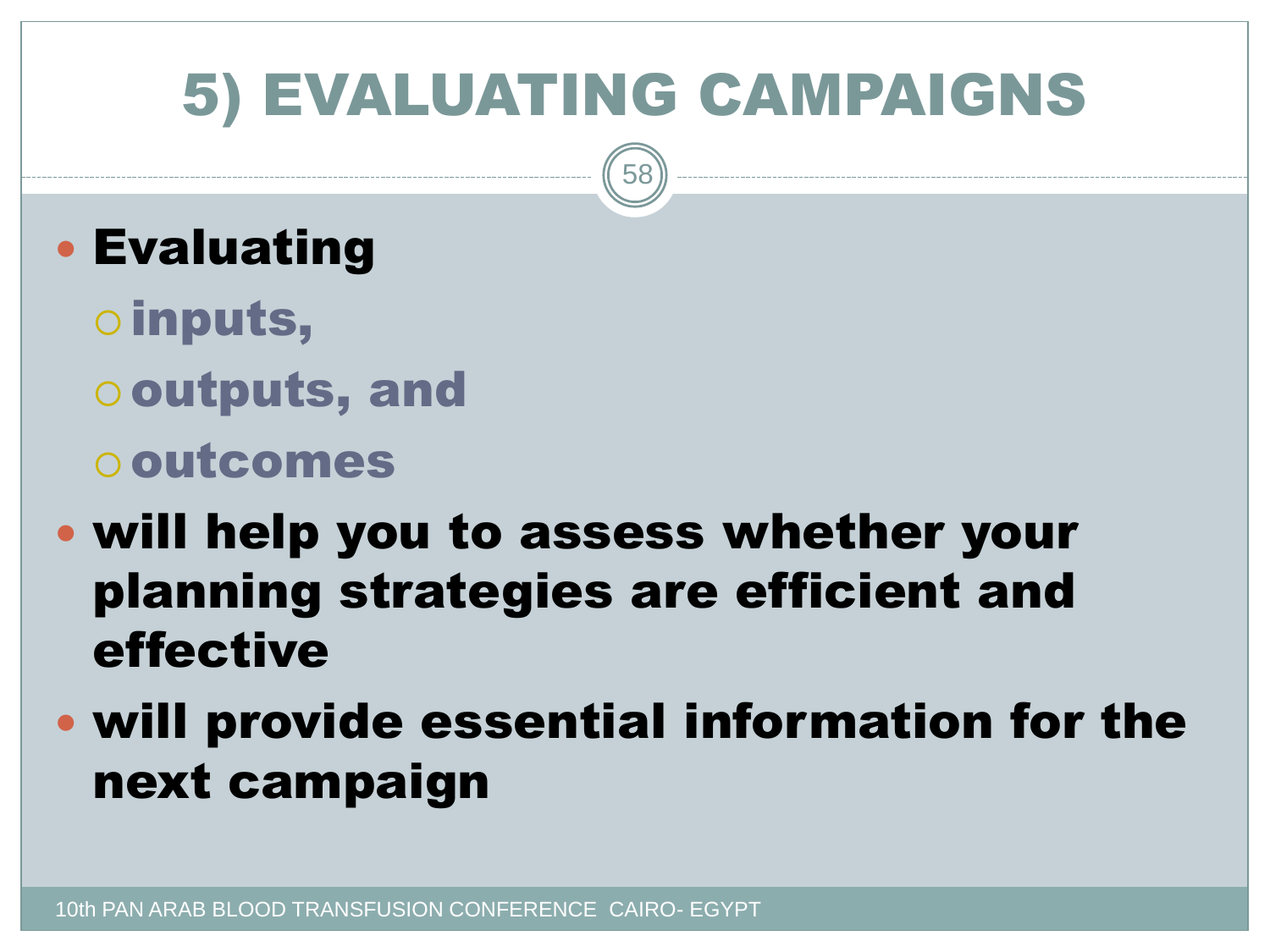# 5) EVALUATING CAMPAIGNS

59

 Evaluation starts with the measurment of performance against objectives for example Did your campaign lead to the recruitment of the planned number of VNRBD? Did you keep with the agreed budget?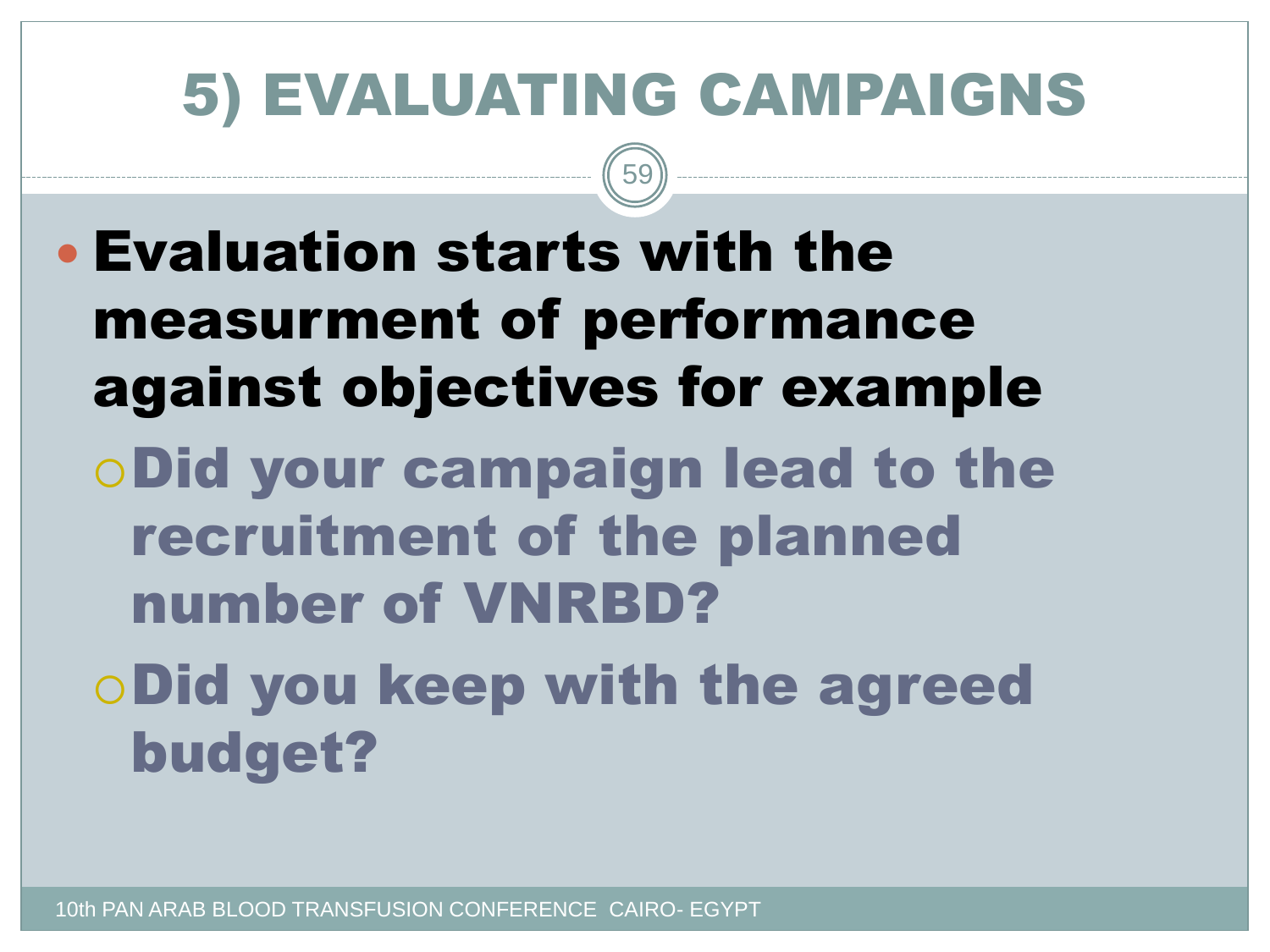# EVALUATING INPUT



### Aspects for evaluation might include:

- o Key objectives
- o Key messages
- Communication channels
- materials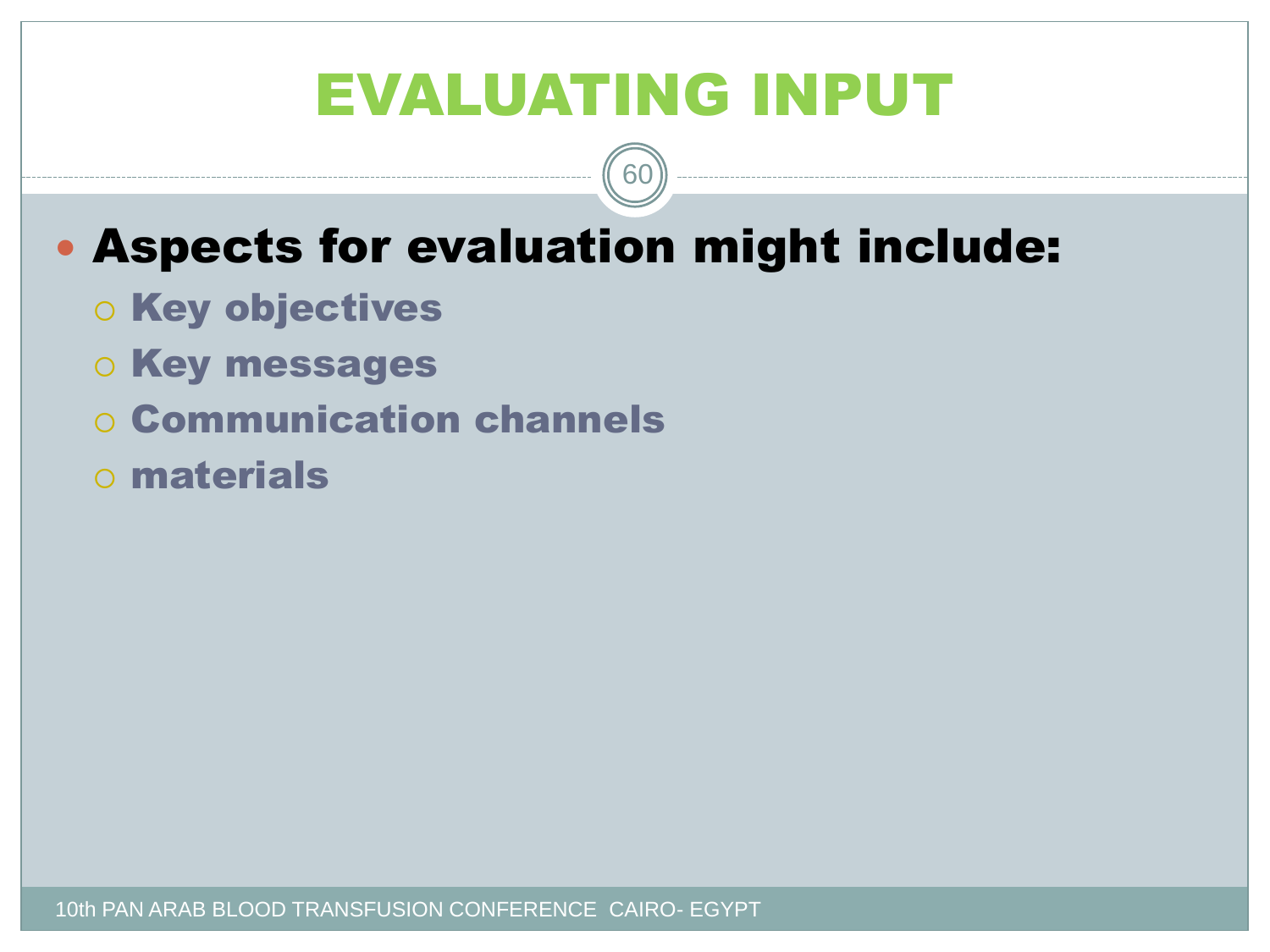# EVALUATING OUTPUT

61

- **. Involves measuring whether or not** messages were communicated appropriately and where therefore the right messages for the right audiences. Indicators might include
	- Number of messages sent, for example brochures distributed or total circulation of electronic broadcast
	- Number of messages received
	- Number of people who responded positively to the messages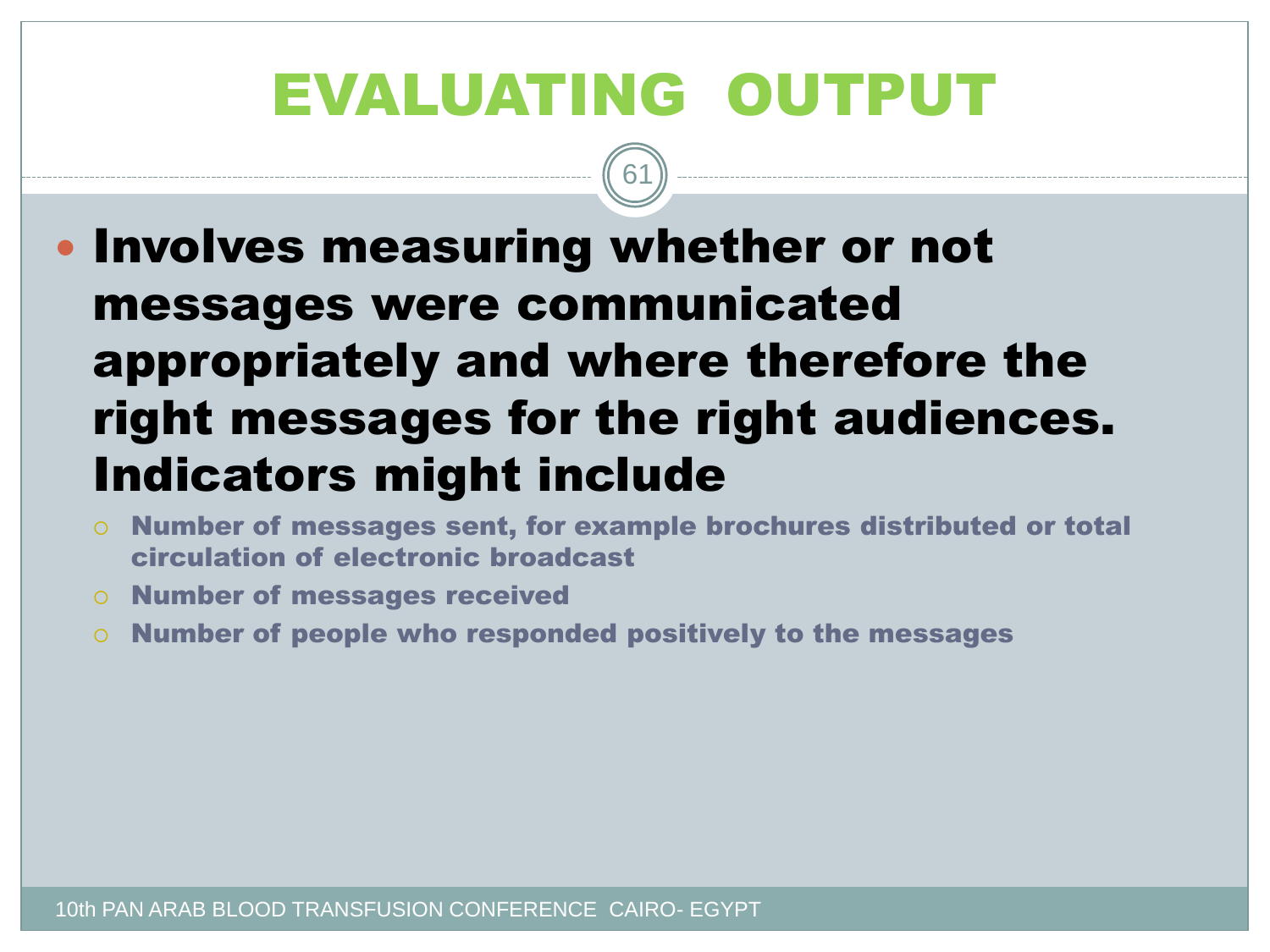# EVALUATING OUTCOME



 Outcome is where you can assess effect against the planned objectives. This might include: Changes in attitude o Number of new donors attending a blood centre Donor retention rate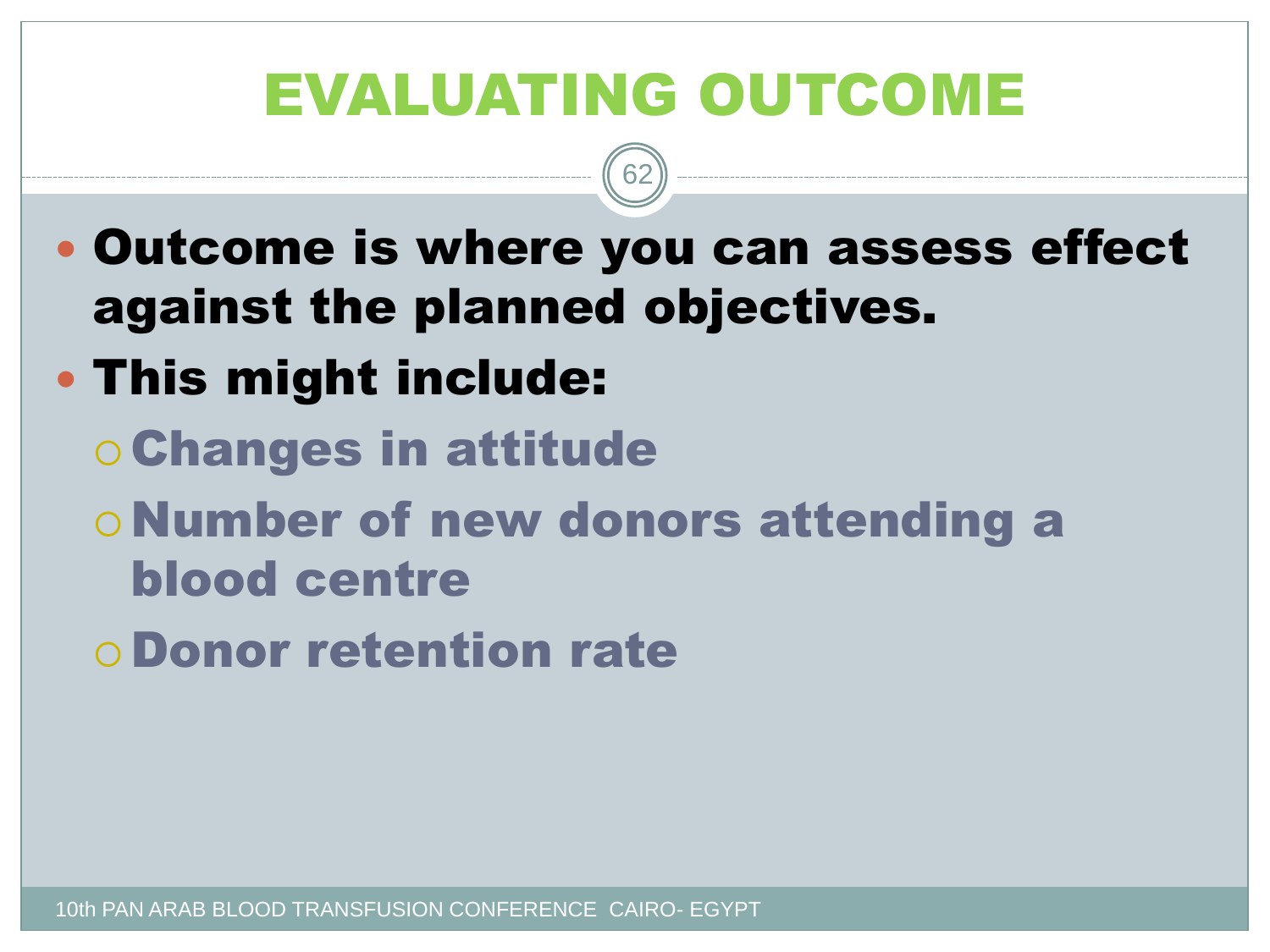# KEEPING RECORDS

- 63
- Basic record keeping is the foundation of your ability to measure and evaluate efficiency and effectiveness.
- Information needs to be collected which will help to answer two basic questions
	- o 1) was the message communicated appropriately?
	- 2) was the message accepted?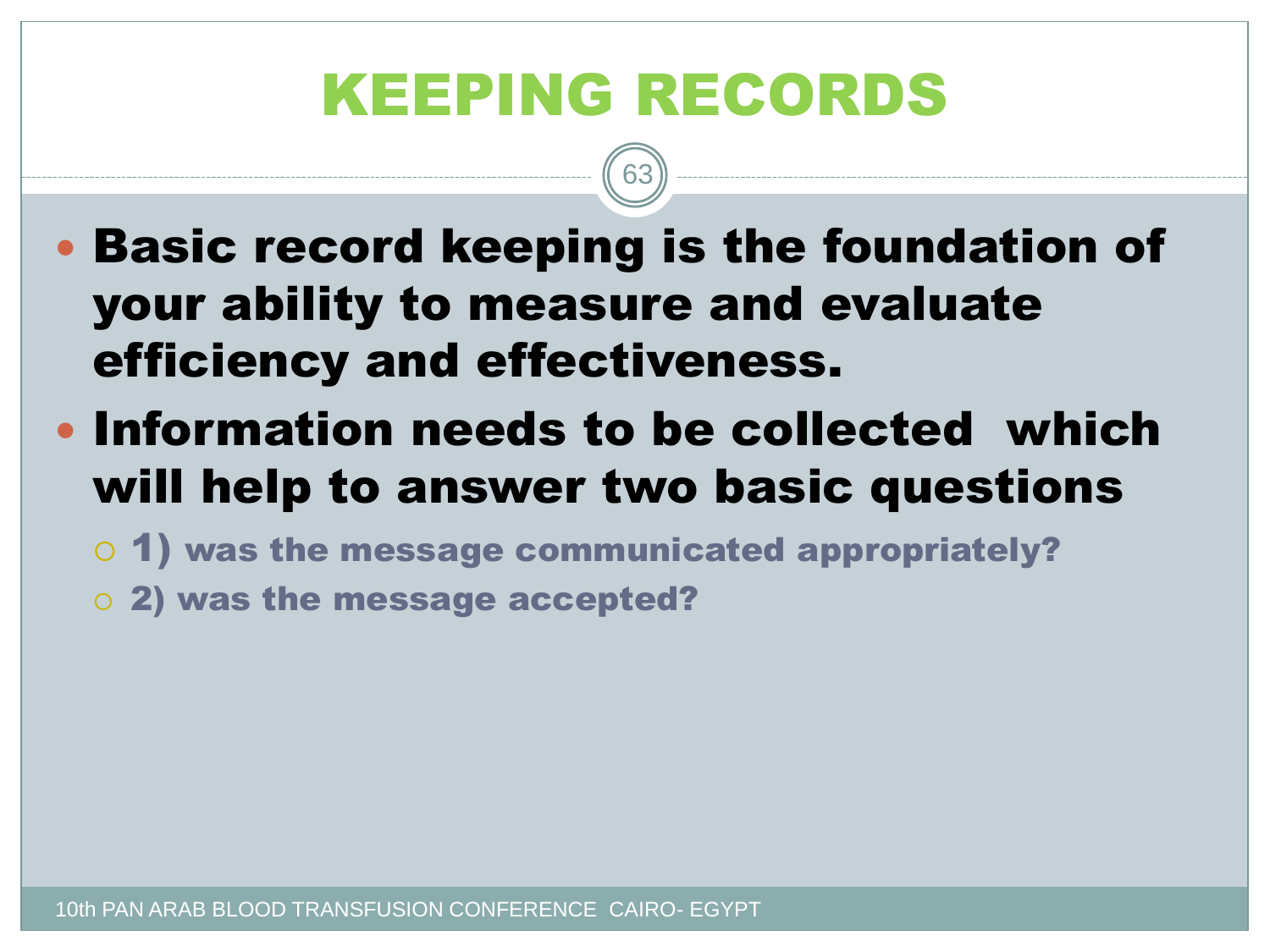You should note that some campaigns , such as an educational recruitment exercise conducted in schools, may take years to show succes indicators

64

 The time element must be taken into consideration when you are selecting indicators for evalaution.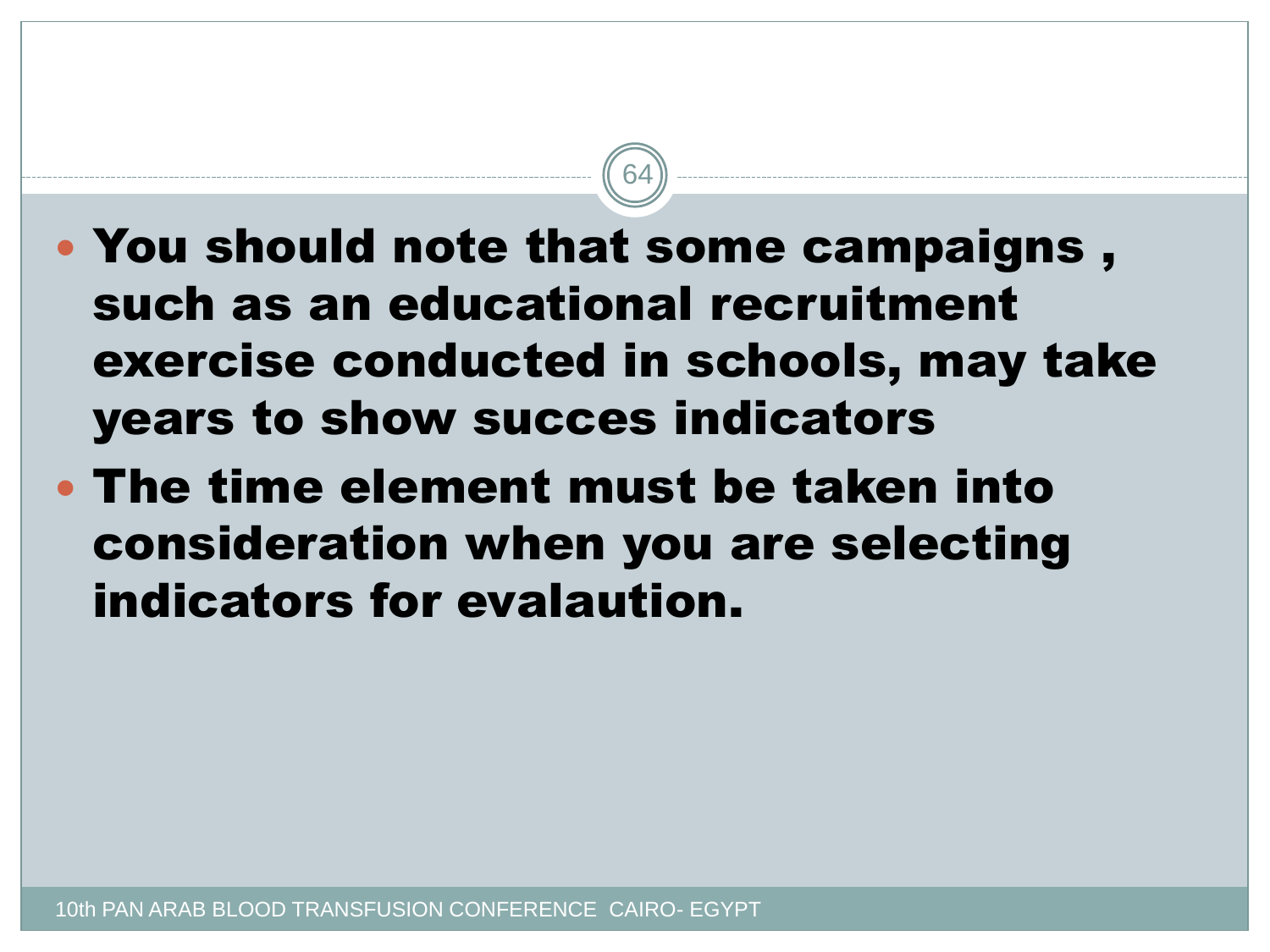# USING DATA FROM EVALUATION

65

- Collected data should form the basis of a more subjective investigation that answers the questions
	- o If the performance was not as planned , what went wrong?
	- o If the performance was as planned , how can we improve it the next time?

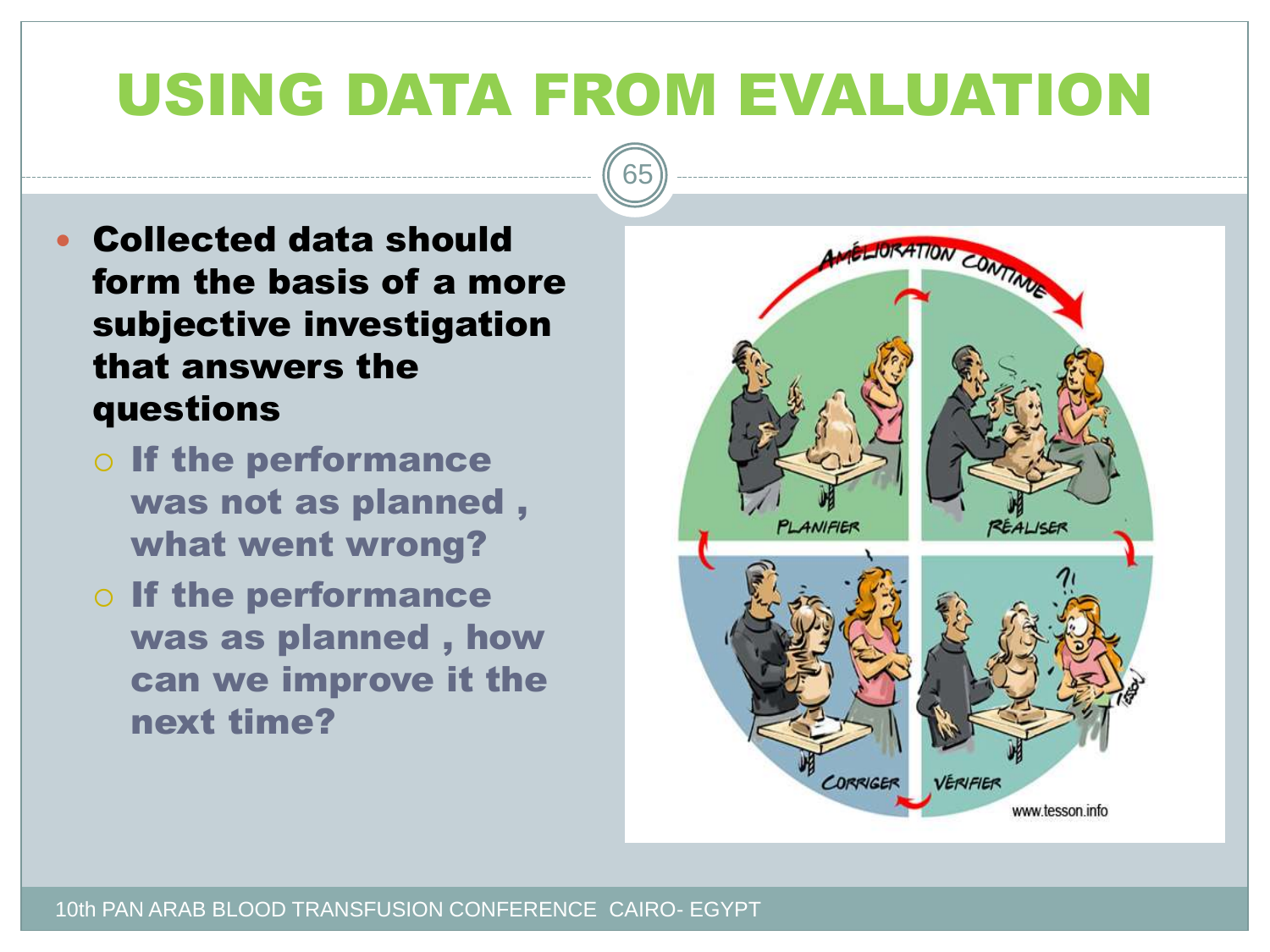# CONCLUSION



- The duty of the BTS Recruitment of VNRBD
- It is a long process and
- 2 important tools needed Social marketing techniques and o the application of quality principles